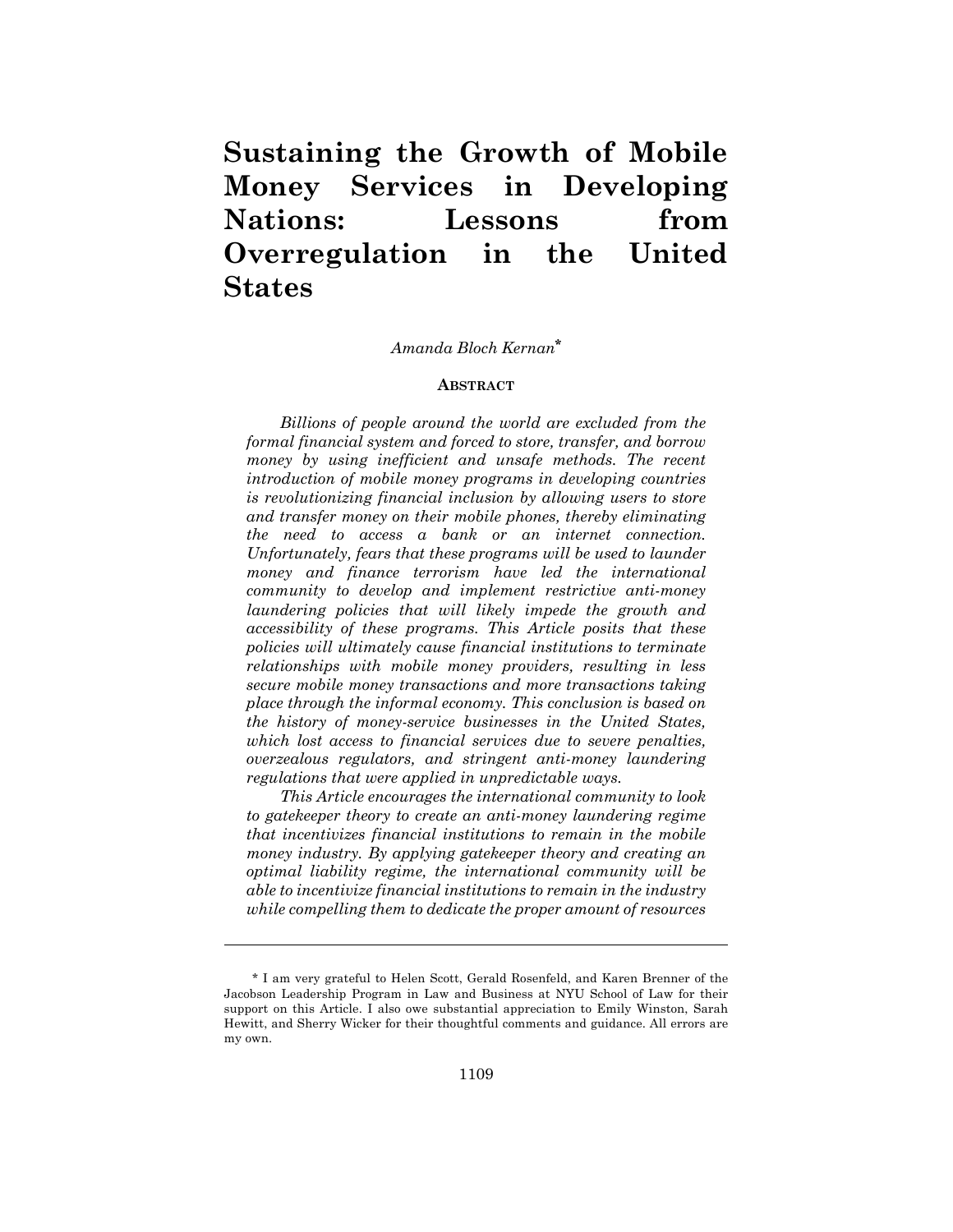*toward identifying and preventing money laundering and terrorist financing.* 

## **TABLE OF CONTENTS**

| $\mathbf{L}$                                            | 1111         |  |  |
|---------------------------------------------------------|--------------|--|--|
| H.                                                      | 1113         |  |  |
|                                                         | 1114         |  |  |
|                                                         | 1116         |  |  |
|                                                         | 1119         |  |  |
|                                                         | 1119         |  |  |
| III. INTERNATIONAL REGULATION OF MOBILE MONEY           | 1121         |  |  |
| A. The Financial Action Task Force (FATF)               | 1121         |  |  |
| <b>B.</b> FATF Recommendations Relevant to Mobile Money |              |  |  |
|                                                         | 1123         |  |  |
| IV. LESSONS FROM THE UNITED STATES: THE IMPACT OF       |              |  |  |
| RESTRICTIVE ANTI-MONEY LAUNDERING REGULATIONS           |              |  |  |
| AND ENFORCEMENT ON MONEY SERVICE BUSINESSES             | 1126         |  |  |
| A. The United States' Anti-Money Laundering Regime      | 1127         |  |  |
|                                                         |              |  |  |
| C. Conservative Approach to Mobile Money Anti-Money     |              |  |  |
| Laundering Regulations Already Being Felt Around        |              |  |  |
|                                                         | 1136         |  |  |
| ENTER THE GATEKEEPERS: A PROPOSAL TO PREVENT<br>V.      |              |  |  |
| ANTI- MONEY LAUNDERING POLICIES FROM HINDERING          |              |  |  |
| THE SUCCESSFUL GROWTH OF MOBILE MONEY                   |              |  |  |
|                                                         | 1138         |  |  |
|                                                         | 1138         |  |  |
|                                                         | 1138         |  |  |
| 2. Financial Institutions Treated as                    |              |  |  |
|                                                         | 1141         |  |  |
| B. Solutions Based on Gatekeeper Theory                 | 1144         |  |  |
| 1. Implement an Optimal Liability Regime                | 1144         |  |  |
| 2. Offer Financial Institutions Incentives              | 1147         |  |  |
|                                                         |              |  |  |
|                                                         | 1147<br>1148 |  |  |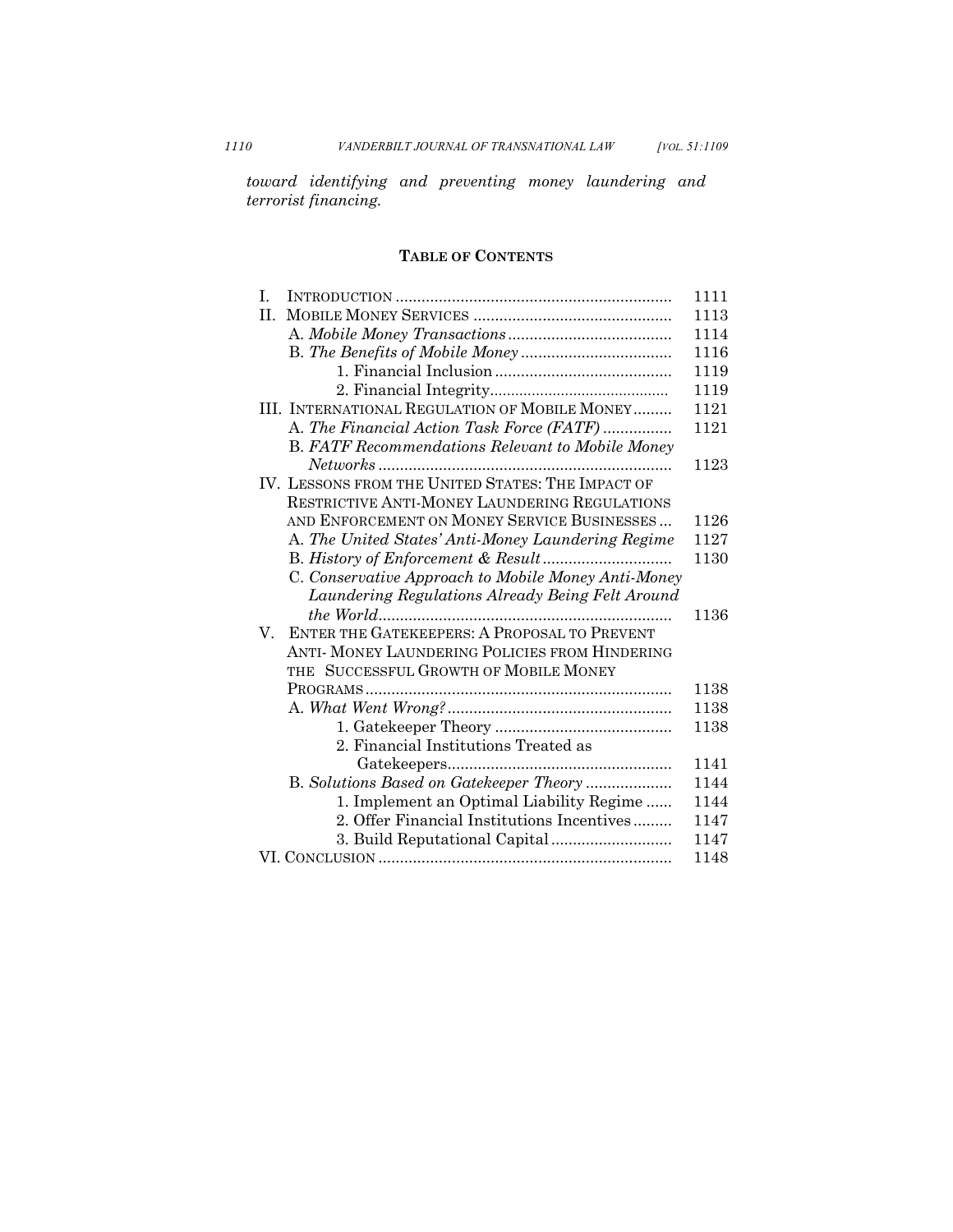In Bangladesh, Sabina Begum works long hours as a seamstress and provides the only financial support for her parents and daughter, who live in a village three hundred kilometers away.**<sup>1</sup>** She does not have time to go to a bank and her only day off is during the weekend, when the bank is closed. In the past, she had to use a transport to send money to her family. She explained, "I used to give the money to bus drivers headed that way. Sometimes the money got lost or arrived late."**<sup>2</sup>** Now, Sabina goes to a local grocer every month, pays a small fee, and the grocer transfers money via a mobile phone to a tea shop in her family's village, where her father picks up the money. **3**

In Malawi, where thousands of people are suffering from hunger due to a drought, the Malawi Red Cross Society is utilizing mobile payments to feed ten thousand hunger victims in the country.**<sup>4</sup>** The organization provides mobile phones to its beneficiaries and sends families a monthly cash transfer of approximately USD\$43. This cash allows families to purchase, over a five-month period, a fifty-kilogram bag of maize, five kilograms of beans, and two liters of cooking oil.**<sup>5</sup>**

In Liberia, teachers in remote locations often travel long distances to receive their salaries and are further burdened by administrative failures, logistical challenges related to the transport of cash, and corruption, which all tend to prevent teachers from receiving payment in full and on time. These breakdowns are devastating to education systems and the surrounding communities. In response, the Liberian government and the United States Agency for International Development (USAID) launched a program to pay rural teachers' salaries directly through mobile money platforms. **<sup>6</sup>** This pilot program aims to guarantee teachers their full salaries and prevent teachers from abandoning their classrooms for days at a time in order to withdraw their salaries from formal financial institutions.

These stories are becoming commonplace throughout the developing world. Mobile money platforms are providing populations

<sup>1.</sup> *See* Syed Zain Al-Mahmood, *Mobile Banking Provides Lifeline for Bangladeshis*, WALL ST. J. (June 23, 2015, 10:15 PM), http://www.wsj.com/articles/mobil e-banking-provides-lifeline-for-bangladeshis-1435043314 [https://perma.cc/AE4G-LBV C] (archived Aug. 4, 2018).

<sup>2.</sup> *Id.* 3. *Id.*

<sup>4.</sup> *See* Mwayi Mkandawire, *Cash Transfers Helping Malawi Hunger Victims Survive*, MALAWI 24 (May 28, 2016), http://malawi24.com/2016/05/28/cash-transfershelping-malawi-hunger-victims-survive/ [https://perma.cc/338E-5KN6] (archived Aug. 6, 2018).

<sup>5.</sup> *Id.*

<sup>6.</sup> *See* Arrington Ballah, *Gov't Launches Pilot Program to Pay Teachers' Salaries via Mobile Money*, BUSH CHICKEN (May 28, 2016), http://www.bushchicken.com/govtlaunches-pilot-program-to-pay-teachers-salaries-via-mobile-money/ [https://perma.cc/VH6H-4J4J] (archived Aug. 6, 2018).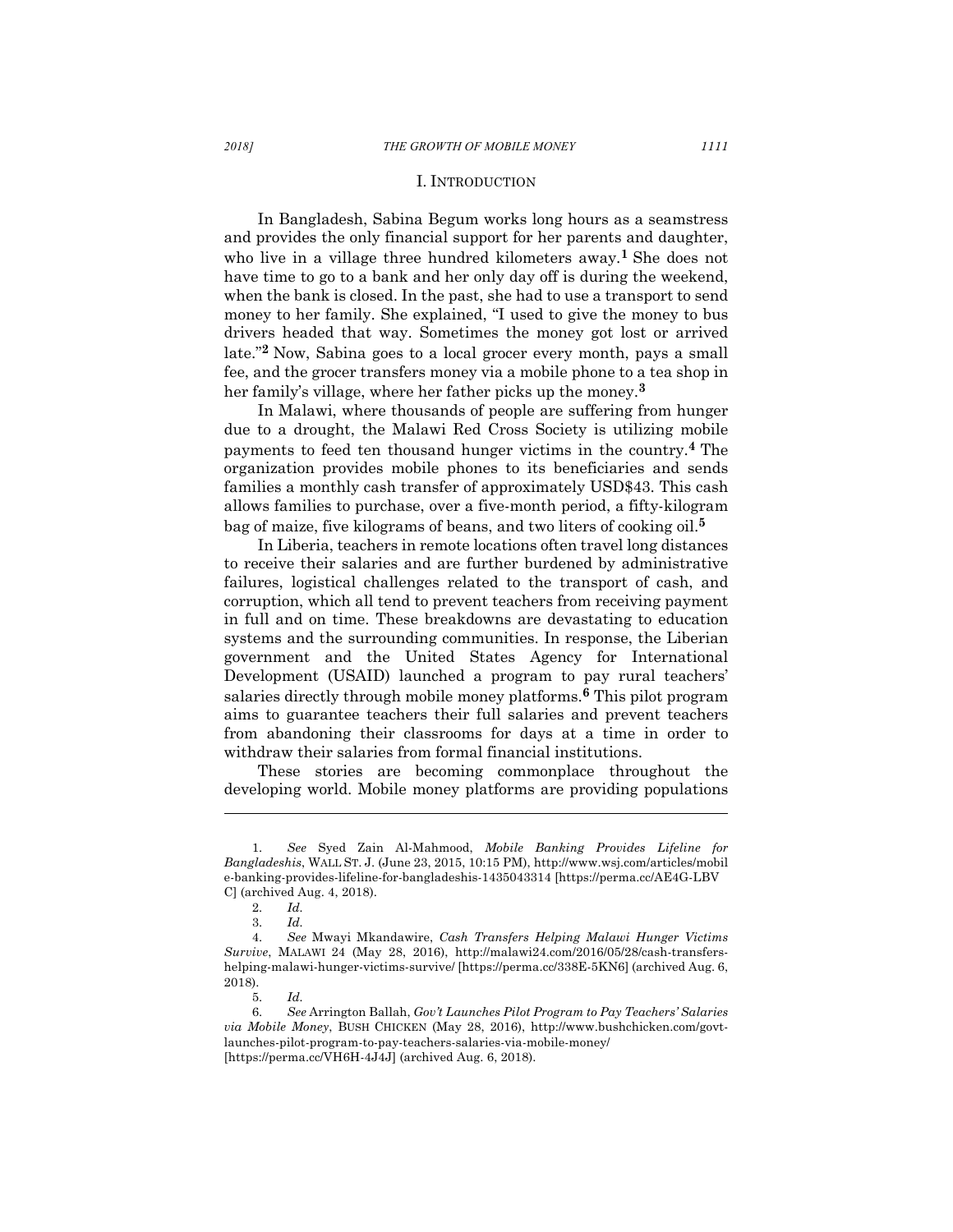that have been excluded from the formal financial sector for generations—including poor migrants, women, and foreign aid recipients—with access to safe and secure financial services for the first time. By sending, receiving, and storing money on mobile phones, users are able to develop financial autonomy and avoid the risks associated with transacting in cash. Although mobile money programs are revolutionizing financial inclusion in the developing world, fears that these programs will be used to launder money and finance terrorism have led the international community to develop and implement restrictive anti-money laundering policies that will likely impede the growth and accessibility of these programs.

This Article argues that the anti-money laundering policies being promoted throughout the developing world will ultimately cause financial institutions to terminate relationships with mobile money providers, resulting in less-secure mobile money transactions and more transactions taking place through the informal economy. This conclusion is based, in part, on the history of money-service businesses in the United States, which lost access to financial services over the past decade due to overzealous regulators and excessive financial penalties related to financial institutions' anti-money laundering functions. The same policies that caused money-service businesses, which provide financial services for unbanked and underbanked communities in the United States, to go out of business are now being implemented in developing countries with respect to mobile money transactions.

In order to prevent financial institutions from refusing to participate in mobile money programs due to these restrictive antimoney laundering policies, this Article proposes that the international community look to gatekeeper theory to create a regime that incentivizes financial institutions to remain in the industry. The gatekeeper theory of liability imposes liability on professionals, or gatekeepers, for wrongs committed by their clients. Financial institutions providing services to money-service businesses in the United States were given gatekeeper-like responsibilities without the incentives required for a successful model, and international antimoney laundering policies are poised to cause the same result for financial institutions participating in mobile money transactions. A successful gatekeeper model requires, among other things, that the aggregate costs of wrongdoing exceed the aggregate costs of precaution, but this may not be the case when it comes to the current anti-money laundering regime. By applying gatekeeper theory, the international community will be able to encourage financial institutions to remain in the industry while compelling them to dedicate the proper amount of resources toward identifying and preventing money laundering and terrorist financing.

Part III of this Article sets forth the elements involved in a mobile money transaction and explores the implications of mobile money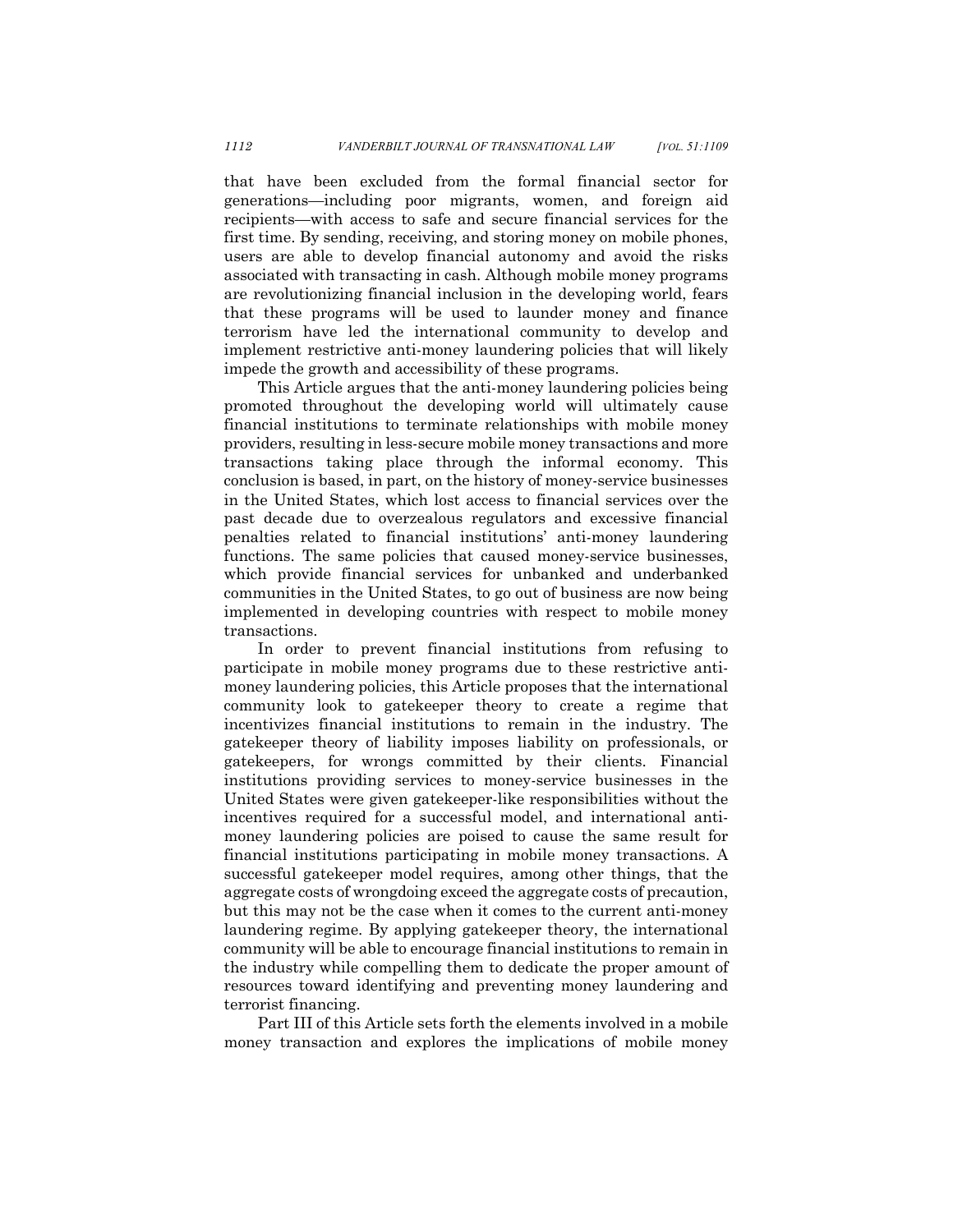programs on financial inclusion and financial integrity. Part III also discusses the regulation of mobile money across the world, particularly focusing on the Financial Action Task Force and its anti-money laundering Recommendations that are applicable to mobile money transactions.

Part IV provides an overview of the US anti-money laundering laws applicable to money-service businesses and explains how enforcement of those laws caused financial institutions to terminate their relationships with money-service businesses. This Part also demonstrates the similarities between US anti-money laundering laws and those being promoted in the international community.

Last, Part V proposes a solution to prevent international financial institutions from terminating their relationships with mobile money programs in the same way that US institutions terminated their relationships with money-service businesses. Because financial institutions are given gatekeeper-like responsibilities when it comes to preventing money laundering and terrorist financing, this Article argues that gatekeeper theory can be applied to create a functioning regime. In particular, it argues that the current policies will not lead to an optimal liability regime and discusses some of the ways in which an optimal liability regime can be achieved; that governments should increase the incentives for financial institutions to become and remain involved in mobile money transactions, including by offering corporate subsidies and rewards for identifying money launderers and terrorists; and that international governments should enable financial institutions to build reputational capital in the mobile money industry.

#### II. MOBILE MONEY SERVICES

Approximately 2.5 billion adults around the world lack access to a bank account. This unbanked population uses inefficient and unsafe methods to store money (often by hiding cash in their homes) and transfer money (often in person), and they are forced to pay exorbitant interest rates when borrowing money. While banks have not found it profitable to serve this population in the past, the Gates Foundation predicts that mobile phones will transform the lives of two billion poor people over the next fifteen years by providing them with access to bank accounts and financial services. **<sup>7</sup>** By allowing people to store and transfer money on their mobile phones, companies are serving poor customers in remote areas while profiting through small commissions on millions of transactions. This Part describes the technical aspects of

<sup>7.</sup> *See* BILL & MELINDA GATES FOUNDATION, OUR BIG BET FOR THE FUTURE: 2015 GATES ANNUAL LETTER 17 (2015), https://al2015.gatesnotesazure.com/assets/media /documents/2015\_Gates\_Annual\_Letter\_EN.pdf [https://perma.cc/9Q2T-AQ4Q] (archived Aug. 6, 2018).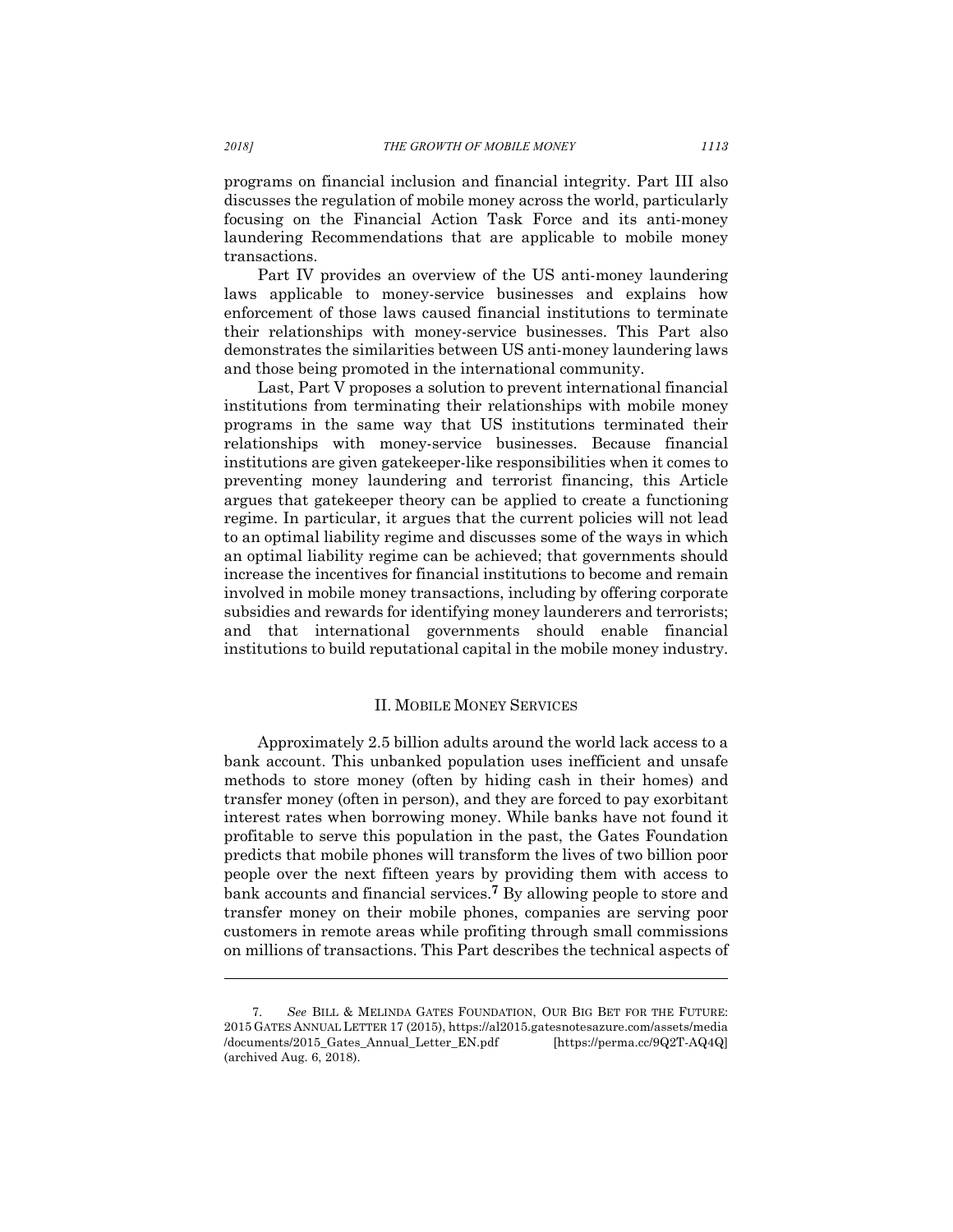a mobile money transaction, and then sets forth the financial inclusion benefits along with the financial integrity risks associated with mobile money programs.

## A*. Mobile Money Transactions*

Mobile money is, essentially, a form of electronic money that requires neither a computer nor an internet connection. While most of the world lacks access to formal financial services, approximately 63 percent of the world's population owns a mobile device and most of the world is covered by mobile networks. **<sup>8</sup>** Through mobile money services, customers can convert cash into electronic money and vice versa through a nearby retail shop; store electronic value in the form of an account; and engage in electronic transactions, including sending remittances to family members in different locations and paying for goods and services.**<sup>9</sup>** The service consists of a financial service and a telecom service, and the provider of the financial service is required to comply with certain anti-money laundering requirements.

The Brookings Institution found that in 2014, sixteen markets had more mobile money accounts than bank accounts, and there were nearly three hundred million registered mobile money accounts globally.**<sup>10</sup>** While this number is promising, it represents only 8 percent of the mobile connections in the markets where mobile money services are available, meaning there are substantial opportunities to expand access to these services.**<sup>11</sup>**

While a variety of complex mobile money systems exist around the world, a study by the World Bank found that all mobile money transactions contain the same five elements or functions arranged in a specific order. **<sup>12</sup>** The first step always requires access to a mobile communications service, and this access is always provided by a mobile network operator (MNO). **<sup>13</sup>** MNOs provide both prepaid and postpaid services, depending on the MNO and the customer, and they are

<sup>8.</sup> *See Number of mobile phone users worldwide from 2015 to 2020 (in billions)*, https://www.statista.com/statistics/274774/forecast-of-mobile-phone-usersworldwide/ (last visited Sept. 4, 2018) [https://perma.cc/R9Q4-NK53] (archived Aug. 6, 2018).

<sup>9.</sup> *See* Claire Alexandre & Lynn Chang Eisenhart, *Mobile Money as an Engine of Financial Inclusion and Lynchpin of Financial Integrity*, 8 WASH. J.L. TECH. & ARTS 285, 289 (2013).

<sup>10.</sup> JOHN D. VILLASENOR ET AL., THE 2015 BROOKINGS FINANCIAL AND DIGITAL INCLUSION PROJECT REPORT 8 (2015), http://www.brookings.edu/~/media/Research/Files /Reports/2015/08/financial-digital-inclusion-2015-villasenor-west-lewis/fdip2015.pdf?la =en [https://perma.cc/SRP2-LRML] (archived Aug. 6, 2018) [hereinafter BROOKINGS REPORT].

<sup>11.</sup> *Id.*

<sup>12.</sup> *See* PIERRE-LAURENT CHATAIN ET AL., PROTECTING MOBILE MONEY AGAINST FINANCIAL CRIMES: GLOBAL POLICY CHALLENGES AND SOLUTIONS 9–10 (2011).

<sup>13.</sup> *Id.* at 12.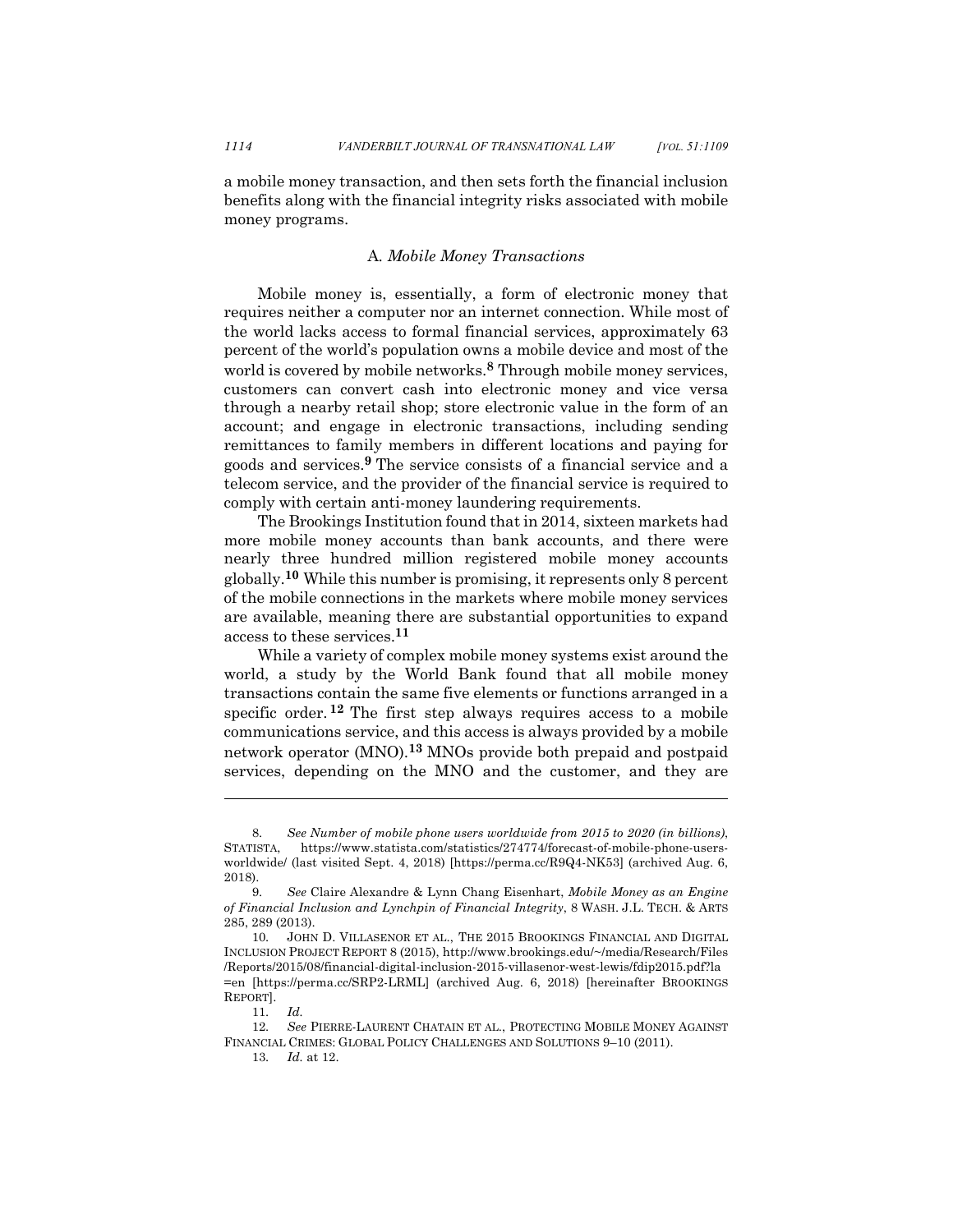generally prohibited by data and privacy laws from viewing the content of a mobile communication, meaning they are content neutral. **14**

The second step in a mobile money transaction is the customer interface, where a customer gives an order to the mobile money system and receives information in response. **<sup>15</sup>** The third step is transaction processing, which typically involves a central computer that automatically handles the transaction instructions received through the customer interface. **<sup>16</sup>** The transaction processor assesses the feasibility of a transaction—for instance, if a customer seeks to transfer money to another user, the processor verifies that the customer has sufficient funds in his account and that no transaction limits would be breached by the transfer. **<sup>17</sup>** The fourth step involves account provision, such as retaining account balance information and transaction histories.**<sup>18</sup>**

The fifth and final step is always settlement of the transaction, and this step is always performed by a financial institution.**<sup>19</sup>** Here, the money that a sender puts into the system is delivered to the recipient, minus any fees involved in the transaction. A settlement between two accounts at the same financial institution generally requires just a reconciling of the accounts, while a settlement between accounts at different institutions requires a bank to transfer money from one account to the other.**<sup>20</sup>**

Retail outlets play a central role in mobile money transactions they are used to open accounts and exchange cash for credit in the system, or vice versa. The retail outlet acts as the customer interface for both the user and the mobile money system, and it generates a small fee for facilitating each transaction.**<sup>21</sup>** Generally, in order to open an account or transfer money, a customer will bring cash to the retail outlet, which then takes the cash and transfers money from its own account to the customer's account. When a customer seeks to withdraw cash from its account, the retail outlet transfers money from the customer's account to its own account, and provides the customer with

l

18. *Id.* at 14.

19. *Id.* at 12, 15. The term "financial institution" refers to any natural or legal person who accepts deposits and other repayable funds from the public by way of business and/or provides money or value transfer services to its customers but does not include natural or legal persons who solely provide telecom services. *See* FIN. ACTION TASK FORCE, INTERNATIONAL STANDARDS ON COMBATING MONEY LAUNDERING AND THE FINANCING OF TERRORISM & PROLIFERATION 117–18 (2018), http://www.fatfgafi.org/media/fatf/documents/recommendations/pdfs/FATF%20Recommendations%202 012.pdf [https://perma.cc/7AJ5-K94C] (archived Aug. 6, 2018) [hereinafter FATF RECOMMENDATIONS].

<sup>14.</sup> *Id.*

<sup>15.</sup> *Id.* at 13.

<sup>16.</sup> *Id.*

<sup>17.</sup> *Id.*

<sup>20.</sup> *See* CHATAIN, *supra* note 12, at 14.

<sup>21.</sup> *See id.* at 16.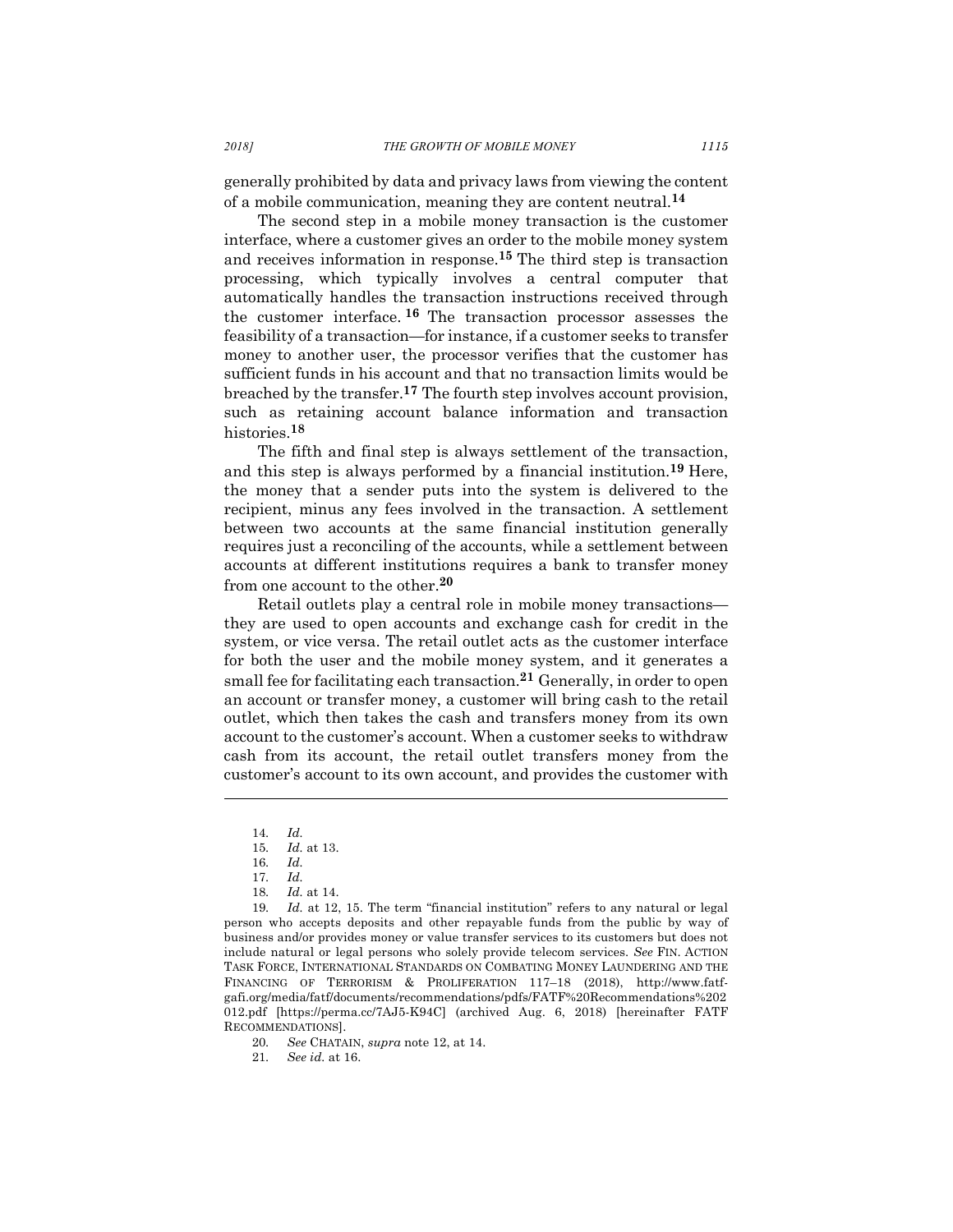cash. Retail outlets are usually required to maintain accounts at a traditional financial institution, but their transaction amounts and frequency limits are higher than individual customers' limits.**<sup>22</sup>**

While the first and last functions are always provided by an MNO and a financial institution, respectively, the middle three functions can be performed by the MNO, a financial institution, or a third-party provider. For example, Safaricom in Kenya, arguably the most successful mobile money system in existence, is an MNO that performs the functions of customer interface, transaction processing, and account provision.**<sup>23</sup>** The bank's only role is to hold the money in the system in a trust account. It does not monitor or control the day-to-day transactions of customers, only "the withdrawals from and deposits to the system by retail outlets that have bank accounts at the same bank."**<sup>24</sup>** Celpay in the Democratic Republic of the Congo, on the other hand, is a third-party provider that performs the functions of customer interface, transaction processing, and account provision.**<sup>25</sup>** It contracts with MNOs and banks in order to provide its payment services to customers, and it uses its own staff members instead of retail outlets to process transactions and maintain account records.**<sup>26</sup>** Since it does not use retail outlets, customers must cash-in and cash-out at a bank that has an agreement with Celpay, meaning all customers must have access to the bank as well as a bank account.

#### B. *The Benefits of Mobile Money*

## 1. Financial Inclusion

Financial inclusion is an essential facet of economic development, and mobile money services offer individuals who have always relied on inefficient informal financial services access to the formal financial sector. By safely and securely storing and transferring money on a mobile device, customers avert the risks associated with storing and transferring cash in person, such as robbery, fraud, police corruption, accidental fires or infestations, and significant currency depreciation. **<sup>27</sup>** Poor migrants are able to easily and cheaply send remittances home through these services; it is estimated that nearly

<sup>22.</sup> *See id.* at 17.

<sup>23.</sup> *See id.* at 22 ("Safaricom manages the transaction to the point of settlement . . . [and] manages records, processes the transaction, and provides both the interface and the mobile service.").

<sup>24.</sup> *See id.*

<sup>25.</sup> *See id.* at 23.

<sup>26.</sup> *See id.* at 23–24.

<sup>27</sup>*. See* Shanthi Elizabeth Senthe, *Transformative Technology in Microfinance: Delivering Hope Electronically?*, 13 PITT. J. TECH. L. & POL'Y 1, 7 (2012) (discussing physical security risks of storing physical cash rather than storing it in a mobile bank account).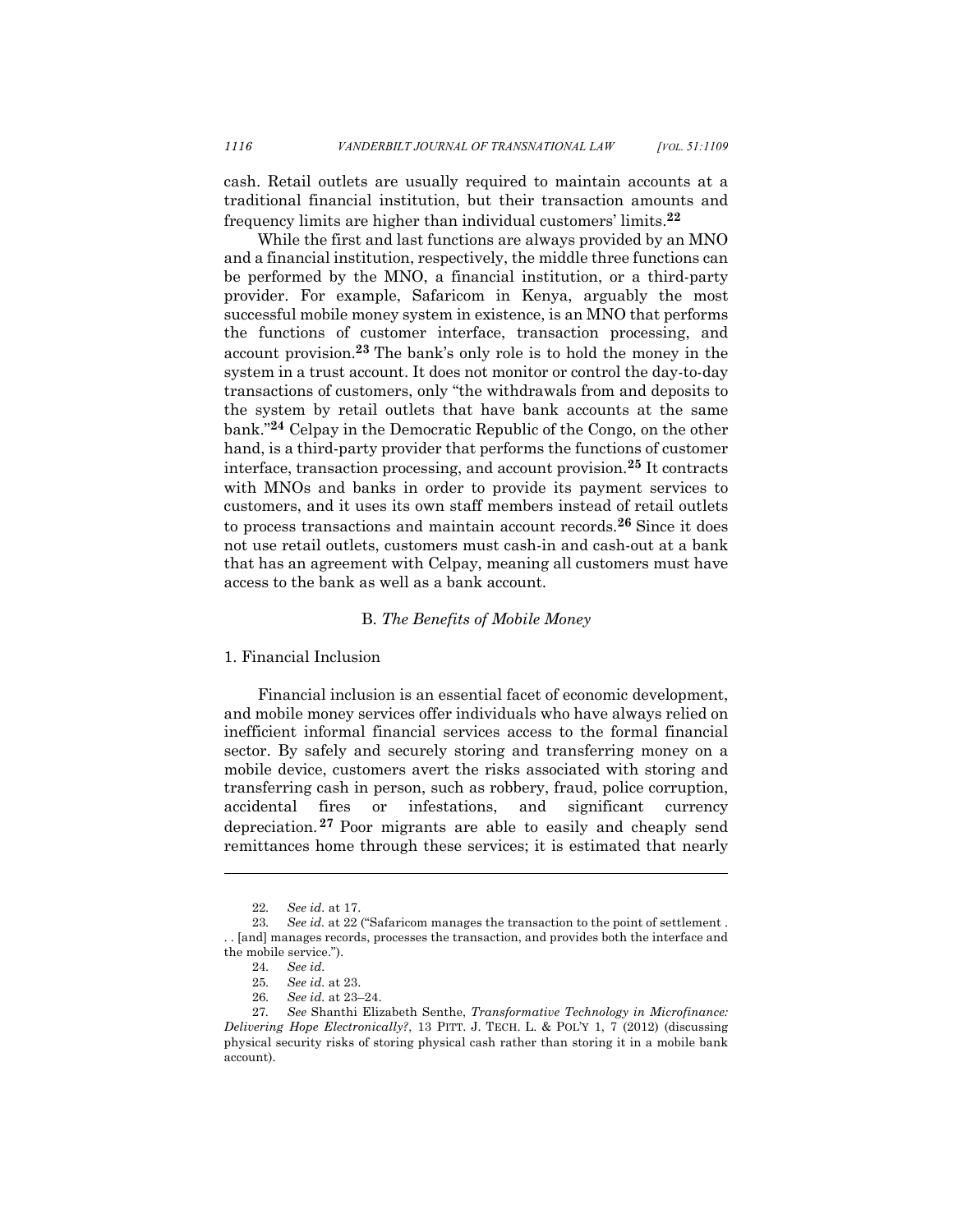\$440 billion in remittances were sent in 2010, 75 percent of which was sent to developing countries.**<sup>28</sup>** In fact, 43 percent of Kenya's gross domestic product is now transferred via mobile products. **<sup>29</sup>** As customers grow their money in an account, they gain financial autonomy and develop a relationship with a banking service. This promotes entrepreneurship, empowers those who have traditionally been excluded from formal financial channels, and gives customers hope for a better economic future.

The growth of mobile money systems is particularly significant for women, who lack access to the financial sector in many places.**<sup>30</sup>** As of 2014, there was a difference of 7 percentage points between the percentage of men and of women with accounts at a formal financial institution or mobile money provider (65 percent versus 58 percent, respectively).**<sup>31</sup>** Mobile money allows women to engage in personal or business transactions from any geographic location with a mobile device, including their own homes, without others knowing about the transactions or being able to access their accounts. **<sup>32</sup>** Women are additionally able to receive funds via digital financial services directly from the government, which enables governments to promote policies aimed at increasing women's financial inclusion in developing countries.**<sup>33</sup>**

The rapid growth of mobile banking is poised to revolutionize the world on a macroeconomic level as well, as poor communities in developing nations become market participants for the first time. When customers exchange cash for electronic money, capital becomes mobilized in areas that have always been spatially excluded from financial institutions. Mobile money allows wire remittances, foreign investment, and foreign aid to reach villages directly, lowering the transaction costs and risks of corruption and fraud that are associated with the transfer of cash, which is difficult to trace and fungible.**<sup>34</sup>** This is particularly true in post-conflict and fragile zones, where foreign aid is deftly needed but financial institutions and landline infrastructure

<sup>28.</sup> *See* Jane K. Winn, *Governance of Global Mobile Money Networks: The Role of Technical Standards*, 8 WASH. J.L. TECH. & ARTS 197, 207 (2013).

<sup>29.</sup> Arthur Velker, *The Digital Revolution that Will Democratize Wealth, Insights with Chris Skinner*, IRISH TECH NEWS (Feb. 4, 2018), https://irishtechnews.ie/the-digitalrevolution-that-will-democratize-wealth-insights-with-chris-skinner/

<sup>[</sup>https://perma.cc/7LA9-RZFY] (archived Aug. 6, 2018). Remittances totaled \$429 billion in 2016. *Id.*

<sup>30.</sup> BROOKINGS REPORT, *supra* note 10, at 7.

<sup>31.</sup> *Id.*

<sup>32.</sup> *See* Senthe, *supra* note 27, at 57.

<sup>33.</sup> *See* BROOKINGS REPORT, *supra* note 10, at 7.

<sup>34.</sup> *See id.* at 8 ("[I]n Mexico, the government saved an estimated \$1.3 billion annually by shifting to electronic payments. Other governments, such as that of India, have recognized the value of digital transfers to reduce 'leakage'—payments that do not reach recipients.").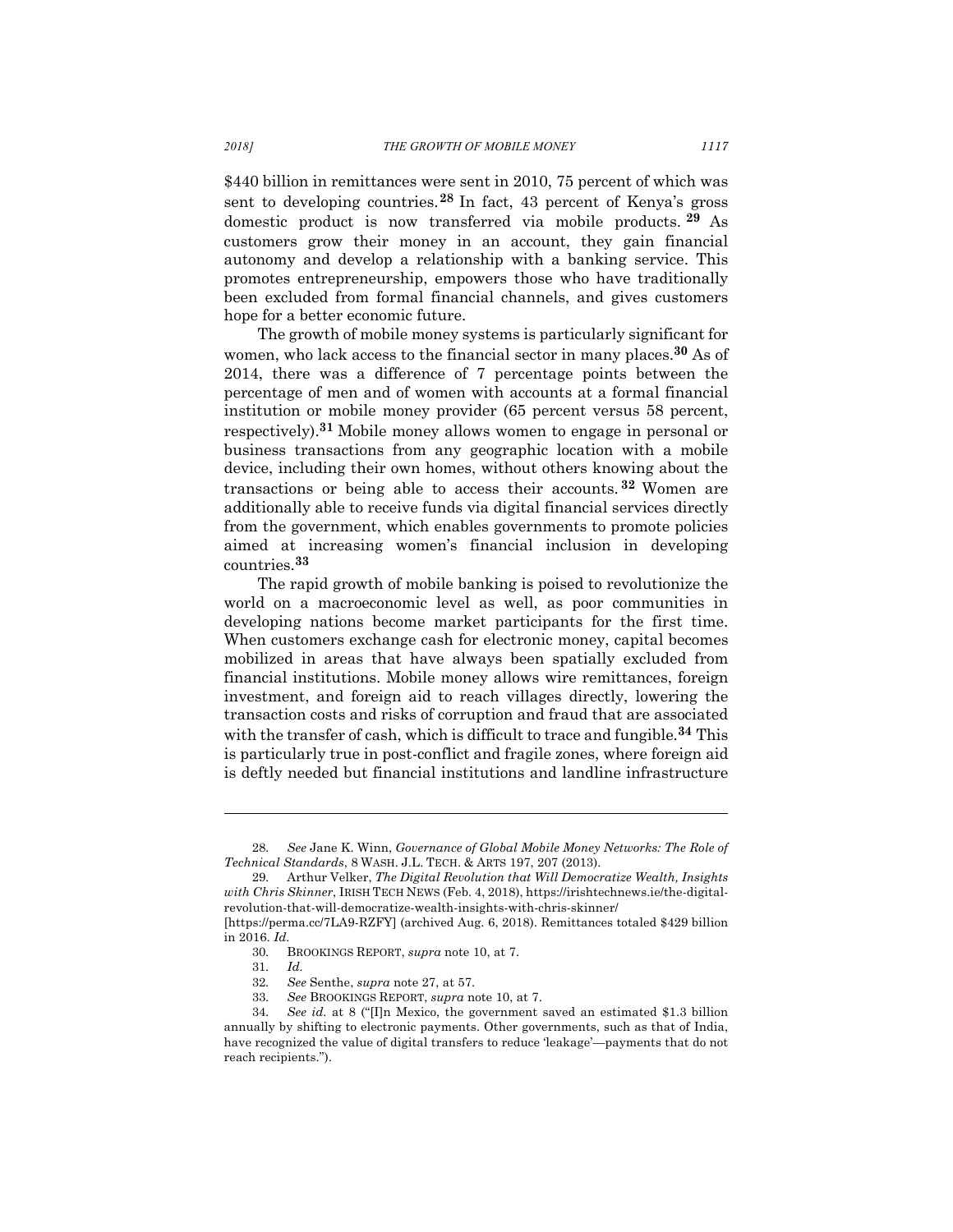are weak.**<sup>35</sup>** Mobile phone companies tend to expand their services into these areas before other major enterprises, making mobile money a safer and more reliable way to send aid.**<sup>36</sup>** Similarly, "[p]eople working on the front lines in conflict areas, disaster zones, or health crises need to get paid. Mobile payments are a way to do that quickly and efficiently."**<sup>37</sup>**

In countries where the rule of law is weak, corruption is particularly prevalent. Corruption reduces economic growth by discouraging private investment.**<sup>38</sup>** By transitioning from anonymous cash transactions to traceable electronic transfers, the opportunity for and incidence of corruption will decline. And, as economic development and financial inclusion expand to poor communities, the level of poverty and poverty-related crimes in those areas will decrease as well.**<sup>39</sup>** A report from the Imperial College and Citi found that a 10 percent increase in digital money readiness along with a commensurate increase in adoption for the countries included in the study could help up to approximately 220 million individuals enter the formal financial sector.**<sup>40</sup>** "This translates to an additional \$1 trillion moving from the informal economy to the formal economy."**<sup>41</sup>**

Mobile money not only allows individuals and communities to become financial participants, but it also generates a significant amount of data that can be used to fight crime and promote financial inclusion initiatives and economic development. Regulators, for instance, can collect data from MNOs and financial institutions to identify and trace money laundering and terrorist financing transactions. Foreign aid organizations and private investors can analyze the data to better understand where their money is actually going and the efficacy of their programs.**<sup>42</sup>** For all of these reasons, mobile money programs represent a groundbreaking opportunity to improve the lives of disadvantaged people across the globe.

<sup>35.</sup> *See* Emery S. Kobor, *The Role of Anti-Money Laundering Law in Mobile Money Systems in Developing Countries*, 8 WASH. J.L. TECH. & ARTS 303, 308–10 (2013).

<sup>36.</sup> *See* CHATAIN, *supra* note 12, at 158 (discussing the importance of the expansion of mobile money services for financial inclusion, reduction of transaction costs, and improvement of nations' payment infrastructures).

<sup>37.</sup> Sue-Lynn Moses, *Dethroning Cash as King. Why These Major Funders Are So Hyped About Digital Money*, INSIDE PHILANTHROPY (May 27, 2016), http://www.insideph ilanthropy.com/home/2016/5/27/dethroning-cash-as-king-why-these-major-funders-areso-hyped.html [https://perma.cc/6F8K-TGPM] (archived Aug. 6, 2018).

<sup>38.</sup> Kobor, *supra* note 35, at 310.

<sup>39.</sup> *See* CHATAIN, *supra* note 12, at 145.

<sup>40.</sup> *See* BROOKINGS REPORT, *supra* note 10, at 7.

<sup>41.</sup> *Id.*

<sup>42.</sup> *See* Colin C. Richard, *How the U.S. Government's Market Activities Can Bolster Mobile Banking Abroad*, 88 WASH. U. L. REV. 765, 768 (2011).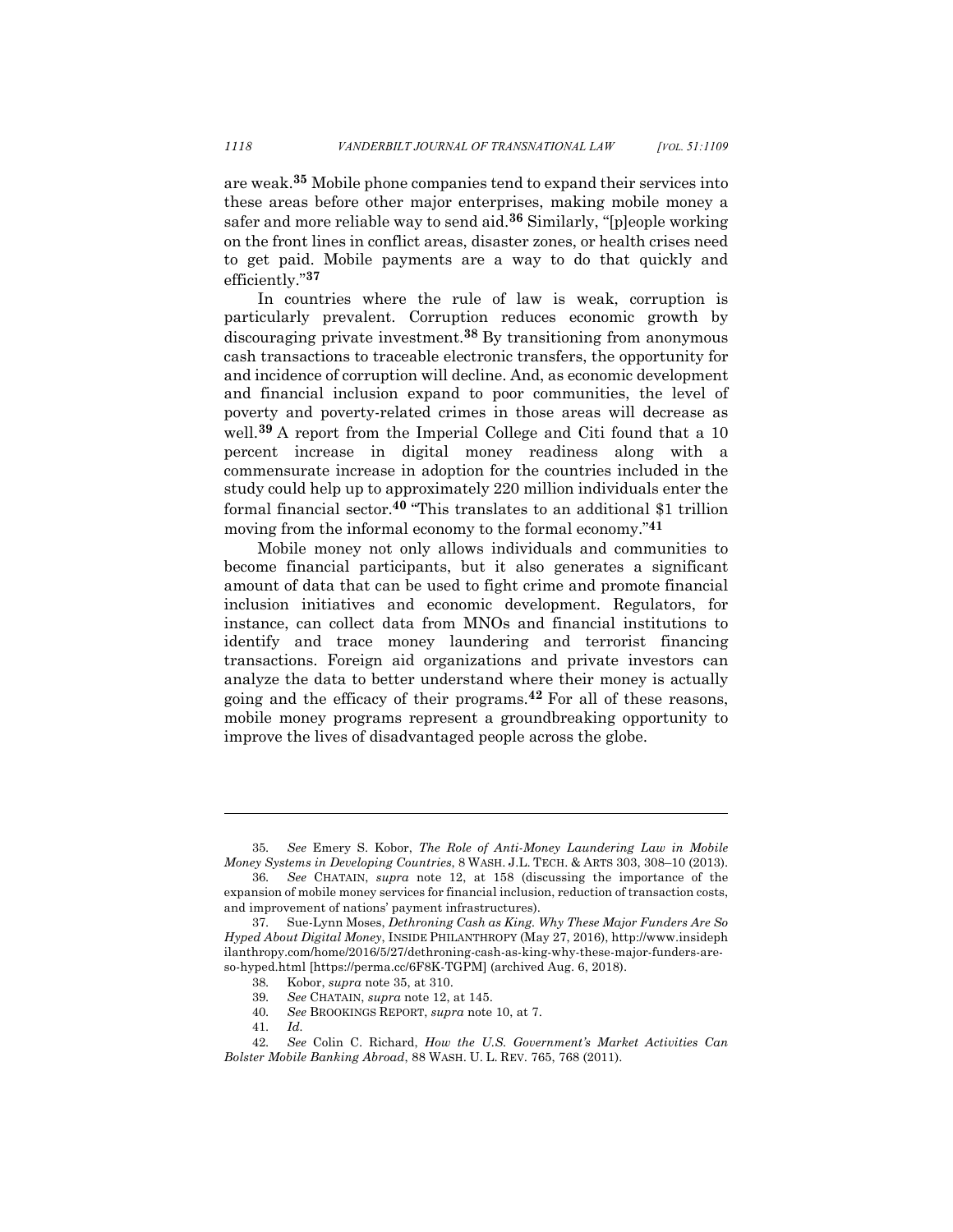#### 2. Financial Integrity

By decreasing the use of cash and increasing the accessibility, safety, and traceability of financial transactions, mobile money programs have proven to promote financial inclusion and economic development. Therefore, governments around the world should be doing everything in their power to expand and protect the scope of these services. However, accompanying the development of mobile money systems are a plethora of risks, some actual and some perceived, that draw attention from both consumers and financial regulators, and fear of these risks carries the potential to restrain the growth of safe mobile money services.

In order for users, especially those who have always stored their money in cash, to "buy in" to mobile money and utilize the services being offered, they must feel confident that they can trust the system. Some of the financial integrity risks to consumers include fraud, such as SIM card skimming and swaps; technology risks and failures that could result in lost or stolen money; data and privacy breaches that could result in a consumer's identity being stolen or personal information being used by governments for improper purposes; and agent misconduct by the retail outlet or an employee in the system that could cause financial loss.**<sup>43</sup>**

Financial regulators and international governments are concerned with the stability and integrity of the financial system. There is substantial fear that mobile money channels will be used to launder money and finance terrorism. In a typical money laundering scenario, money is introduced into the financial system and then moved through several accounts (known as "layering") in order to obfuscate the origin of the funds. **<sup>44</sup>** The money can ultimately be returned to the money launderer, appearing as though it is from a legitimate source.**<sup>45</sup>** Money laundering is used by drug traffickers, arms dealers, and terrorists to enable criminal activity and utilize formal financial services, which are safer and cheaper than transacting in cash. **<sup>46</sup>** Mobile money programs rely on vast networks of agents to provide cash-in and out services, complicating the already difficult process of identifying and monitoring suspicious transactions and parties.

<sup>43.</sup> *See* Jamie M. Zimmerman, *The Emergence of Responsible Digital Finance*, CTR. FOR FIN. INCLUSION (July 21, 2014), http://cfi-blog.org/2014/07/21/the-emergenceof-responsible-digital-finance/ [https://perma.cc/QGW8-R8UW] (archived Aug. 6, 2018) (discussing the risks related to digital financial services).

<sup>44.</sup> *See* CHATAIN, *supra* note 12, at 35.

<sup>45.</sup> *See* Leslie Gutierrez, *Bolstering Competition in the International Remittance Market: A Proposal for Reforming the Current Regulatory Licensing Framework Governing Money Transmission Businesses*, 10 HASTINGS BUS. L.J. 207, 211 (2014).

<sup>46.</sup> *Id.* at 212.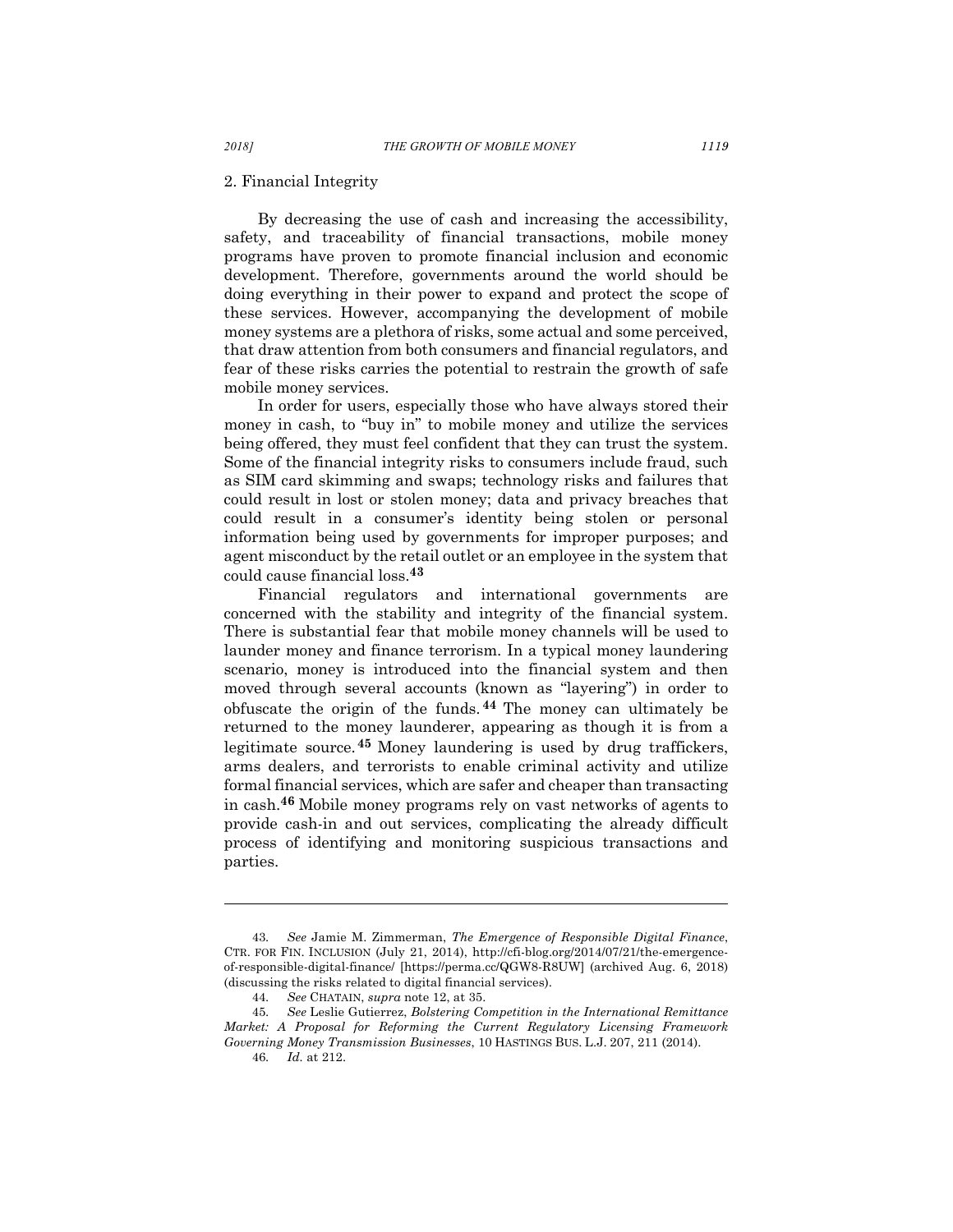The World Bank identified four primary risk categories that are currently guiding efforts to develop anti-money laundering legislation applicable to mobile money transactions: anonymity, elusiveness, rapidity, and poor oversight.**<sup>47</sup>**

Anonymity: The risk that a criminal gains access to mobile money services using a false identity. These risks are higher in countries with weak national identification frameworks or methods to verify a person's identity and are compounded by the fact that mobile money transactions often do not require face-to-face engagement.**<sup>48</sup>**

Elusiveness: The risk that criminals can use methods, such as mobile phone pooling and microstructuring (keeping transactions below the money laundering threshold), to prevent the detection of money laundering.**<sup>49</sup>**

Rapidity: The risk that criminals can use mobile money programs quickly and anywhere, aiding efforts to layer a transaction and obscuring the origin of funds to complicate a transaction. **50**

Poor oversight: Newly developed mobile money programs may fall outside the purview of current anti-money laundering regimes in certain countries, creating conditions that increase the likelihood of abuse arising from the three previous risks.**<sup>51</sup>**

Regulators are also concerned about the systemic risk inherent in the rise of successful mobile money programs. Monopolies are likely to emerge at multiple phases in the system. Due to the principal-agent relationship involved in most mobile money transactions, financial institutions retain legal responsibility for actions committed by retail outlets.**<sup>52</sup>** In order to manage those risks, financial institutions may deny agency status to independent players, locking them out of the system.**<sup>53</sup>** Moreover, most MNO-led models concentrate transaction activities in the hands of one or two telecom companies. **<sup>54</sup>** These companies maintain industry dominance and, in turn, concentrate the settlement of mobile money transactions in the hands of one or two financial institutions. **<sup>55</sup>** Interruptions to the mobile network service or a financial institution's ability to complete transactions could have a

<sup>47.</sup> *See* CHATAIN, *supra* note 12, at 33–35.

<sup>48.</sup> *See id.* at 33.

<sup>49.</sup> *See id.* at 34–35.

<sup>50.</sup> *See id.* at 35.

<sup>51.</sup> *See id.* at 35–36.

<sup>52.</sup> *See* Ignacio Mas, *Shifting Branchless Banking Regulation from Enabling to Fostering Competition*, 30 BANKING FIN. L. REV. 179, 185 (2015) (discussing the principal-agent relationship between financial institutions and retail outlets).

<sup>53.</sup> *See id.* at 185–86.

<sup>54.</sup> *See* Maria C. Stephens, *Promoting Responsible Financial Inclusion: A Risk Based Approach to Supporting Mobile Financial Services Expansion*, 27 BANKING FIN. L. REV. 329, 333 (2012).

<sup>55.</sup> *Id.*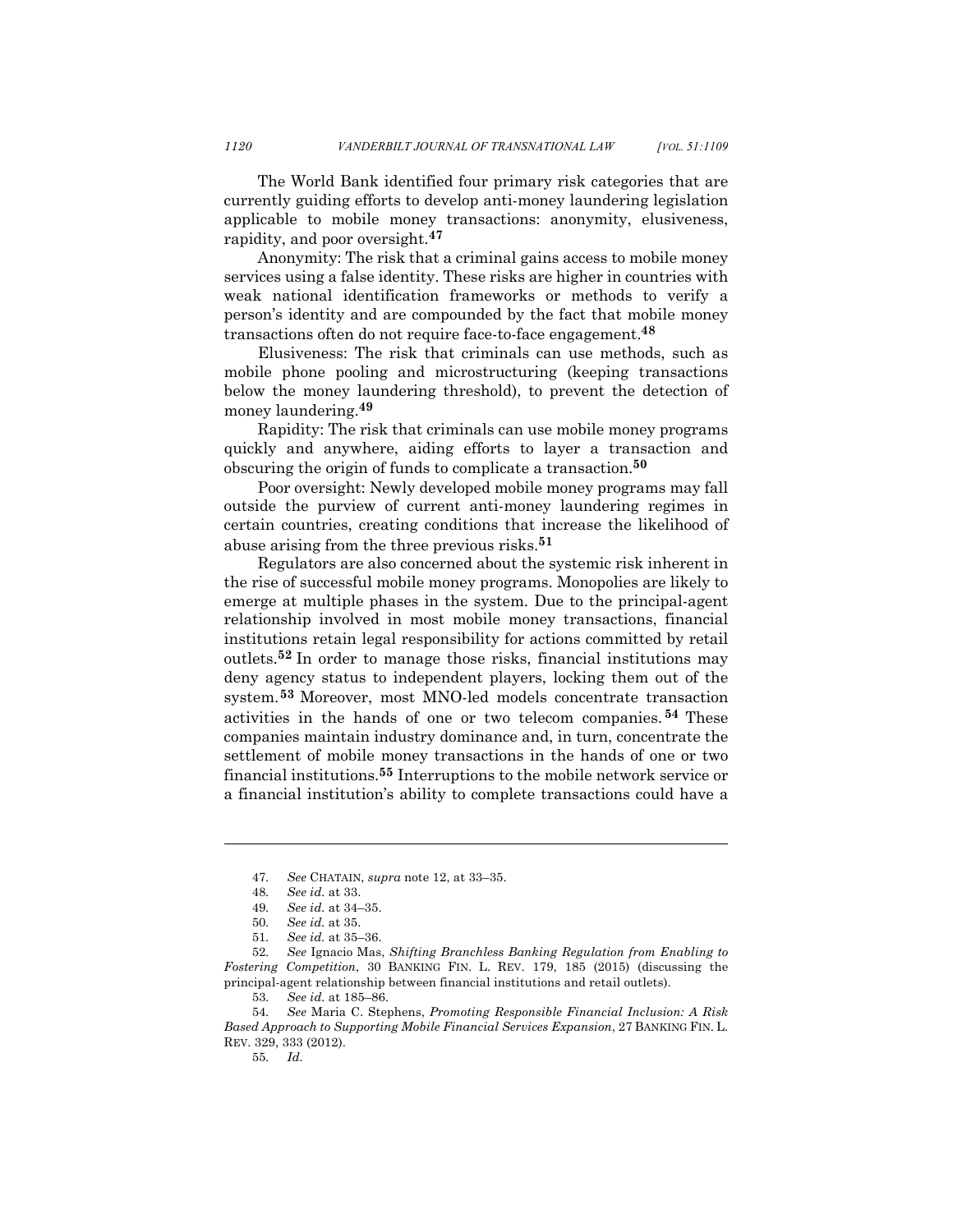catastrophic impact on the mobile money system in a country.**<sup>56</sup>** This risk is compounded by the fact that regulators will be more likely to focus their investigations on the few companies or institutions dominating the market, which, as discussed below, could cause participants to exit the industry.

Despite these risks, mobile money programs enable poor users to access safe financial channels, and governments should put substantial efforts and resources into promoting and expanding these programs.

#### III. INTERNATIONAL REGULATION OF MOBILE MONEY

Although many international governments realize the success of mobile money programs and are attempting to promote financial inclusion, many of the anti-money laundering policies developed to safeguard the integrity of the financial system will have the likely impact of hindering the growth and accessibility of safe mobile money services. This dilemma is rooted in the world's anti-money laundering laws and complicated by the fact that expanding financial services to the world's poor is not a particularly profitable enterprise.**<sup>57</sup>** This Part will describe the Financial Action Task Force (FATF), which guides and assesses international anti-money laundering laws, and will set forth the FATF Recommendations that are relevant to mobile money transactions.

## A. *The Financial Action Task Force (FATF)*

The FATF was established in 1989 as a temporary intergovernmental task force in response to the United Nations' universal pledge to prevent money laundering.**<sup>58</sup>** Its development can be traced to the United States' "War on Drugs," which brought money laundering into the spotlight for the first time. **<sup>59</sup>** Due to the international component of money laundering, the G7 nations, led by the United States, created the FATF and quickly enacted a set of common standards, known as the "40 Recommendations," which were intended to be nonbinding benchmarks that governments could use to

<sup>56.</sup> *See id.*

<sup>57.</sup> *See* Richard K. Gordon, *Losing the War Against Dirty Money: Rethinking Global Standards on Preventing Money Laundering and Terrorism Financing*, 21 DUKE J. COMP. & INT'L L. 503, 505, 531 (2011) (discussing economic incentives, or lack thereof, faced by private institutions for complying with anti-money laundering laws).

<sup>58.</sup> *See* Winn, *supra* note 28, at 210.

<sup>59.</sup> *See* Ben Hayes, *Counter-Terrorism, "Policy Laundering," and the FATF: Legalizing Surveillance, Regulating Civil Society*, 14 INT'L J. NOT-FOR-PROFIT L. 5, 11  $(2012)$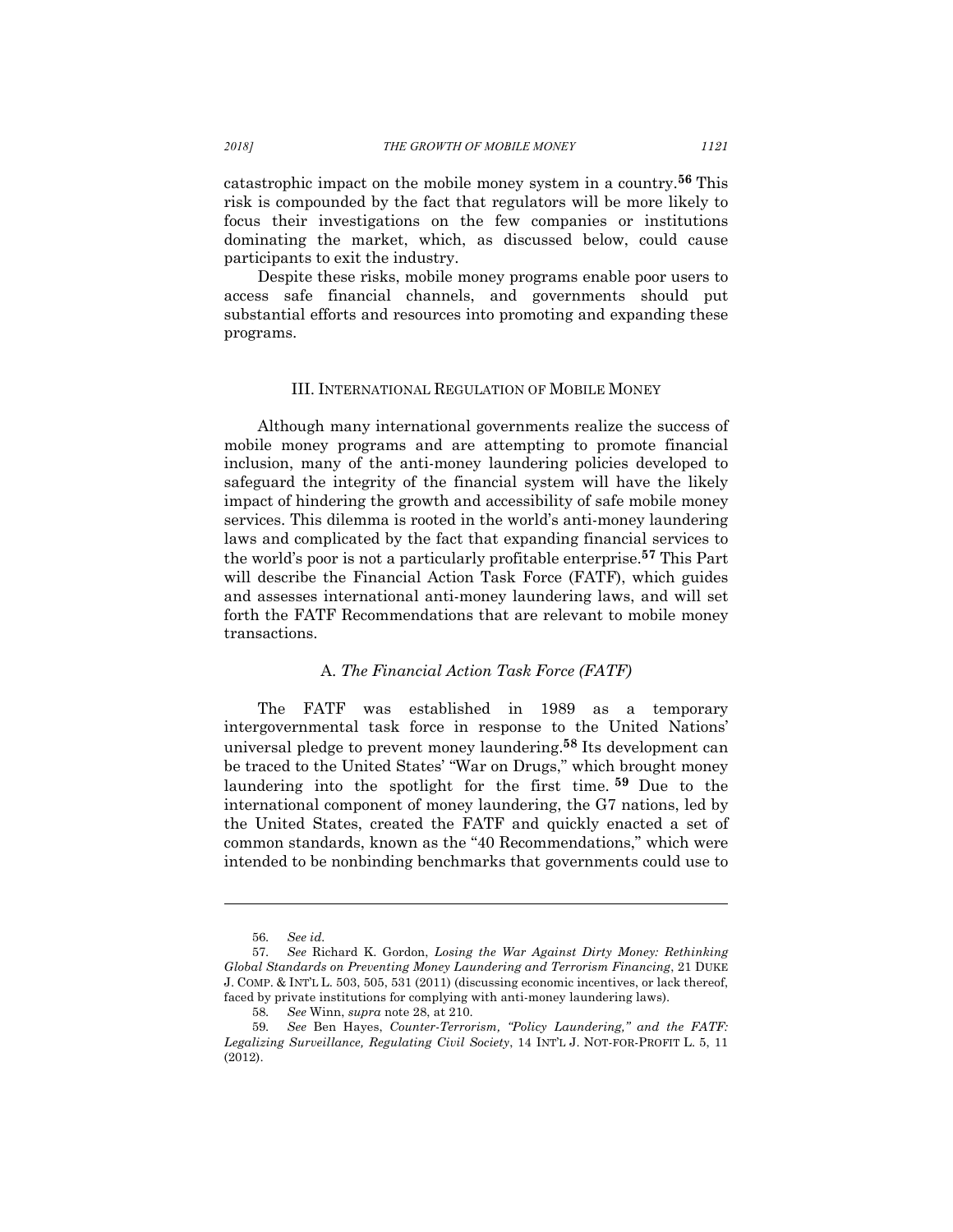formulate national anti-money laundering legislation.**<sup>60</sup>** Following the terrorist attacks of September 11, 2001, the FATF added eight (later nine) Special Recommendations on Terrorism Financing. **61**

Despite the fact that the FATF is only made up of thirty-six members and remains an informal international organization today, it has been extremely successful in guiding anti-money laundering legislation and enforcement regimes across the world. Over 180 jurisdictions along with the United Nations, the World Bank, and the International Monetary Fund (IMF) endorse the FATF standards.**<sup>62</sup>** The FATF's success and influence stem from its dual system of evaluation and enforcement. In 2002, the IMF, the World Bank, and the FATF agreed to a uniform system of assessment, including selfassessment and mutual assessment, to determine whether individual countries are adequately implementing the standards. **<sup>63</sup>** If a country fails the assessment, it may be subject to broad sanctions or countermeasures, such as a ban on states and external financial institutions doing business with financial institutions located within the assessed country. **<sup>64</sup>** This compliance system applies to both member and non-member countries, and the threat of economic penalties has led most countries to enact legislation in accordance with the FATF Recommendations.**<sup>65</sup>**

In the early 2000s, evidence emerged showing that vague rules coupled with conservative regulators were impeding the growth of innovative financial services. **<sup>66</sup>** In 2003, the FATF updated the Recommendations to allow countries and financial institutions to apply a risk-based approach to anti-money laundering frameworks. **<sup>67</sup>** Under the risk-based approach, countries may exclude activity from antimoney laundering regulation where the activity poses a limited risk of money laundering or terrorist financing.

Institutions were urged to consider adopting a [risk-based approach] in terms of which customers, transactions, and services were divided into high-, standard-, and low-risk bands. Enhanced due diligence was required in cases where a high risk was identified. In cases where low risk was assessed, regulators could allow, and institutions could consider employing, simplified due diligence measures.**68**

<sup>60.</sup> *See id.* at 12.

<sup>61.</sup> *See id.*

<sup>62.</sup> *See* Winn, *supra* note 28, at 210.

<sup>63.</sup> Gordon, *supra* note 57, at 506.

<sup>64.</sup> *See id.* at 506–07.

<sup>65.</sup> *See* Louis de Koker, *The 2012 Revised FATF Recommendations: Assessing and Mitigating Mobile Money Integrity Risks Within the New Standards Framework*, 8 WASH. J.L. TECH. & ARTS 165, 168 (2015).

<sup>66.</sup> *See id.* at 168–69.

<sup>67.</sup> *See id.* at 169.

<sup>68.</sup> *See id.* at 170.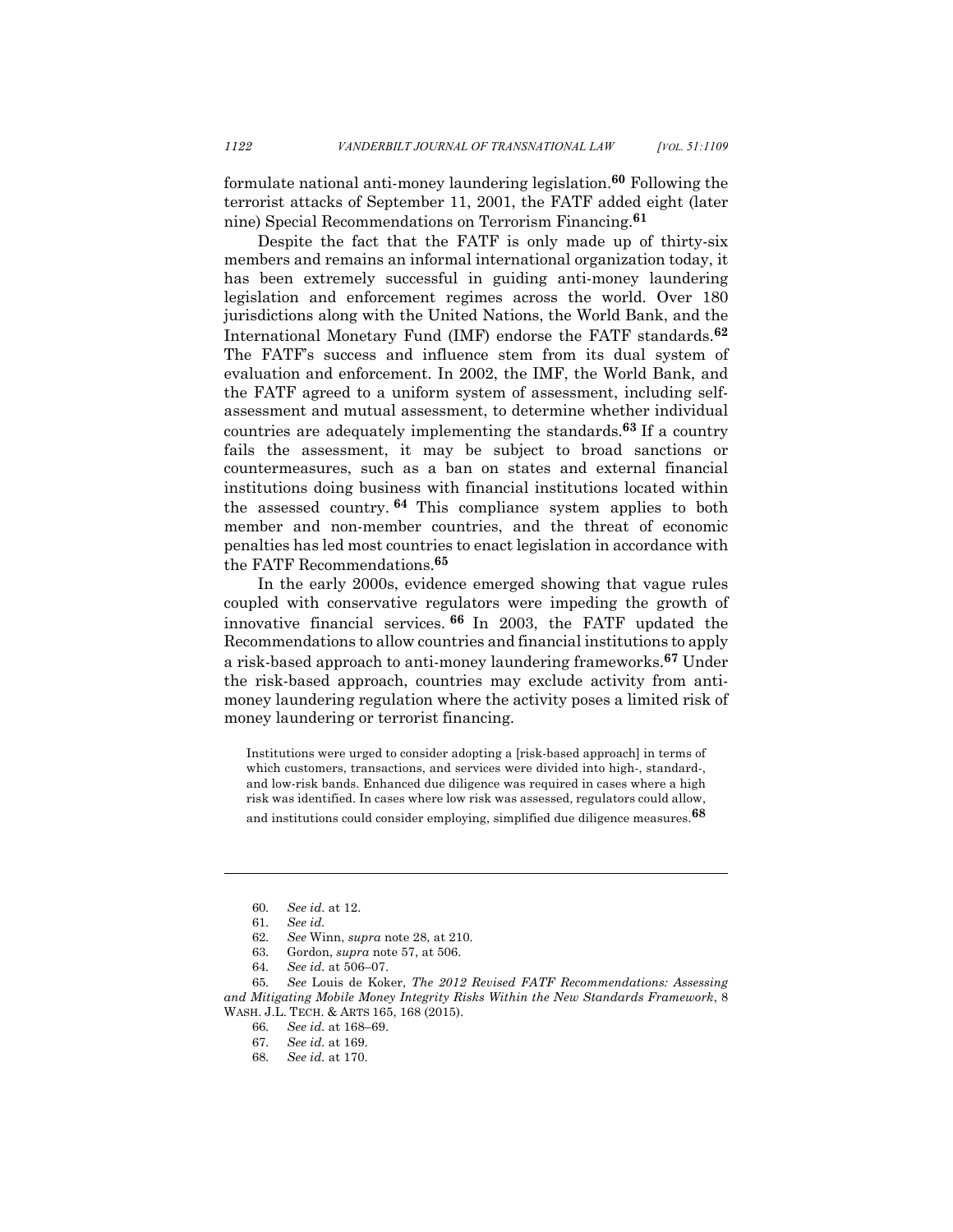Due to ambiguity in the rules, countries feared the FATF would disagree with a given risk assessment, so they decided not to apply risk-based approaches. The FATF issued guidance on implementing an adequate risk-based approach in 2007,**<sup>69</sup>** but the guidance focused on identifying high-risk scenarios as opposed to low-risk scenarios.**<sup>70</sup>** In 2011, the FATF issued a guidance paper on financial inclusion that set forth steps that countries could take to promote financial inclusion while enforcing appropriate anti-money laundering (AML) policies.**<sup>71</sup>** Two years later, it published guidance meant to support the creation of AML/CFT **<sup>72</sup>** measures that could meet the goal of increasing financial inclusion while continuing to effectively combat money laundering and terrorist financing.**<sup>73</sup>** And, more recently, the FATF released a supplement that provides examples of countries' customer due diligence (CDD) measures adapted to the context of financial inclusion, with a specific focus on digital financial services.**<sup>74</sup>**

#### B*. FATF Recommendations Relevant to Mobile Money Networks*

The FATF Recommendations distribute responsibility for preventing money laundering and terrorist financing among the private and public sectors. While the Recommendations have been revised over time, the standards have always (1) required financial institutions to engage in customer due diligence, monitor customer transactions, and report suspicious activity to law enforcement, and (2) required governments to enact adequate legislation, supervise institutions, provide guidance regarding anti-money laundering and counter-terrorist financing programs, and investigate reports of

reports/High%20Level%20Principles%20and%20Procedures.pdf

<sup>69.</sup> FIN. ACTION TASK FORCE, GUIDANCE ON THE RISK-BASED APPROACH TO COMBATING MONEY LAUNDERING AND TERRORIST FINANCING: HIGH LEVEL PRINCIPLES AND PROCEDURES (June 2007), http://www.fatf-gafi.org/media/fatf/documents/

<sup>[</sup>https://perma.cc/3KLY-6XTS] (archived Sept. 5, 2018).

<sup>70.</sup> *See* de Koker, *supra* note 65, at 170.

<sup>71.</sup> FIN. ACTION TASK FORCE, ANTI-MONEY LAUNDERING AND TERRORIST FINANCING MEASURES AND FINANCIAL INCLUSION (June 2011), http://www.fatfgafi.org/media/fatf/content/images/AML%20CFT%20measures%20and%20financial%20 inclusion.pdf [https://perma.cc/SK2G-Q7SN] (archived Aug. 5, 2018) [hereinafter FATF ANTI-MONEY].

<sup>72.</sup> CFT stands for "combatting the financing of terrorism."

<sup>73.</sup> FIN. ACTION TASK FORCE, REVISED GUIDANCE ON AML/CFT MEASURES AND FINANCIAL INCLUSION (Feb. 2013), http://www.fatf-gafi.org/media/fatf/documents/report s/AML\_CFT\_Measures\_and\_Financial\_Inclusion\_2013.pdf [https://perma.cc/C7V8DMU Y] (archived Sept. 5, 2018).

<sup>74.</sup> FIN. ACTION TASK FORCE, FATF GUIDANCE ON AML/CFT MEASURES AND FINANCIAL INCLUSION, WITH A SUPPLEMENT ON CUSTOMER DUE DILIGENCE (Nov. 2017), http://www.fatf-gafi.org/media/fatf/content/images/Updated-2017-FATF-2013- Guidance.pdf [https://perma.cc/S32B-FVG7] (archived Sept. 5, 2018). [hereinafter 2017 FATF GUIDANCE].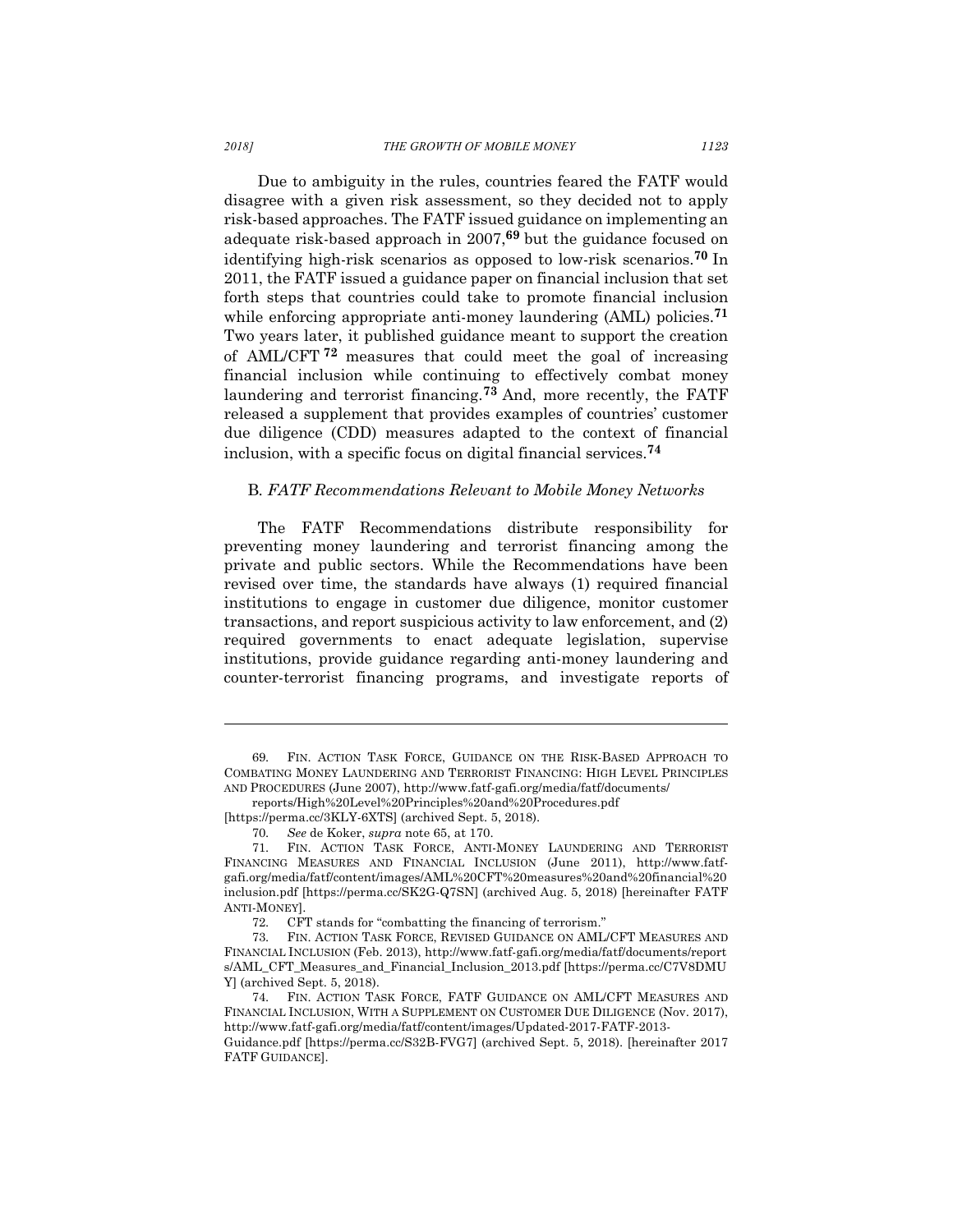suspicious activity.**<sup>75</sup>** The primary objectives of the standards are to prevent criminals from accessing the financial system, identify criminals who have accessed the system, and open the flow of financial information from the private to the public sector to assist in investigations and prosecutions.**<sup>76</sup>**

The Recommendations applicable to the financial sector are designed to require that financial institutions identify their customers, gather information on an ongoing basis, create customer profiles, monitor transactions to ensure they are in line with the customer profiles, and report any suspicious activity that is not in line with the customer profiles to law enforcement.**<sup>77</sup>** Recommendation 10 requires that financial institutions identify and verify their customers' identities using reliable and independent source documents, and monitor their customers' transactions to ensure that the transactions being conducted are consistent with each customer's business and risk profile.**<sup>78</sup>** Institutions are also required to identify the beneficial owner of a customer and take reasonable measures to understand the ownership and control structure of the customer.**<sup>79</sup>** Recommendation 11 requires financial institutions to maintain transaction and account records for a period of five years in order to provide transactional information to law enforcement. **<sup>80</sup>** Financial institutions must maintain ongoing customer due diligence programs and promptly report any activity to a national financial intelligence unit that the institution suspects or has reasonable grounds to suspect involves funds that are the proceeds of a criminal activity or that are related to terrorism financing.**<sup>81</sup>**

It is important to note that financial institutions are required to design and implement their own preventive measures systems. **<sup>82</sup>** While governments must establish guidelines and provide feedback to assist financial institutions in this process, the Recommendations do not specify how institutions should design or implement these systems.

Both countries and financial institutions are required to identify and assess the money laundering and terrorist financing risks that may arise in relation to the development of new products and business practices, and the use of new or developing technologies for both new

<sup>75.</sup> *See, e.g.*, *id.*; Gordon, *supra* note 57, at 511.

<sup>76.</sup> *See* Gordon, *supra* note 57, at 511 (discussing the main objectives of these FATF Recommendations).

<sup>77.</sup> *See* Model Regulation (2006) (on file with the U.N. Office on Drugs and Crime); Gordon, *supra* note 57, at 511.

<sup>78.</sup> FATF RECOMMENDATIONS, *supra* note 19, at 12.

<sup>79.</sup> *Id*. For country examples of simplified customer due diligence requirements regarding mobile money accounts, see 2017 FATF GUIDANCE, *supra* note 74, at 22.

<sup>80.</sup> FATF RECOMMENDATIONS, *supra* note 19, at 12.

<sup>81.</sup> *Id*. at 20.

<sup>82.</sup> *Id*. at 18.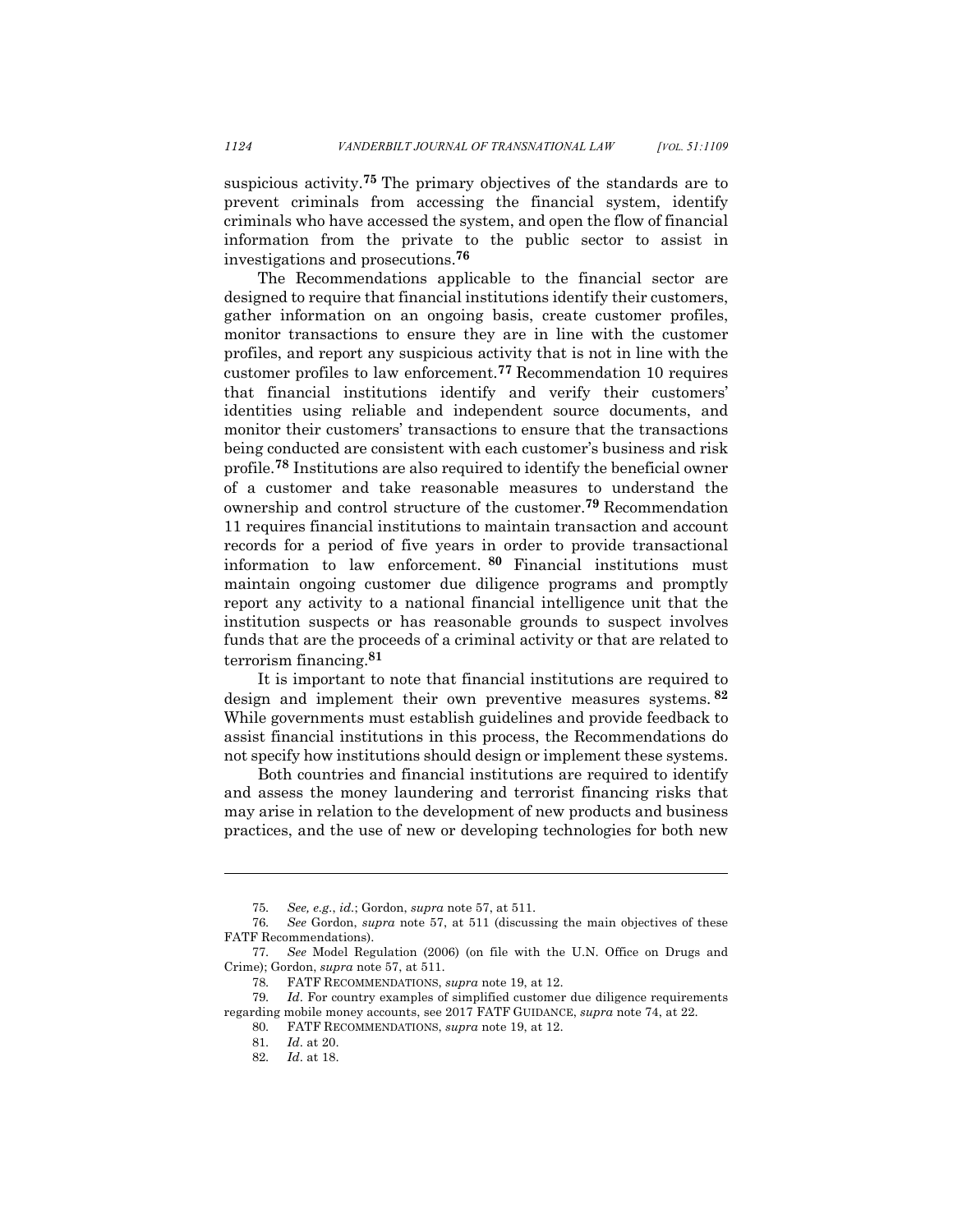and preexisting products. **<sup>83</sup>** There are various Recommendations specifically addressing money or value transfer services (MVTS) that apply to mobile money transactions.**<sup>84</sup>** Pursuant to Recommendation 14, providers of MVTS must be licensed or registered and subject to effective systems for monitoring and ensuring compliance with the relevant FATF measures. **<sup>85</sup>** Recommendation 16 requires financial institutions to include originator information in wire transfer messages and to continue monitoring wire transfers to ensure the information remains with the transfer throughout the payment chain.**<sup>86</sup>** It also requires institutions to ensure they can take freezing action or prevent prohibited transactions when required by UN Security Council resolutions for the prevention and suppression of terrorism and terrorist financing.**<sup>87</sup>** Recommendation 17 does allow a financial institution to rely on third parties to perform customer due diligence, provided that certain requirements are met, but the financial institution maintains accountability for actions of its agents.**<sup>88</sup>**

Recommendations 26 to 35 address the responsibilities of government and law enforcement. Recommendations 26 and 27 require countries to ensure that financial institutions are subject to adequate regulation and supervision and are effectively implementing the FATF Recommendations; that financial institutions are licensed or registered; and that supervisors have adequate powers to supervise, monitor, and ensure compliance by financial institutions.**<sup>89</sup>** Included in the supervisors' powers must be the power to compel production of "any information . . . that is relevant to monitoring such compliance, and to impose sanctions" for failure to comply.**<sup>90</sup>** Recommendation 29 requires countries to establish a Financial Intelligence Unit (FIU) that receives, analyzes, and disseminates suspicious transaction reports and other information regarding potential money laundering or terrorist financing. FIUs must also have access on a timely basis to the financial, administrative, and law enforcement information that they require to undertake their functions. **<sup>91</sup>** Countries must grant law

<sup>83.</sup> *Id*. at 15.

<sup>84.</sup> De Koker, *supra* note 65, at 178. An MVTS is defined as a financial service that involves the acceptance of cash, checks, other monetary instruments, or other stores of value, and the payment of a corresponding sum in cash or other form to a beneficiary by means of a communication, message, transfer, or through a clearing network to which the MVTS provider belongs.

<sup>85.</sup> FATF RECOMMENDATIONS, *supra* note 19, at 14.

<sup>86.</sup> *Id.* at 16.

<sup>87.</sup> *Id.*

<sup>88.</sup> *See* 2017 FATF GUIDANCE, *supra* note 74, at 23. This is particularly relevant to the mobile money context due to the participation of agents in mobile money transactions.

<sup>89.</sup> *Id.* at 27; FATF RECOMMENDATIONS, *supra* note 19, at 26.

<sup>90.</sup> FATF RECOMMENDATIONS, *supra* note 19, at 26.

<sup>91.</sup> *Id*. at 29.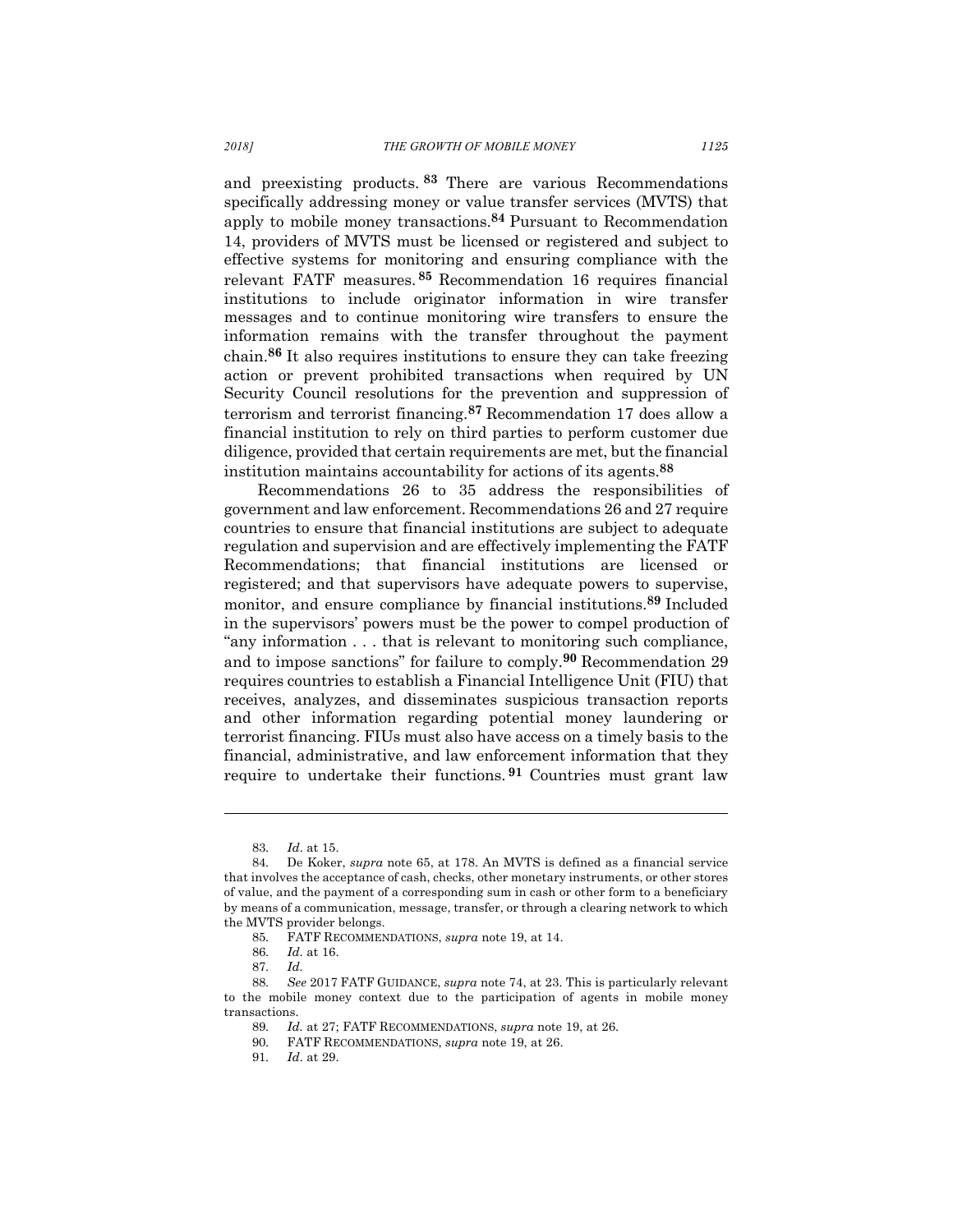enforcement authorities the ability to undertake money laundering and terrorist financing investigations, including the authority to access records kept by financial institutions, and must require law enforcement to appropriately conduct these investigations. **<sup>92</sup>** Last, countries must ensure there are a "range of effective, proportionate and dissuasive sanctions, whether criminal, civil or administrative, available to deal with" persons that fail to comply with anti-money laundering and counter-terrorist financing requirements.**<sup>93</sup>**

The FATF 2017 Guidance recognizes that "applying an overly cautious, non-risk-based approach to AML/CFT safeguards when providing financial services . . . can have the unintended consequence of excluding legitimate consumers and businesses from the regulated financial system." **<sup>94</sup>** It therefore encourages countries, in certain lower-risk situations, to implement simplified customer due diligence measures and apply a risk-based approach to support access to basic financial services for unbanked and underbanked persons.**<sup>95</sup>**

## IV. LESSONS FROM THE UNITED STATES: THE IMPACT OF RESTRICTIVE ANTI-MONEY LAUNDERING REGULATIONS AND ENFORCEMENT ON MONEY-SERVICE BUSINESSES

Money-Service Businesses (MSBs) are nonbank institutions that provide a myriad of financial services, often to unbanked and underbanked populations. **<sup>96</sup>** They include currency dealers or exchangers, check cashers, money order and traveler's check issuers, and money transmitters. **<sup>97</sup>** The Financial Crimes Enforcement Network (FinCEN) recognizes that "MSBs play an important role in a transparent financial system, particularly because they often provide financial services to people less likely to use traditional banking services and because of their prominent role in providing remittance services." **<sup>98</sup>** Nevertheless, legislative and enforcement actions over the past decade have resulted in financial institutions refusing to bank MSBs in the United States, causing them to go out of business. If international governments establish and implement anti-money laundering laws consistent with the FATF Recommendations, there is a strong possibility that international financial institutions will

<sup>92.</sup> *Id*. at 30–31.

<sup>93.</sup> *Id*. at 35.

<sup>94.</sup> 2017 FATF GUIDANCE, *supra* note 74, at 4.

<sup>95.</sup> *Id.*

<sup>96.</sup> FIN. CRIMES ENFORCEMENT NETWORK, STATEMENT ON PROVIDING BANKING SERVICES TO MONEY SERVICES BUSINESSES (Nov. 10, 2014), https://www.fincen.gov/sites/default/files/news\_release/20141110.pdf [https://perma.cc/ GUS2-7NRC] (archived Sept. 5, 2018) [hereinafter 2014 FINCEN STATEMENT].

<sup>97.</sup> *Id.*

<sup>98.</sup> *Id.*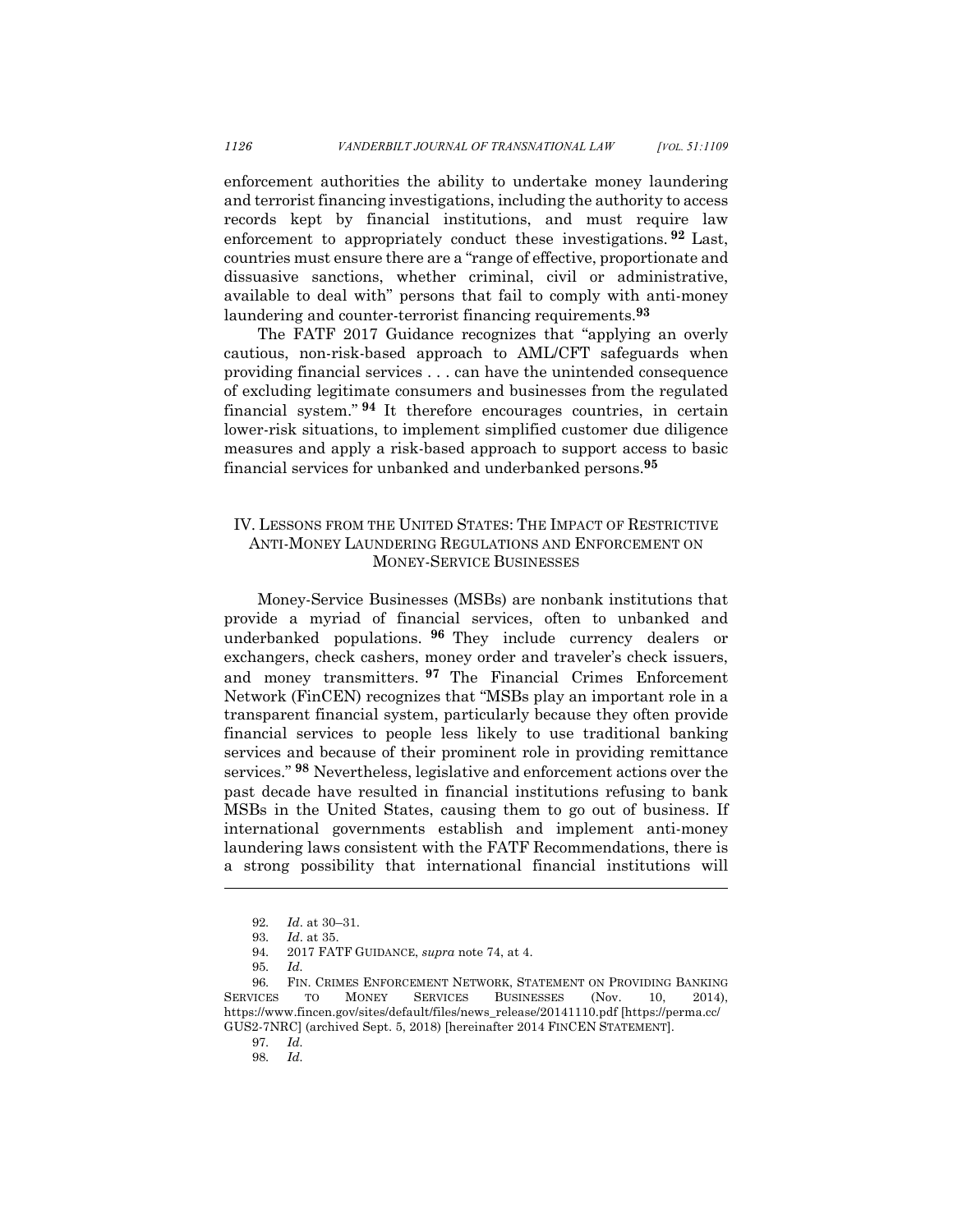similarly refuse to participate in mobile money transactions, since they will face the same types of issues that caused US financial institutions to terminate their MSB relationships.

This Part will provide a brief overview of US anti-money laundering laws, demonstrate the similarity between US anti-money laundering laws and the FATF Recommendations, and show how enforcement of US anti-money laundering laws caused financial institutions to terminate their relationships with MSBs, ultimately causing vulnerable populations to lose access to financial services and sending financial transactions underground.

#### A. *The United States' Anti-Money Laundering Regime*

The United States' anti-money laundering laws, in accordance with the FATF Recommendations, require covered institutions to comply with customer due diligence (which includes identifying and verifying the customer and monitoring customer activity), recordkeeping, and suspicious activity reporting requirements. **<sup>99</sup>** Covered institutions include, among others, depository institutions, securities and futures industries, money-service businesses, and casinos. **<sup>100</sup>** Congress first enacted the Currency and Foreign Transactions Reporting Act, commonly referred to as the Bank Secrecy Act (BSA), in 1970.**<sup>101</sup>** The BSA has been amended and supplemented numerous times over the years as the government has intensified its focus on money laundering due to its connection first with drug trafficking and subsequently with terrorism.**<sup>102</sup>** The initial goal of the BSA was to detect, deter, and prevent money laundering by requiring financial institutions to report cash transactions in excess of \$10,000 and maintain records of financial transactions.**<sup>103</sup>**

In 1992, Congress enacted the Annunzio-Wylie Anti-Money Laundering Act, which required covered institutions to file suspicious activity reports (SARs) detailing transactions identified as suspicious

<sup>99.</sup> Over time, the United States has updated and amended its anti-money laundering laws in response to the FATF Recommendations. *See History of Anti-Money Laundering Laws*, FIN. CRIMES ENFORCEMENT NETWORK, https://www.fincen.gov/history-anti-money-laundering-laws (last visited Sept. 5, 2018) [https://perma.cc/S7YA-SCBU] (archived Aug. 5, 2018) [hereinafter FinCEN *Anti-Money*]. It underwent the mutual evaluation processes in 2005–06 and 2015–16, and the Treasury has been responsible for improving anti-money laundering systems deemed non-compliant. *See* FATF ANTI-MONEY, *supra* note 71.

<sup>100.</sup> *See* FinCEN *Anti-Money*, *supra* note 99.

<sup>101.</sup> Currency and Foreign Transactions Act of 1970, Pub. L. No. 91-508, 84 Stat. 1114 [hereinafter Bank Secrecy Act] (codified as amended in scattered sections of 31 U.S.C.).

<sup>102.</sup> *See* FinCEN *Anti-Money*, *supra* note 99 (including a history of U.S. antimoney laundering laws).

<sup>103.</sup> *See id.* (describing the goals of the anti-money laundering laws).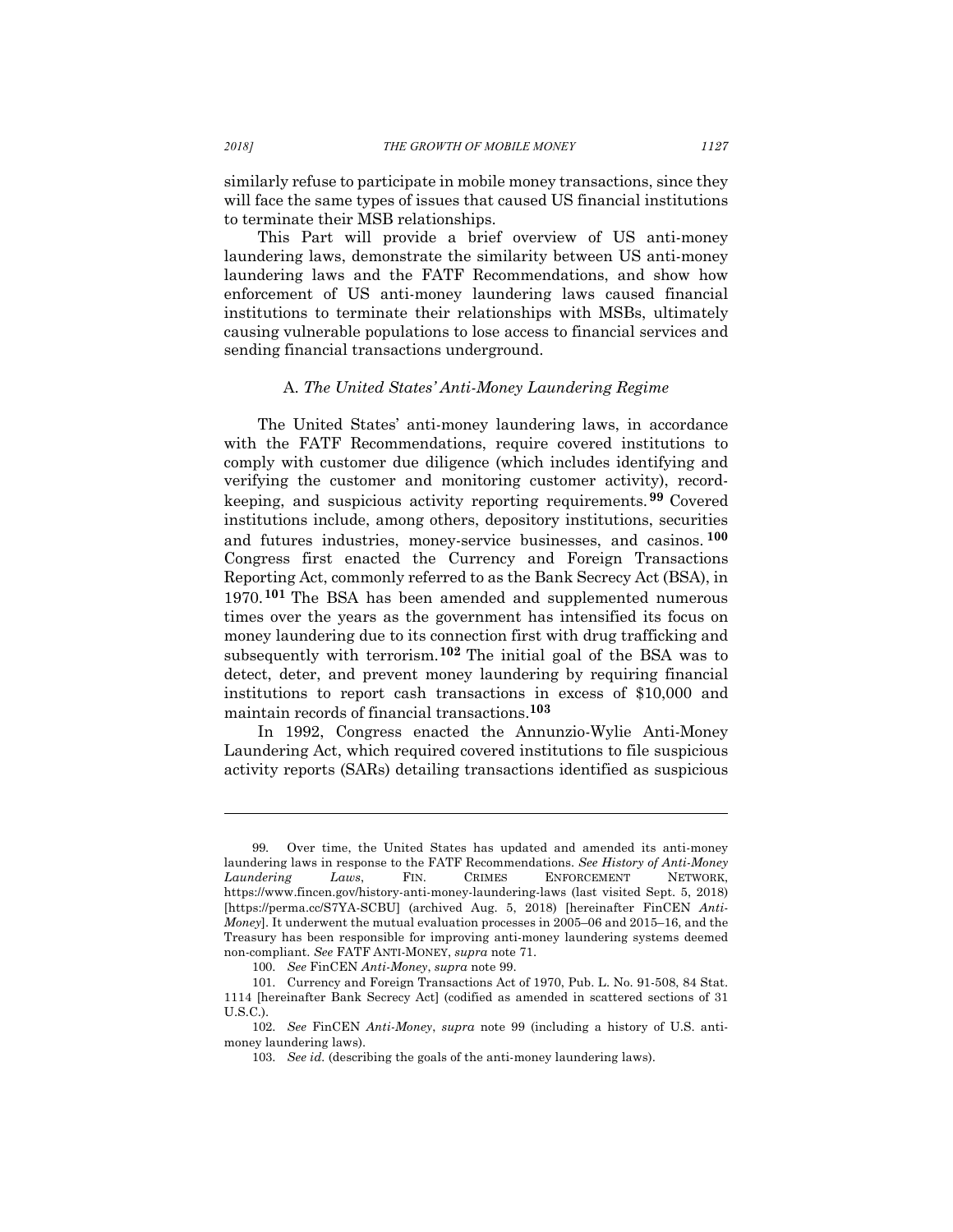with FinCEN. **<sup>104</sup>** FinCEN was created by the Treasury and is primarily responsible for enforcing BSA regulations, though a variety of other government agencies and actors have become involved in antimoney laundering enforcement over the years.**<sup>105</sup>** A covered institution must file a SAR if it knows, suspects, or has reason to know or suspect that a transaction involves a financial crime or has no business purpose. **<sup>106</sup>** The information contained in SARs is vital to law enforcement efforts to combat money laundering and other financial crimes, and SARs are often used as a starting point for federal investigations into these crimes. In order to encourage institutions to assist the government in curtailing financial crimes, Congress added a safe harbor provision to the Annunzio-Wylie Anti-Money Laundering Act that provides immunity to a reporter for civil liability arising from a SAR.**<sup>107</sup>** However, courts are split on whether this grant of immunity is absolute or qualified based on the reporter having a "good faith basis" for filing the SAR.**<sup>108</sup>**

In 1994, Congress passed the Money Laundering Suppression Act, which requires MSBs to register with FinCEN.**<sup>109</sup>** MSBs are defined as entities that accept or transmit money; they are subject to SAR reporting requirements; and they must maintain detailed financial records and implement anti-money laundering programs.**<sup>110</sup>**

Federal anti-money laundering laws were enhanced significantly following the terrorist attacks of September 11, 2001. The US government determined that some of the hijackers received a total of \$110,000 that originated in a United Arab Emirates bank and was sent

<sup>104.</sup> Annunzio-Wylie Anti-Money Laundering Act, Title XV, Pub. L. No. 102-550, 106 Stat. 4044 (1992) (12 U.S.C. § 1811); *see also* FinCEN *Anti-Money*, *supra* note 99.

<sup>105.</sup> *See* Cynthia J. Larose, *International Money Laundering Abatement and Anti-Terrorism Financing Act of 2001*, 30 J.C. & U.L. 417, 418 n.6 (2004) ("The FinCEN was created by administrative order in 1990 to provide other government agencies with an 'intelligence and analytical' network in support of the detection, investigation and prosecution on domestic and international money laundering and other crimes.") The PATRIOT Act gives FinCEN statutory life as a bureau within the Department of the Treasury. Uniting and Strengthening America by Providing Appropriate Tools Required to Intercept and Obstruct Terrorism (USA PATRIOT Act) Act of 2001, Pub. L. No. 107- 56, 115 Stat. 272 [hereinafter PATRIOT Act].

<sup>106.</sup> 12 C.F.R. § 353.3(b) (2017).

<sup>107.</sup> 31 U.S.C. § 5318(g)(3) (2012).

<sup>108.</sup> *See* Frank A. Mayer, III & Chad B. Holtzman, *The Need for Absolute Immunity When an Institution Submits a Suspicious Activity Report*, 32(2) BANKING & FIN. SERVS. POL'Y REP., Feb. 2014, at 14.

<sup>109.</sup> *See* FinCEN *Anti-Money*, *supra* note 99 (listing requirements of the Money Laundering Suppression Act).

<sup>110.</sup> *See* M. MacRae Robinson, *Easing the Burden on Mobile Payments: Resolving Current Deficiencies in Money Transmitter Regulation*, 18 N.C. BANKING INST. 553, 554– 56 (2014) (describing the characteristics of MSBs).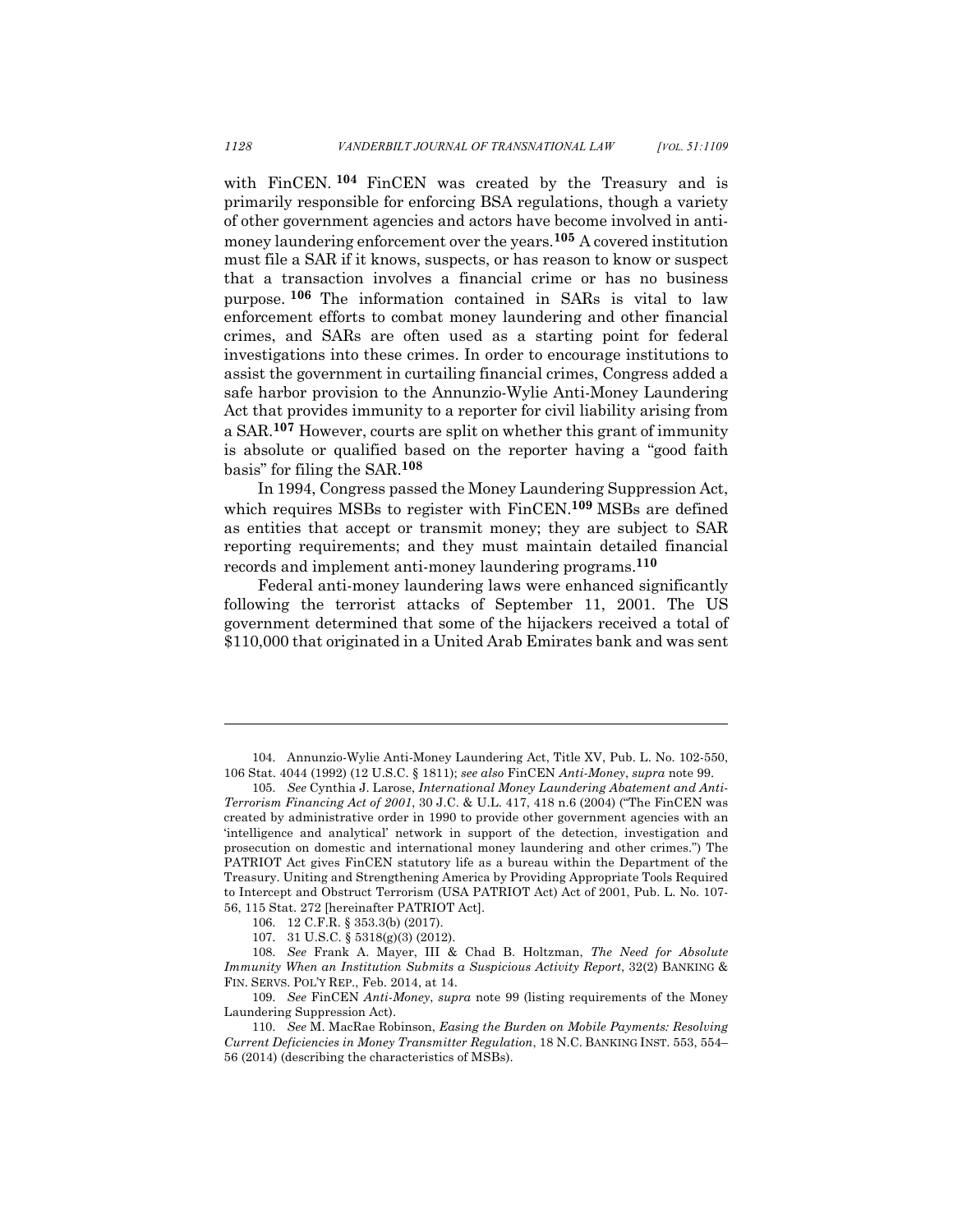to Florida Sun Trust Bank through formal financial channels. **<sup>111</sup>** Although the largest transaction of \$69,000 was flagged as suspicious by the bank's anti-money laundering controls, the report was lost in the myriad of SARs that were generated by banks prior to the attacks.**<sup>112</sup>**

In response to the attacks, Congress enacted the USA PATRIOT Act, which made several additions to the BSA and enhanced the role of the Treasury and FinCEN.**<sup>113</sup>** The primary goal of the PATRIOT Act was to track and prevent transactions before they reached terrorists. Congress sought to achieve this goal by forcing transfers into formal channels and by tightening requirements on financial institutions to monitor those transfers. **<sup>114</sup>** The PATRIOT Act requires financial institutions to develop and implement an anti-money laundering program that establishes internal policies, procedures, and controls, a compliance officer, an ongoing employee-training program, and an independent audit function to test the program.**<sup>115</sup>** The PATRIOT Act also requires financial institutions to undertake additional customer due diligence, which includes customer identification procedures (institutions must verify a customer's name, birthdate, address, and identification number) prior to opening an account.**<sup>116</sup>** A new rule effective in May 2018 strengthened customer due diligence requirements on financial institutions by requiring them to identify and verify the beneficial owners of accounts, and maintain records on these beneficial owners.**<sup>117</sup>**

Federal anti-money laundering laws also focus on correspondent banking, which occurs where a financial institution carries out transactions on another institution's behalf. Due to the risk inherent in correspondent banking, financial institutions must also conduct due diligence on all non-US entities (such as foreign financial institutions) for which they maintain correspondent accounts. **<sup>118</sup>** Since 2006,

<sup>111.</sup> Bryan Mulcahey, *A Lose-Lose Scenario When the Federal Governments Starts a Theory with "Too Big": How the DOJ's AML Enforcement Policy Forces Remittances Underground*, 6 GEO. MASON J. INT'L COM. L. 107, 116 (2014).

<sup>112.</sup> *Id.* at 116–17.

<sup>113.</sup> Uniting and Strengthening America by Providing Appropriate Tools Required to Intercept and Obstruct Terrorism (USA PATRIOT Act) Act of 2001, Pub. L. No. 107- 56, 115 Stat. 272.

<sup>114.</sup> *See* Mulcahey, *supra* note 111, at 117 (describing the main goal of antiterrorism legislation after September 11, 2001).

<sup>115.</sup> 31 U.S.C. §§ 5311, 5318 (2012).

<sup>116.</sup> 31 U.S.C. § 5318 (2012).

<sup>117.</sup> *See* FIN. CRIMES ENFORCEMENT NETWORK, FREQUENTLY ASKED QUESTIONS REGARDING CUSTOMER DUE DILIGENCE REQUIREMENTS FOR FINANCIAL INSTITUTIONS (2016). https://www.ffiec.gov/bsa\_aml\_infobase/documents/FAQs\_for\_CDD\_Final\_Rule  $(7\_15\_16)$ .pdf [https://perma.cc/V86V-LDN8] (archived Aug. 5, 2018).

<sup>118.</sup> *See* 31 U.S.C. § 5318(i)(1) (2012); *see also* SEC, HSBC Deferred Prosecution Agreement Attachment A, http://www.justice.gov/opa/documents/hsbc/dpa-attachmenta.pdf (filed Dec. 11, 2012) [https://perma.cc/3HQ4-Q5S9] (archived Aug. 5, 2018)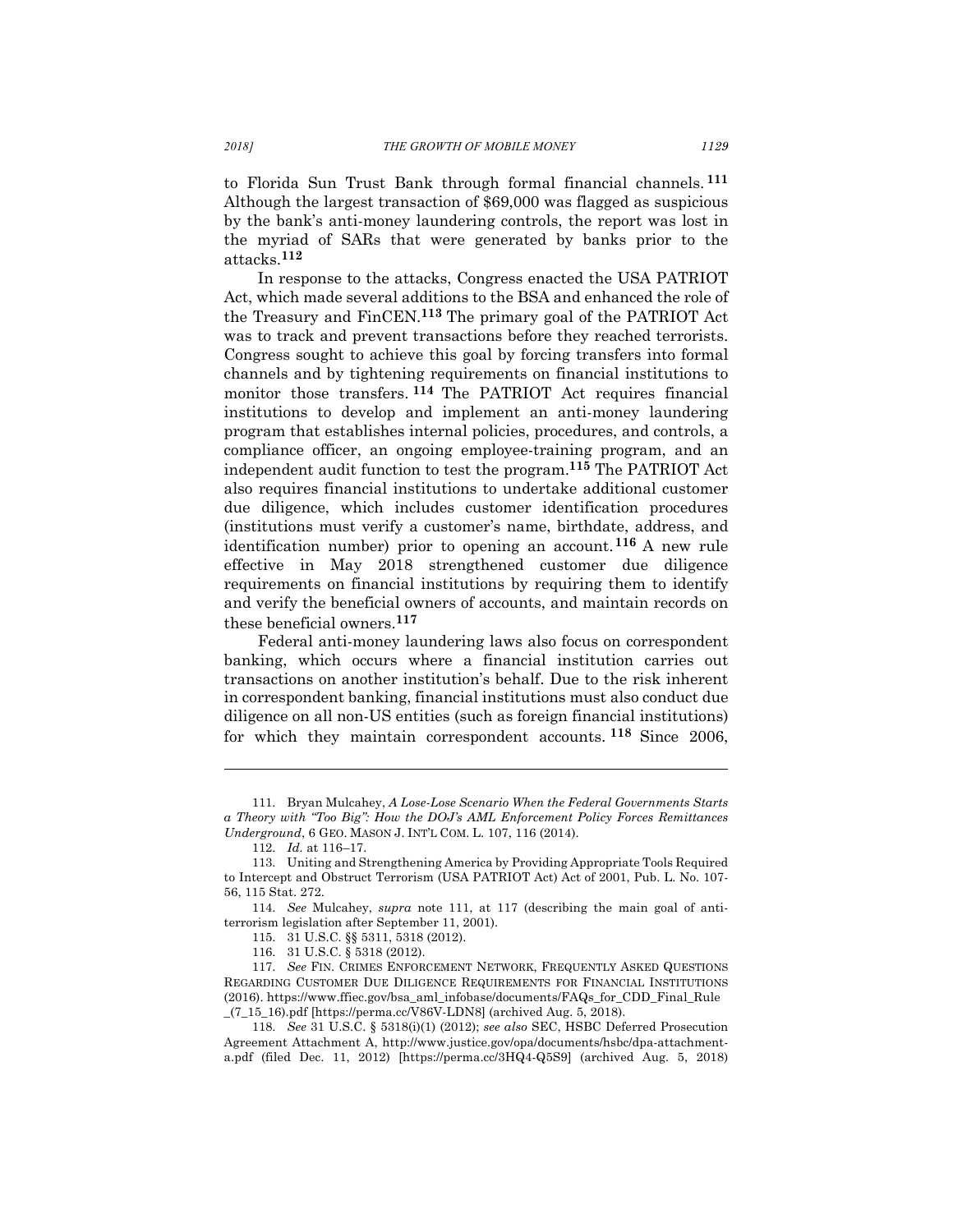financial institutions have monitored wire transfers to and from correspondent accounts using automated systems to track suspicious activity and are required to report suspicious activity to FinCEN.**<sup>119</sup>**

In addition, following the September 11 attacks, the Office of Foreign Assets and Control (OFAC) began to strictly enforce regulations and sanctions aimed at preventing transactions with persons or entities that could threaten national security.**<sup>120</sup>** Money transmission businesses are required to screen transactions to determine whether the sender or recipient of funds is listed on OFAC's Specially Designated National or Blocked Person (SDN) List, which identifies individuals and companies that may be connected with terrorism or drug trafficking.**<sup>121</sup>**

As shown in the chart in Appendix A, US anti-money laundering laws closely align with the FATF Recommendations.

#### B*. History of Enforcement & Result*

In 1997, over two hundred thousand MSBs operated in the United States, providing financial services estimated at \$200 billion annually.**<sup>122</sup>** Over the past decade, strict enforcement of anti-money laundering laws by regulators coupled with numerous government investigations and massive settlement payments have caused banks to terminate their relationships with most MSBs. This has occurred notwithstanding the government continuously issuing policies and statements aimed at encouraging banks to continue banking MSB clients due to their critical role in providing financial services to unbanked and underbanked populations.

The US government began recognizing the adverse impact that an overly-conservative anti-money laundering regime could have on the MSB industry in early 2005. JP Morgan Chase and North Fork Bank,

<sup>[</sup>hereinafter SEC HSBC] (noting that correspondent accounts are high risk because the bank lacks a direct relationship with the customer that initiated the wire transfer).

<sup>119.</sup> *See* SEC HSBC, *supra* note 118.

<sup>120.</sup> *See Counterterror Initiatives in the Terror Finance Program, Focusing on the Role of the Anti-Money Laundering Regulatory Regime in the Financial War on Terrorism, Better Utilization of Technology, Increased Information Sharing, Developing Similar International Standards, and the Formation of Terrorist Financing Operations Section (TFOS) Before the S. Comm. on Banking, Housing & Urban Affairs*, 108th Cong. 193 (2004) (statement of R. Richard Newcomb, Director, Office of Foreign Assets Control).

<sup>121.</sup> *See Office of Foreign Assets Control—Sanctions Program and Information*, U.S. DEP'T OF THE TREASURY (July 23, 2018), https://www.treasury.gov/resourcecenter/sanctions/Pages/default.aspx [https://perma.cc/S2UM-TJ3R] (archived Aug. 5, 2018).

<sup>122.</sup> *Bank Secrecy Act's Impact on Money Services Businesses: Hearing Before the Subcommittee on Financial Institutions and Consumer Credit of the Committee on Financial Services, US House of Representatives*, 109th Cong. 11–12 (2006) (statement of the Office of the Comptroller of the Currency).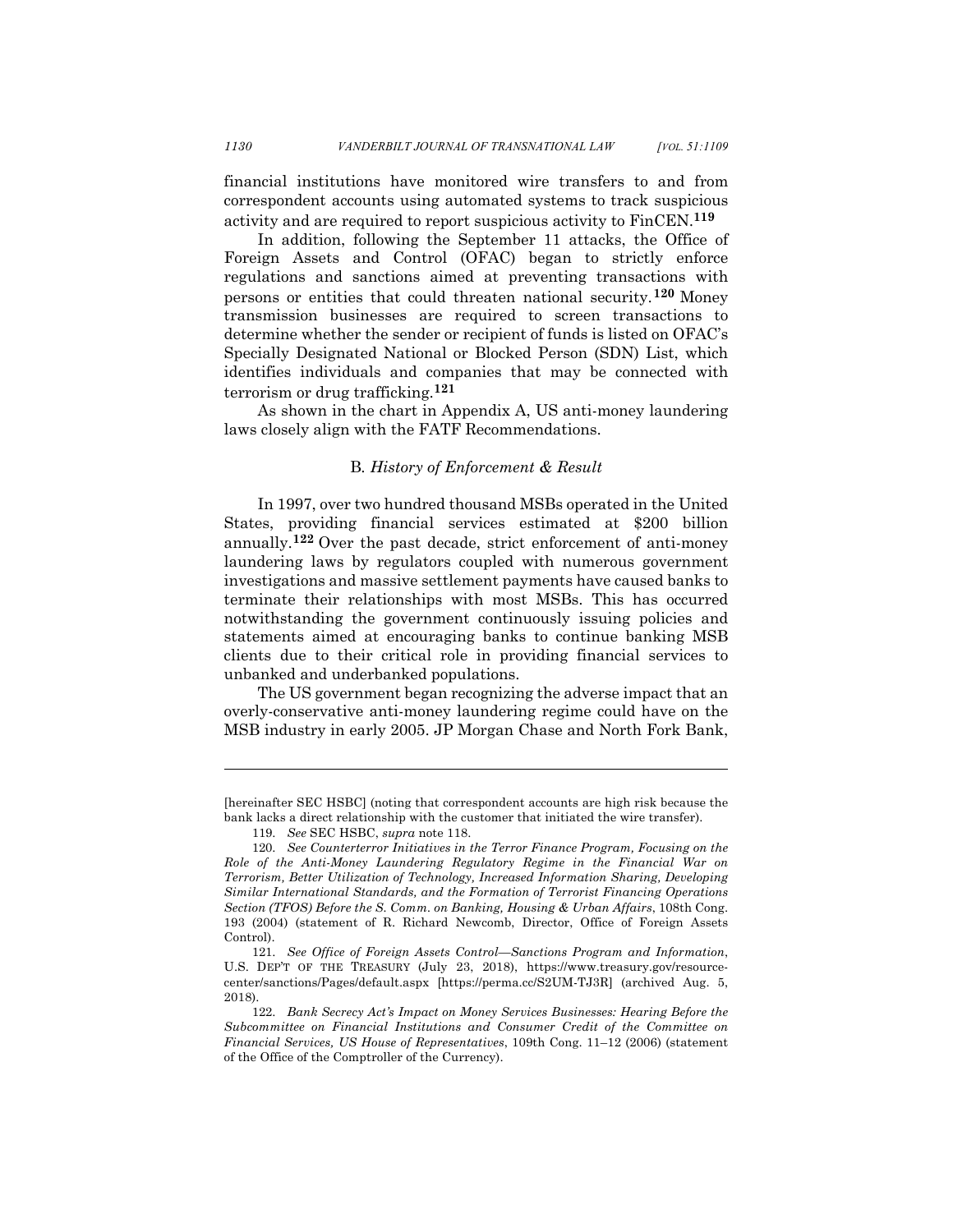which were among the last banks still providing account services to MSBs, notified about twenty money transmittal businesses with hundreds of outlets in grocery stores and travel agencies that their bank accounts would be closed by the end of March 2005.**<sup>123</sup>** On March 8, 2005, FinCEN led a fact-finding meeting to identify the reasons that MSBs were unable to access banking services.**<sup>124</sup>** At the meeting, MSB participants noted that hundreds of MSBs had lost their banking privileges and banks noted the difficulty in separating suspicious activity from legitimate businesses. **<sup>125</sup>** Bank representatives explained that they could not afford the high costs of doing in-depth due diligence in an area of business deemed "risky" and that they wanted to avoid the regulatory scrutiny that seemed to occur whenever they provided banking services to MSBs.**<sup>126</sup>**

FinCEN recognized that the inevitable result of shutting down MSB accounts would be to drive those looking for banking services to illegal operations.**<sup>127</sup>** On March 30, 2005, FinCEN, along with the Board of Governors of the Federal Reserve System, the Office of the Comptroller of the Currency (OCC), the Federal Deposit Insurance Corporation (FDIC), the Office of Thrift Supervision (OTS), and the National Credit Union Administration (NCUA), issued a joint statement to address their expectations regarding banks' obligations under the BSA for MSBs.**<sup>128</sup>** The Joint Statement noted that MSBs "are losing access to banking services as a result of concerns about regulatory scrutiny, the risks presented by money services business accounts, and the costs and burdens associated with maintaining such accounts," and it said the concerns stem, in part, "from a misperception of the requirements" of the BSA. **<sup>129</sup>** In particular, there is an "erroneous view that money services businesses present a uniform and unacceptably high risk of money laundering or other illicit activity. The Money services business industry provides valuable financial services,

<sup>123.</sup> *See* Nina Bernstein, *Antiterror Efforts Squeeze Money Transfer Operations*, N.Y. TIMES (Mar. 16, 2005) ("[B]ecause of pressure from federal banking regulators, one bank after another has rejected its money transmittal customers unfairly lumping together licensed, reputable businesses and risky, illegal operations, mainly to eliminate the risk of an oversight and bad publicity.").

<sup>124.</sup> *See generally An Update on Money Services Businesses Under Bank Secrecy and USA PATRIOT Regulation: Hearing Before the Committee on Banking, Housing and Urban Affairs*, 109th Cong. (2005) [hereinafter *Update on MSBs*].

<sup>125.</sup> *See id.*

<sup>126.</sup> *See id.*

<sup>127.</sup> *Id.*

<sup>128.</sup> FIN. CRIMES ENFORCEMENT NETWORK, JOINT STATEMENT ON PROVIDING BANKING SERVICES TO MONEY SERVICE BUSINESSES (Mar. 30, 2005), https://www.fincen.gov/sites/default/files/guidance/bsamsbrevisedstatement.pdf [https:// perma.cc/83MF-NCFC]

<sup>(</sup>archived Sept. 5, 2018).

<sup>129.</sup> *Id.*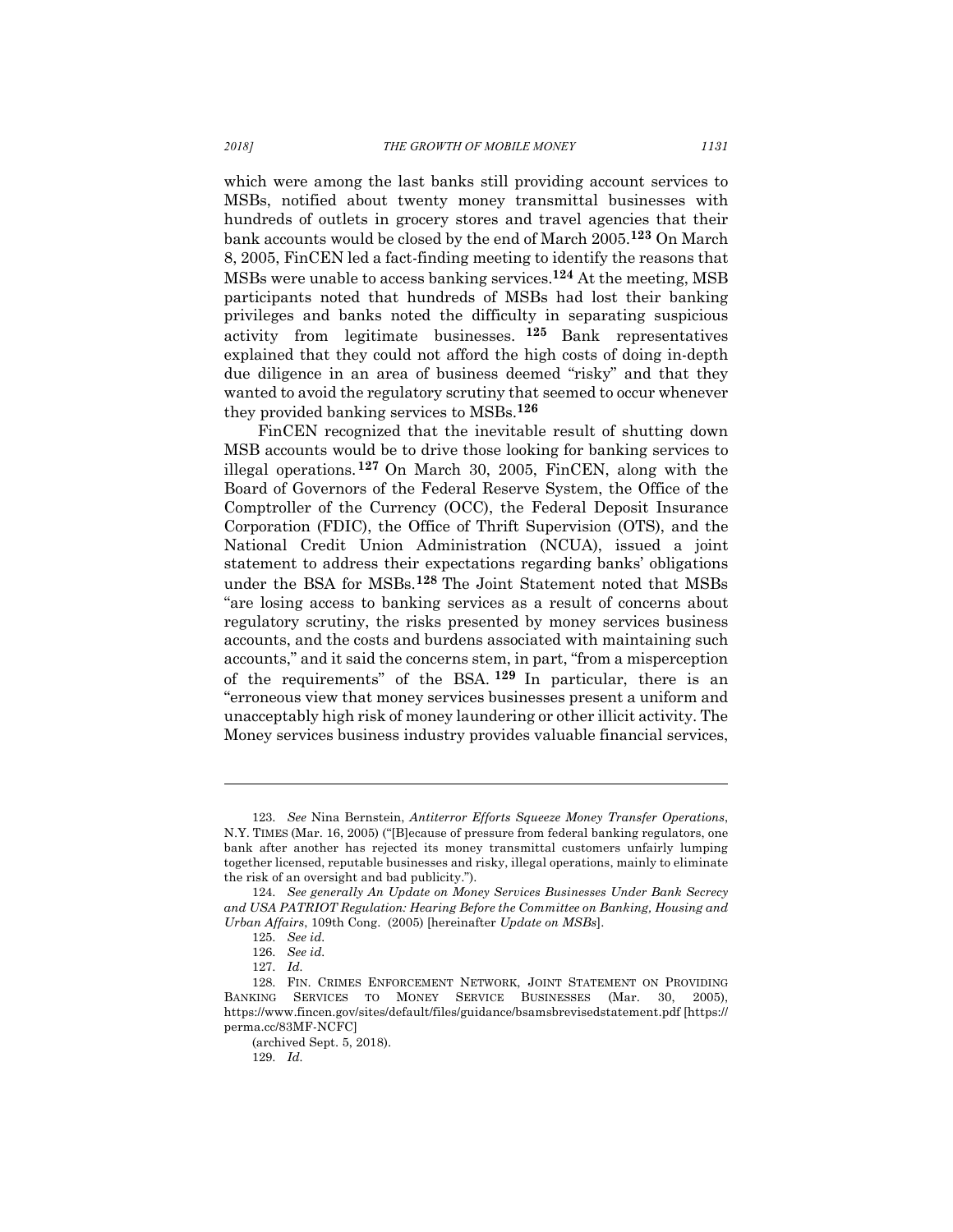especially to individuals who may not have ready access to the formal banking sector."**<sup>130</sup>** In addition,

the [BSA] does not require . . . banking institutions to serve as the *de facto* regulator of the money service business industry. Banking organizations that open or maintain accounts for money-service businesses should apply the requirements of the Bank Secrecy Act on a risk-assessed basis, as they do for all customers, taking into account the products and services offered and the individual circumstances.**131**

The banking agencies subsequently released interagency guidance that set forth the minimum steps that financial institutions should take when banking MSBs.**<sup>132</sup>** The guidance covered minimum BSA due diligence expectations, BSA/anti-money laundering risk assessments, due diligence for higher-risk customers, and identification and reporting of suspicious activity.**<sup>133</sup>** On May 26, 2005, the Subcommittee on Oversight and Investigations of the Committee on Financial Services in the U.S. House of Representatives held a hearing where the banking agencies again encouraged banks to provide account services to MSBs.**<sup>134</sup>**

Although it was clear that the banking agencies wanted banks to provide financial services to MSBs, banks were still required to determine for themselves what constituted reasonable due diligence and suspicious activity, and uncertainty remained regarding whether banks' views on these issues would align with regulators'. At the May 26 hearing, the Director of the American Bankers' Association (ABA) testified that it was on the direction of regulators that banks were exiting the MSB industry: "I must take issue with my friend . . . who said it was a misperception on the part of the banking industry. It was no misperception, it was comments from field examiners who told us to eliminate these accounts because they were in fact high risk."**<sup>135</sup>** The

<sup>130.</sup> *Id.*

<sup>131.</sup> *Id.*

<sup>132.</sup> FIN. CRIMES ENFORCEMENT NETWORK, INTERAGENCY INTERPRETIVE GUIDANCE ON PROVIDING BANKING SERVICES TO MONEY SERVICES BUSINESSES OPERATING IN THE UNITED STATES (Apr. 26, 2005), https://www.fincen.gov/sites/default/files/guidance/guidance04262005.pdf [https://perm a.cc/U88G-GUBQ] (archived Sept. 5, 2018).

<sup>133.</sup> *Id.*

<sup>134.</sup> *See generally The First Line of Defense: The Role of Financial Institutions in Detecting Financial Crimes: Hearing Before the Subcomm. on Oversight and Investigations of the H. Comm. on Fin. Servs.*, 109th Cong. (2005) (noting that the purpose of the BSA is to improve financial integrity by utilizing formal financial channels to gather information and prosecute criminals).

<sup>135.</sup> *See id.* at 34, 38 ("The check cashing and MSB industry suffers greatly from the perception that we are inordinately high-risk as compared with other financial institutions or businesses. It would appear that this conclusion has been reached by Federal bank examiners and adopted unfortunately by banks with little attention to the actual compliance record.").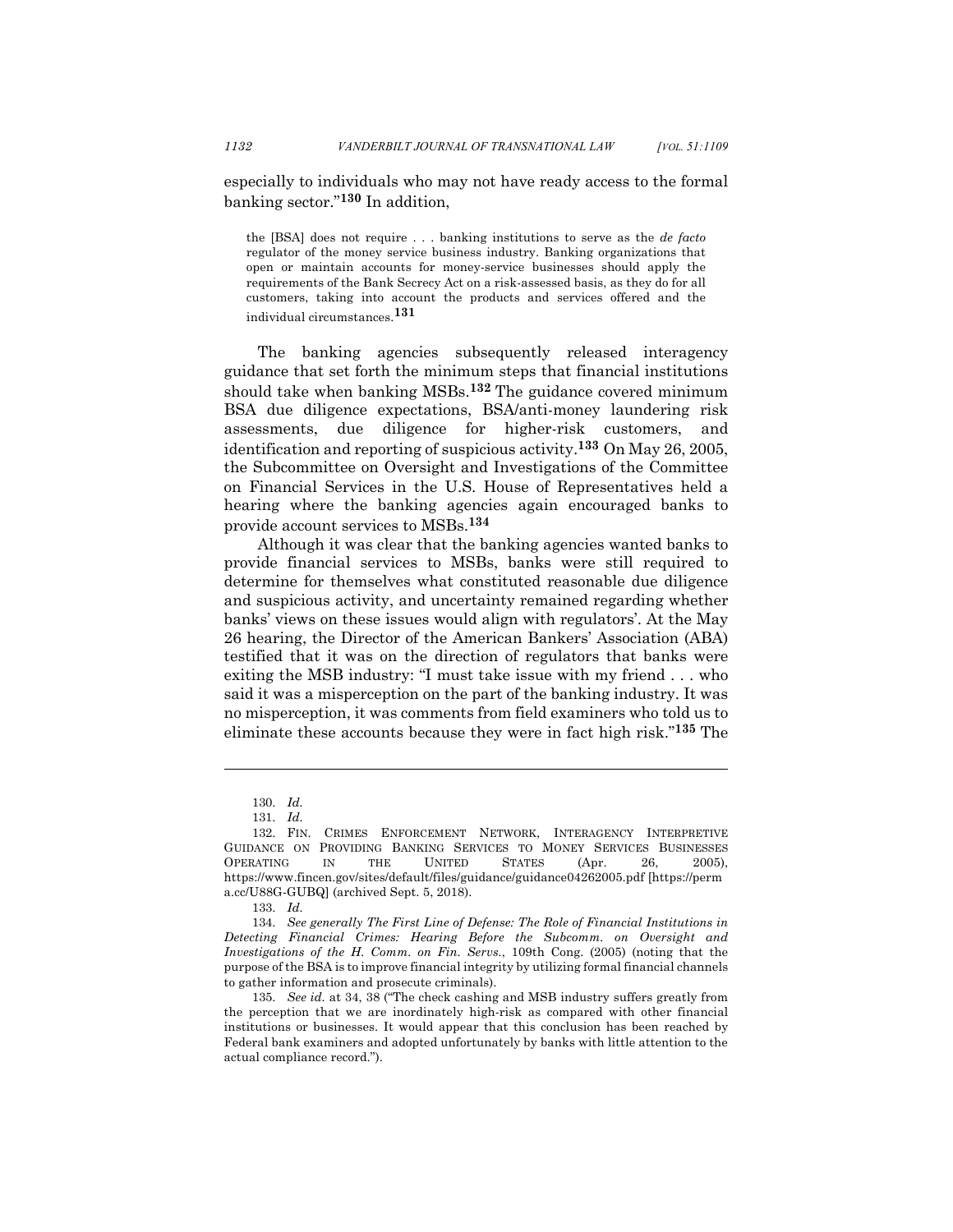Director of the ABA also noted that there was a 40 percent increase in SAR filings over the past year.**<sup>136</sup>** He attributed this phenomenon to regulatory scrutiny of SAR filings rather than increased criminal activity.**<sup>137</sup>**

Notwithstanding the interagency guidance and encouragement from the government, banks remained skeptical as to whether their anti-money laundering systems would comply with the BSA, and MSBs found it even more difficult to gain access to banking services. In the year following the May 26 hearing, three national banks stopped offering services to MSBs and the U.S. House of Representatives held another hearing on June 21, 2006 to address the issue.**<sup>138</sup>**

Representatives from the industry explained that the regulatory scrutiny that accompanies MSB accounts alters banks' cost-benefit analysis of providing services to MSBs and forces banks to either increase fees or exit lines of business.**<sup>139</sup>** Banks across the board were making the decision to invest their resources in more profitable and less risky lines of business, causing a "state of crisis" for MSBs.**<sup>140</sup>** For instance, only two banks were serving check cashers and money remitters at the time of the hearing, meaning there would be a catastrophic impact on the industry if one or both were to exit either business. **<sup>141</sup>** And money remitters were losing access to banking services because regulators deemed remitters "high risk," even though the average remittance was only \$243. **<sup>142</sup>** The National Money Transmitters' Association noted that

[the government's] attempts to protect the banking system from the risk [money remitters] pose have backfired badly by threatening to destroy the best ally law enforcement has in the fight against money laundering. . . . Although regulators say that they do not hold banks responsible for our supervision, that is exactly what is happening. Under such conditions, it does not make sense for any bank to keep us as a customer.**143**

Over the next several years, despite the government's insistence that MSBs did not pose a high risk of money laundering and that

<sup>136.</sup> *Id.* at 35.

<sup>137.</sup> *Id.* (testifying that the number of SARs filed will continue to skyrocket if the regulators continue to "second guess SAR decisions made by the financial sector").

<sup>138.</sup> *See generally Bank Secrecy Act's Impact on Money Services Business: Hearing Before the Subcomm. on Fin. Inst. and Consumer Credit of the H. Comm. on Fin. Servs.*, 109th Cong. (2006).

<sup>139.</sup> *See id.* at 41.

<sup>140.</sup> *See id.* at 39.

<sup>141.</sup> *See id.* (likening the label of MSB to a scarlet letter).

<sup>142.</sup> *See id.* at 37 (listing seven national banks that terminated their relationship with MoneyGram, including Bank of America two months before the hearing), 42, and 142 (noting that hundreds of agents' accounts were terminated in the past 18 months, and most businesses being closed are minority-owned and used businesses in poor neighborhoods).

<sup>143.</sup> *See id.* at 42.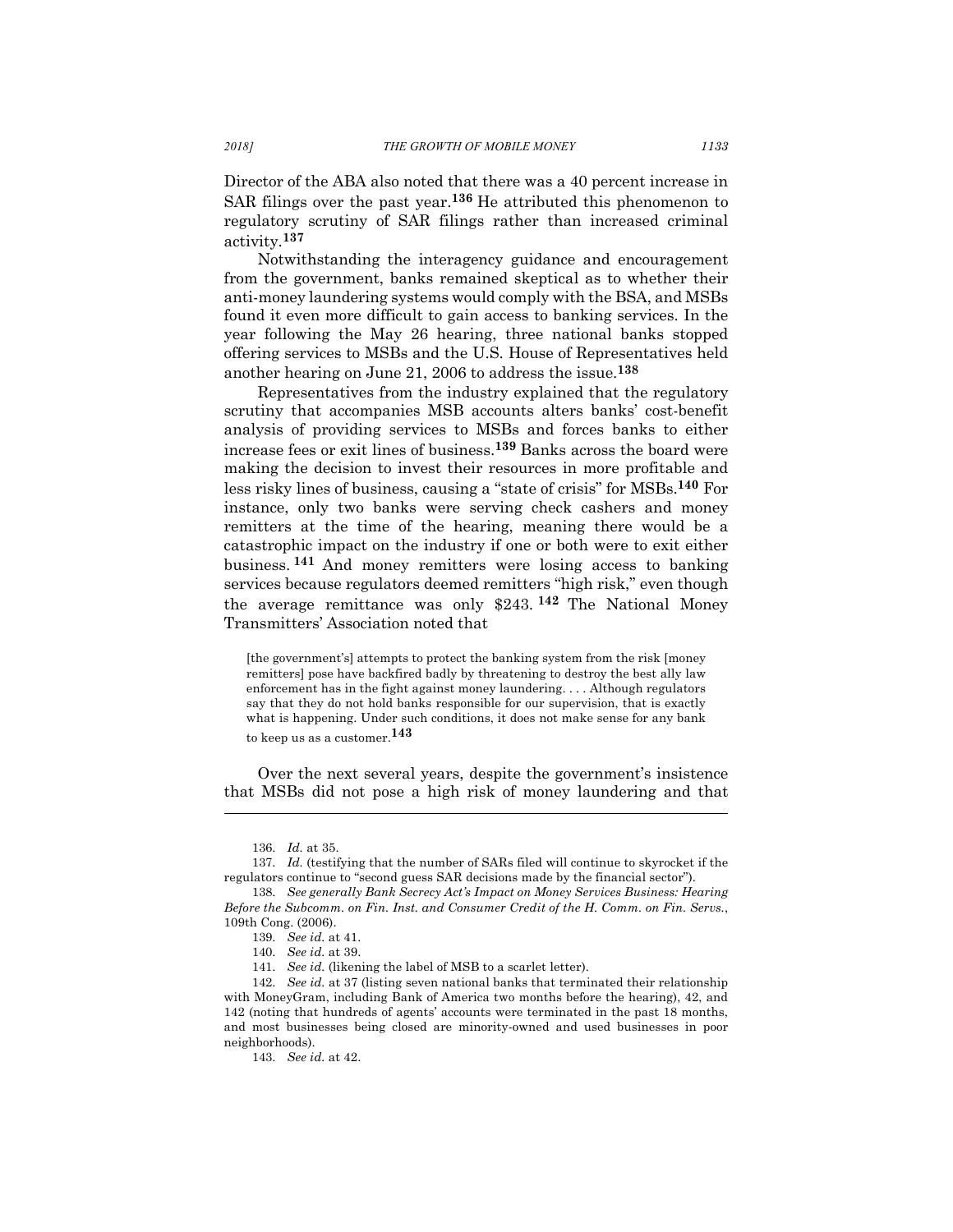financial institutions were not required to be the *de facto* regulator of MSB clients,**<sup>144</sup>** the government significantly intensified its focus on anti-money laundering controls at banks and regulatory concerns caused even more banks to terminate MSB clients. By 2012, sanctions for anti-money laundering violations totaled \$3.5 billion, up from \$26 million in 2011, and the Treasury and the OCC defended their hardline stance against financial institution anti-money laundering failures at a hearing before the Senate in March 2013. **<sup>145</sup>** And, in 2013, the Department of Justice (DOJ) launched its disastrous Operation Chokepoint.

Operation Chokepoint was ostensibly created to target massmarket consumer fraud by preventing "access to the banking system by the many fraudulent merchants who had come to rely on the conscious assistance of banks and processors in facilitating their schemes." **<sup>146</sup>** In connection with Operation Chokepoint, the FDIC released a list of thirty lines of business deemed "high risk" and the DOJ issued over fifty administrative subpoenas to banks and thirdparty payment processors. In response to the subpoenas and the declaration that certain businesses were "high risk," banks began terminating their account relationships with the targeted businesses, especially short-term lenders, even though the businesses were operating legally and providing financial services to people without access to traditional banking services.**<sup>147</sup>** The FDIC rescinded their list of "high risk" businesses and the House Oversight and Government

<sup>144.</sup> *See generally Regulation of Money Services Businesses: Hearing Before the Subcomm. on Fin. Inst. and Consumer Credit of the H. Comm. on Fin. Servs.*, 111th Cong. (2010); *see also generally Patterns of Abuse: Assessing Bank Secrecy Act Compliance and Enforcement: Hearing Before the S. Comm. on Banking, Housing, and Urban Aff.*, 113th Cong. (2013) [hereinafter *Patterns of Abuse*].

<sup>145.</sup> *See Patterns of Abuse*, *supra* note 144, at 31 ("A truly robust anti-money laundering framework . . . requires effective anti-money laundering/CFT program implementation by financial institutions, buttressed by strong enforcement efforts when those efforts fall short of the mark. When anti-money laundering/CFT safeguards are not effectively implemented and compliance lags, money launderers, terrorist financiers, and other illicit actors freely abuse our financial system. . . . [A] secure global framework is essential to the integrity of the U.S. financial system . . . we engage several intergovernmental and international organizations . . . to develop, assess and facilitate implementation of effective anti-money laundering/CFT laws around the world."); OCC Statement (noting that OCC regulators make use of both formal and informal enforcement actions and that "[i]n some cases, banks ceased engaging in a particular line of business as a result of the OCC examination . . . and the OCC article required approval should the bank decide to restart that particular line of business or service").

<sup>146.</sup> *Hearing Before the Subcomm. on Reg. Reform, Commercial and Antitrust Law of the H. Comm. on Judiciary*, 113th Cong. 2 (2014) (statement of Stuart F. Delery, Assistant Att'y Gen., Civil Div.).

<sup>147.</sup> *See* Ruth Ravve, *Congress launching hearings on complaints businesses targeted by "Operation Choke Point",* FOX NEWS POLITICS (Mar. 24, 2015), http://www.foxnews.com/politics/2015/03/24/congress-launching-hearings-oncomplaints-businesses-targeted-by-operation.html [https://perma.cc/XZ5H-RQ7Q] (archived Aug. 3, 2018).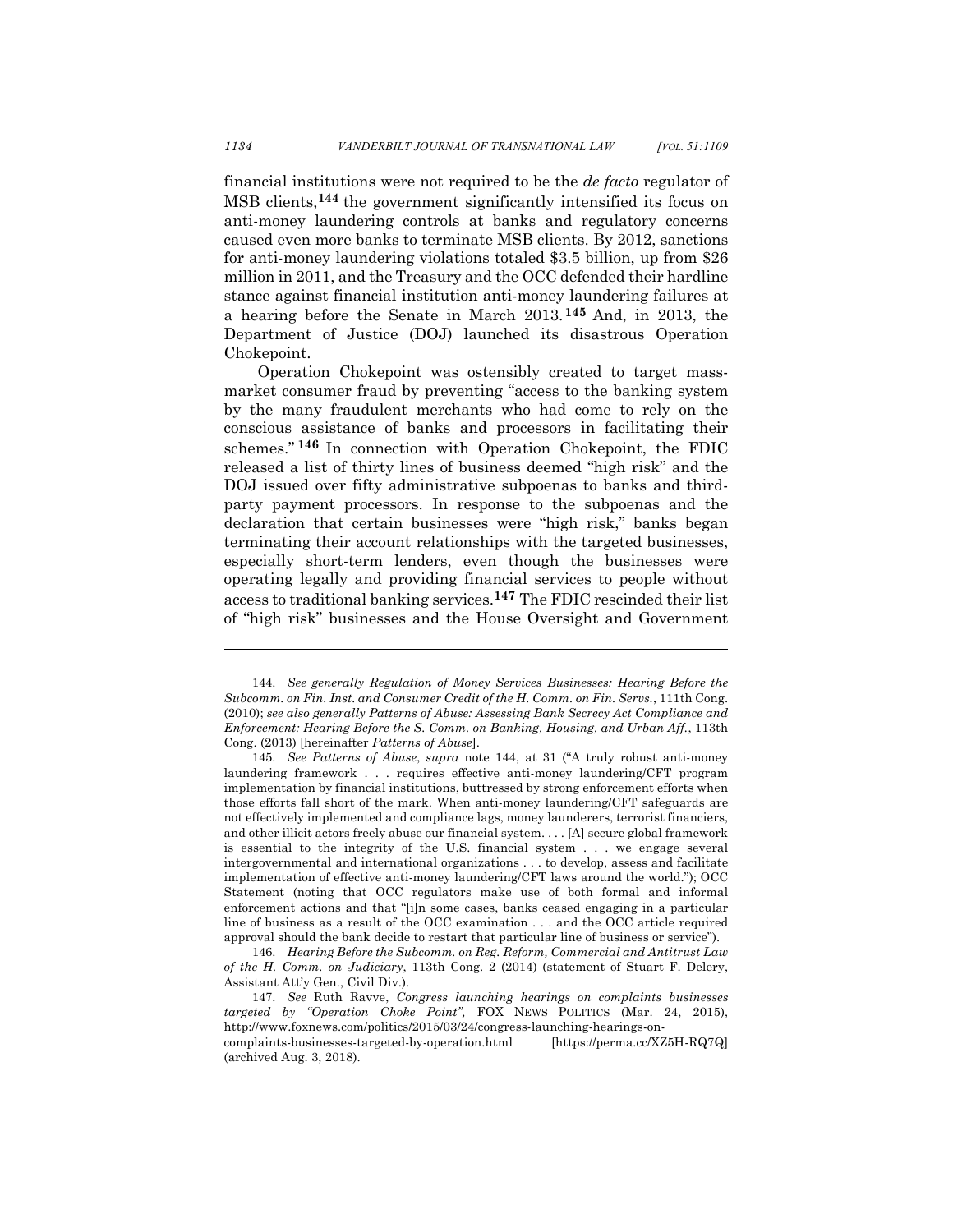Reform Committee initiated an investigation of the Operation, but by that time the damage had been done.

By shutting down the bank accounts of these legally operating businesses, what they're actually doing is forcing these businesses to deal solely in cash, which is completely opposite of what they have said their intention is . . . It's a whole lot easier to launder money with cash than having to go through a financial institution. **148**

The House Committee's investigation found that Operation Chokepoint forced banks to terminate relationships with a wide variety of lawful merchants simply because the government deemed the business lines "high risk," not because actual fraud or money laundering was discovered.**<sup>149</sup>** In November 2014, FinCEN released yet another statement encouraging banks to provide account services to MSBs by employing a risk-based approach.**<sup>150</sup>** The statement noted that "MSBs play an important role in a transparent financial system, particularly because they often provide financial services to people less likely to use traditional banking services and because of their prominent role in providing remittance services."**<sup>151</sup>**

Due to enhanced scrutiny from regulators and the potential for large fines if banks make a compliance-related mistake, banks have decided not to work with businesses they deem to be high risk, including MSBs. FinCEN continues to encourage banks to provide account services to MSBs and expects banks to take a risk-based approach in assessing customer relationships rather than exiting entire lines of business—an approach known as "de-risking"—but the risk of banking businesses that may be high risk is simply not worth the compliance cost to banks. Ironically, the "result of de-risking is rerisking," since bad actors will leave cautious banks and turn to institutions unequipped to handle them.**<sup>152</sup>** As the managing director for financial crimes enforcement at JP Morgan Chase explained, "[w]e are kind of in a Ping-Pong match between financial inclusion and avoiding regulatory scrutiny and we are the ball."**<sup>153</sup>**

<sup>148.</sup> *Id.*

<sup>149.</sup> *Id.*

<sup>150.</sup> *FinCEN Statement on Providing Banking Services to Money Service Businesses*, FIN. CRIMES ENFORCEMENT NETWORK (Nov. 10, 2014), https://www.fincen.gov/news/news-releases/statement [https://perma.cc/PWM8-87ZB] (archived Aug. 3, 2018).

<sup>151.</sup> *Id.*

<sup>152.</sup> Ian McKendry, *Banks Face No Win Scenario on AML 'De-Risking'*, AMERICAN BANKER (Nov. 17, 2014), https://www.americanbanker.com/news/banks-face-no-winscenario-on-aml-de-risking [https://perma.cc/A2ET-XMYE] (archived Aug. 3, 2018). 153. *Id.*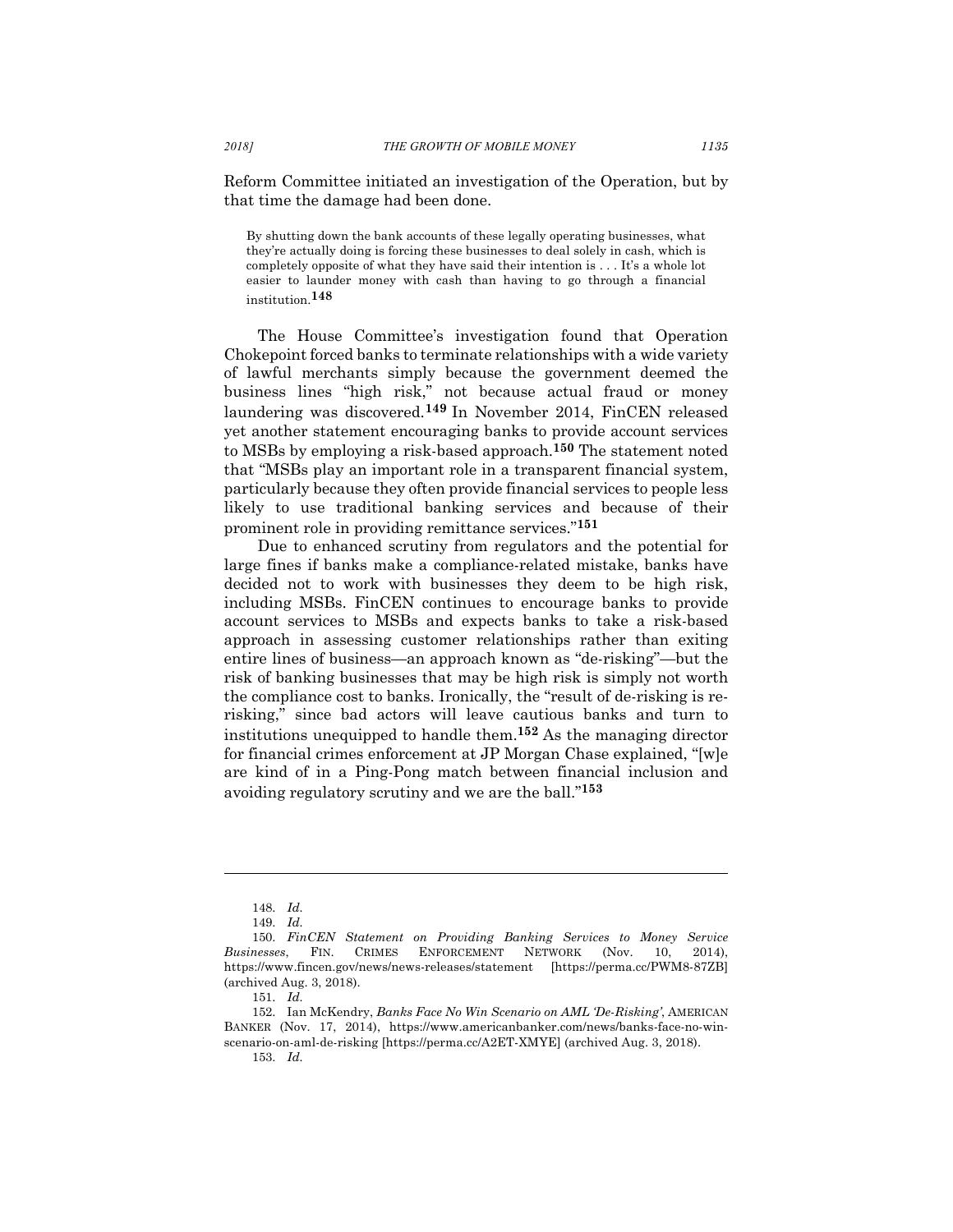#### C. *Conservative Approach to Mobile Money Anti-Money Laundering Regulations Already Being Felt around the World*

In contrast to the rapid growth of mobile money services in developing parts of the world, mobile money has not enhanced financial inclusion in the United States. This is likely due, at least in part, to the fact that banks are prohibited from settling financial transactions for customers without performing customer due diligence and applying know-your-customer (KYC) procedures. Regulatory agencies have taken the position that the BSA's anti-money laundering regulations apply to banks engaged in mobile money transactions, and the former FinCEN director specifically stated that the revised FATF Recommendations will apply to financial institutions that use "new technologies" to provide financial services.**<sup>154</sup>** In the United States, mobile banking generally consists of bank account holders using a smartphone to make a transaction or check their account; mobile banking is not used to provide financial access to the unbanked or underbanked.**<sup>155</sup>** An estimated 7 percent of US households lack access to a bank account and an additional 19.9 percent have a bank account but still use an alternative financial service at least once per year, and are thus classified as "underbanked."**<sup>156</sup>** These populations continue to make use of alternative financial services, such as check cashers, payday lenders, and money orders (all MSBs), and have to incur the high fees associated with the use of these services.**<sup>157</sup>** While most of the unbanked population has access to a mobile phone in the United States, mobile banking services are not aimed at providing services to the underserved.**<sup>158</sup>**

Although many developing countries that employ a robust mobile money network are still in the process of establishing anti-money laundering laws that comply with the FATF standards, consequences

<sup>154.</sup> *See* Mulcahey, *supra* note 111, at 107.

<sup>155.</sup> *See* Erin F. Fonté*, Mobile Payments in the United States: How Disintermediation May Affect Delivery of Payment Functions, Financial Inclusion and Antimoney Laundering Issues*, 8 WASH. J.L. TECH. & ARTS 419, 445 (2013) ("Mobile payments in the United States are currently about affluence and advertising, not access . . . Other countries, including developed and developing nations, have outpaced the United States in mobile payments adoption.").

<sup>156.</sup> *See 2015 FDIC National Survey of Unbanked and Underbanked Households*, FED. DEPOSIT INS. CORP. (June 29, 2017), https://www.fdic.gov/householdsurvey/ [https://perma.cc/AK8Z-UGET] (archived Aug. 3, 2018).

<sup>157.</sup> In his TED talk, economist Dilip Ratha explains that money transfer services "structure their fees to milk the poor," though the CEO of Western Union posits that anti-money laundering compliance costs coupled with the difficult barriers to entry into the market lead to the high fees for remittances. *See* Ben Schiller, *The Fight For The \$400 Billion Business Of Immigrants Sending Money Home*, FAST COMPANY (Apr. 28, 2017), https://www.fastcompany.com/3067778/the-blockchain-is-going-to-save-immigra nts-millions-in-remittance-fees [https://perma.cc/B48G-P9DL] (archived Aug. 3, 2018).

<sup>158.</sup> *See* Fonté, *supra* note 155, at 449.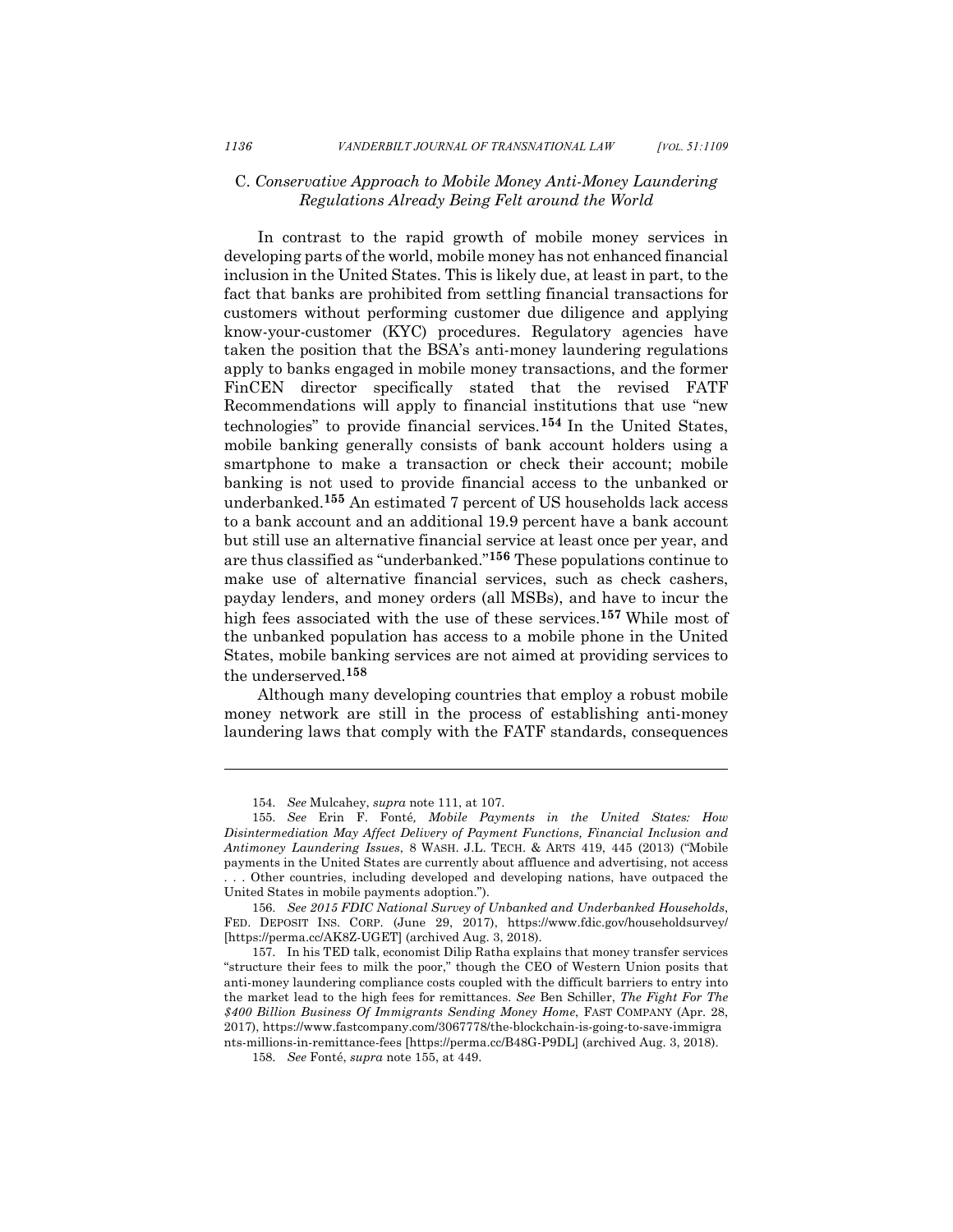of the anti-money laundering regime and the policies behind the standards can already be seen. For instance, an analysis undertaken by the FATF to assess the impact of countries' AML/CFT regimes on financial inclusion found that customer due diligence requirements were too stringent in certain countries. **<sup>159</sup>** In Zambia, Tanzania, and Bangladesh, for example, the strict requirements "were impeding access of certain low risk categories of customers to finance."**<sup>160</sup>** The FATF also found that lower capacity countries in particular have been having difficulty striking a balance between financial inclusion and customer due diligence requirements. **<sup>161</sup>** It reported that "[i]n one country, although the financial sector was very interested in offering financial inclusion products with simplified CDD, their requests for reconsideration of the stringent CDD framework of the country were dismissed by the authorities."**<sup>162</sup>**

In Kenya, for example, the Central Bank of Kenya has said that BitPesa, a remittance service, does not comply with the bank's money transmission and remittance regulations. **<sup>163</sup>** As a result, the company's telecom service, Safaricom, terminated its relationship with BitPesa, even though the company claims that its policies do comply with the country's anti-money laundering regulations.**<sup>164</sup>** In addition, in a March 2017 Report,**<sup>165</sup>** the U.S. State Department alleged that Kenya's M-PESA system (among other international systems), which has thirty million subscribers and has been credited with bringing 2 percent of Kenyan households out of extreme poverty, remains

l

164. *See* Ian Allison, *Bitcoin versus M-Pesa: Digital payments rumble in the jungle*, INT'L BUS. TIMES (Dec. 2, 2015), https://www.ibtimes.co.uk/bitcoin-versus-m-pesadigital-payments-rumble-jungle-1531208 [https://perma.cc/3ZH7-BGPF] (archived Aug. 3, 2018) ("BitPesa has implemented anti-money laundering/KYC policies that comply with Kenyan legal and regulatory requirements. We have freely submitted them to the Central Bank of Kenya, as well as regulators in other jurisdictions in which we operate. We hold ourselves to the highest standards when it comes to anti-money laundering/KYC compliance."). The chief legal and compliance officer of BitPesa says the company "continues to work with Kenya's central bank" and asserts that, in order for regulations to stop stifling technological innovation in the country, "regulators could work with innovators to see how the technology applies in order to create legislation or engagement rules." Lester Coleman*, BitPesa: Regulators' Disconnect with Blockchain Firms Hurting Innovation in Kenya*, CCN (Dec. 24, 2016), https://www.ccn.com/bitpesa-regulatorsdisconnect-blockchain-firms-hurting-innovation-kenya/ [https://perma.cc/AVC2-M5PY] (archived Aug. 3, 2018).

165. BUREAU FOR INT'L NARCOTICS & LAW ENFORCEMENT AFFAIRS, U.S. DEP'T OF STATE, INTERNATIONAL NARCOTICS CONTROL STRATEGY REPORT, VOL. II 116 (2017).

<sup>159.</sup> *See* 2017 FATF GUIDANCE, *supra* note 74, at 26.

<sup>160.</sup> *Id.*

<sup>161.</sup> *Id.* at 29.

<sup>162.</sup> *Id.*

<sup>163.</sup> *See* Lester Coleman, *Telecom/BitPesa Legal Tangle Over AML Threatens Mobile Payments in Kenya*, CCN (Dec. 1, 2015), https://www.ccn.com/telecombitpesalegal-tangle-aml-threatens-mobile-payments-kenya/ [https://perma.cc/XC8V-ZG6N] (archived Aug. 3, 2018).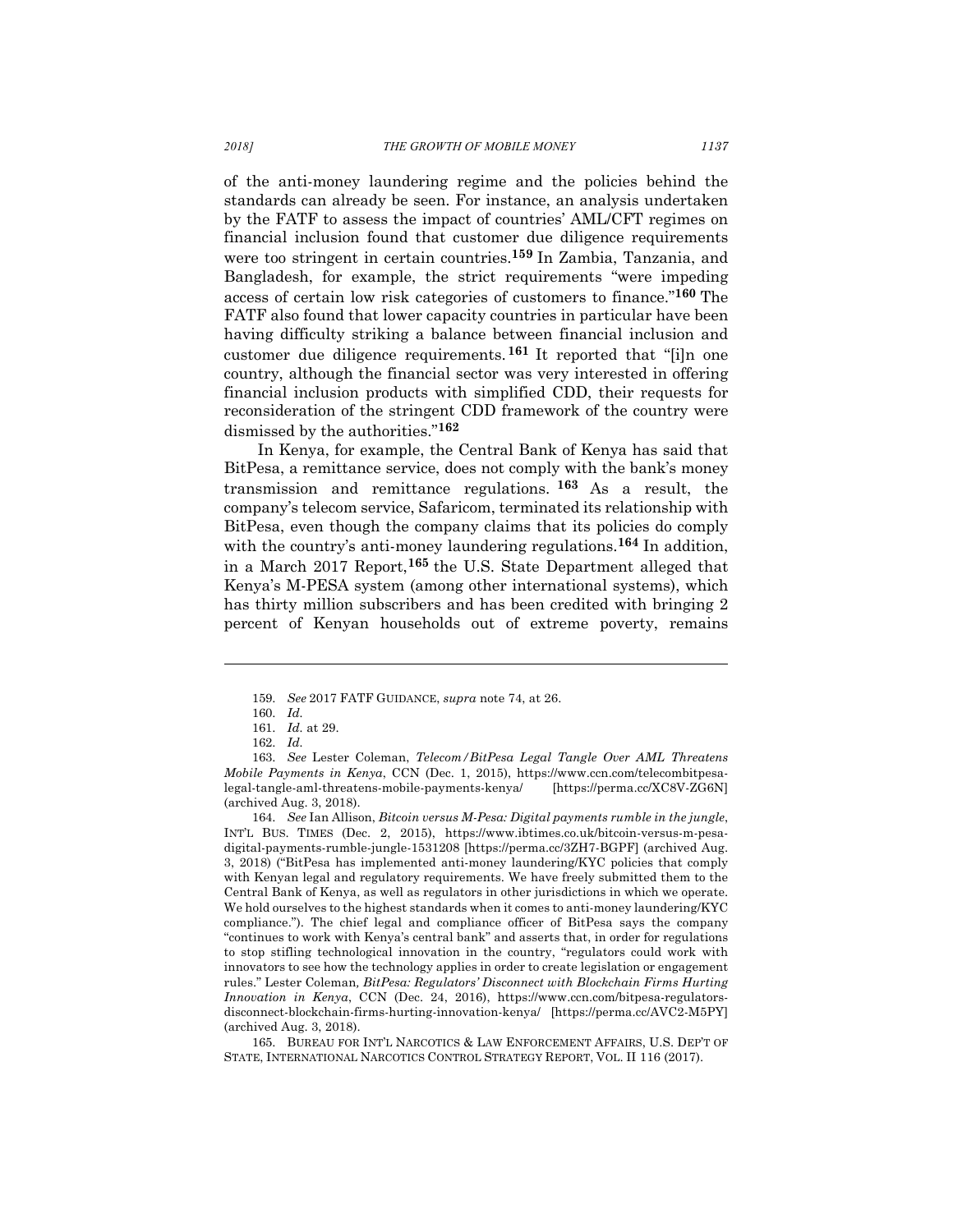vulnerable to money laundering.**<sup>166</sup>** It remains to be seen what impact, if any, this allegation will have on financial institutions' involvement in M-PESA transactions.

## V. ENTER THE GATEKEEPERS: A PROPOSAL TO PREVENT ANTI-MONEY LAUNDERING POLICIES FROM HINDERING THE SUCCESSFUL GROWTH OF MOBILE MONEY PROGRAMS

#### A*. What Went Wrong?*

As discussed above, in response to anti-money laundering policies and enforcement actions against financial institutions, US banks have terminated their relationships with MSBs. If international governments establish and strictly enforce anti-money laundering laws based on the FATF Recommendations, financial institutions may ultimately refuse to participate in mobile money transactions as well. In order to prevent this from occurring, the international community can look to gatekeeper theory and create a regime that incentivizes financial institutions to remain in the industry. In particular, an optimal liability regime should replace the current liability regime, governments should employ incentives to encourage financial institutions to settle mobile money transactions, and financial institutions should be enabled and encouraged to build reputational capital in the field.

#### 1. Gatekeeper Theory

l

The gatekeeper theory of liability imposes liability on professionals for wrongs committed by their clients. Under traditional gatekeeper theory, a gatekeeper is an intermediary party with the capacity to monitor and influence the conduct of its client. **<sup>167</sup>** Gatekeepers are generally retained as agents to perform a service for a principal and through their role they are granted access to information that puts them in a unique position to evaluate whether

<sup>166.</sup> *See* Amy Westervelt, *In The Rush Toward A Cashless Society, The Poorest Are At Risk Of Further Exclusion*, HUFFINGTON POST (Feb. 16, 2018), https://www.huffingtonpost.com/entry/cashless-society-poor-exclusion\_us\_5a857082e4b 0ab6daf463c4a [https://perma.cc/8W88-7ZKN] (archived Aug. 3, 2018).

<sup>167.</sup> *See generally* Reinier H. Kraakman, *Gatekeepers: The Anatomy of a Third-Party Enforcement Strategy*, 2 J.L. ECON. & ORG. 53 (1986); *see also* JOHN C. COFFEE, JR., GATEKEEPERS: THE PROFESSIONS AND CORPORATE GOVERNANCE 2 (2006) ("First, the gatekeeper may be a professional who is positioned so as to be able to prevent wrongdoing by withholding necessary cooperation or consent. For example, an investment banking firm can refuse to underwrite the issuer's securities if it finds that the issuer's disclosures are materially deficient. . . . [A] second and superior definition of the gatekeeper is an agent who acts as a reputational intermediary to assure investors as to the quality of the 'signal' sent by the corporate issuer.").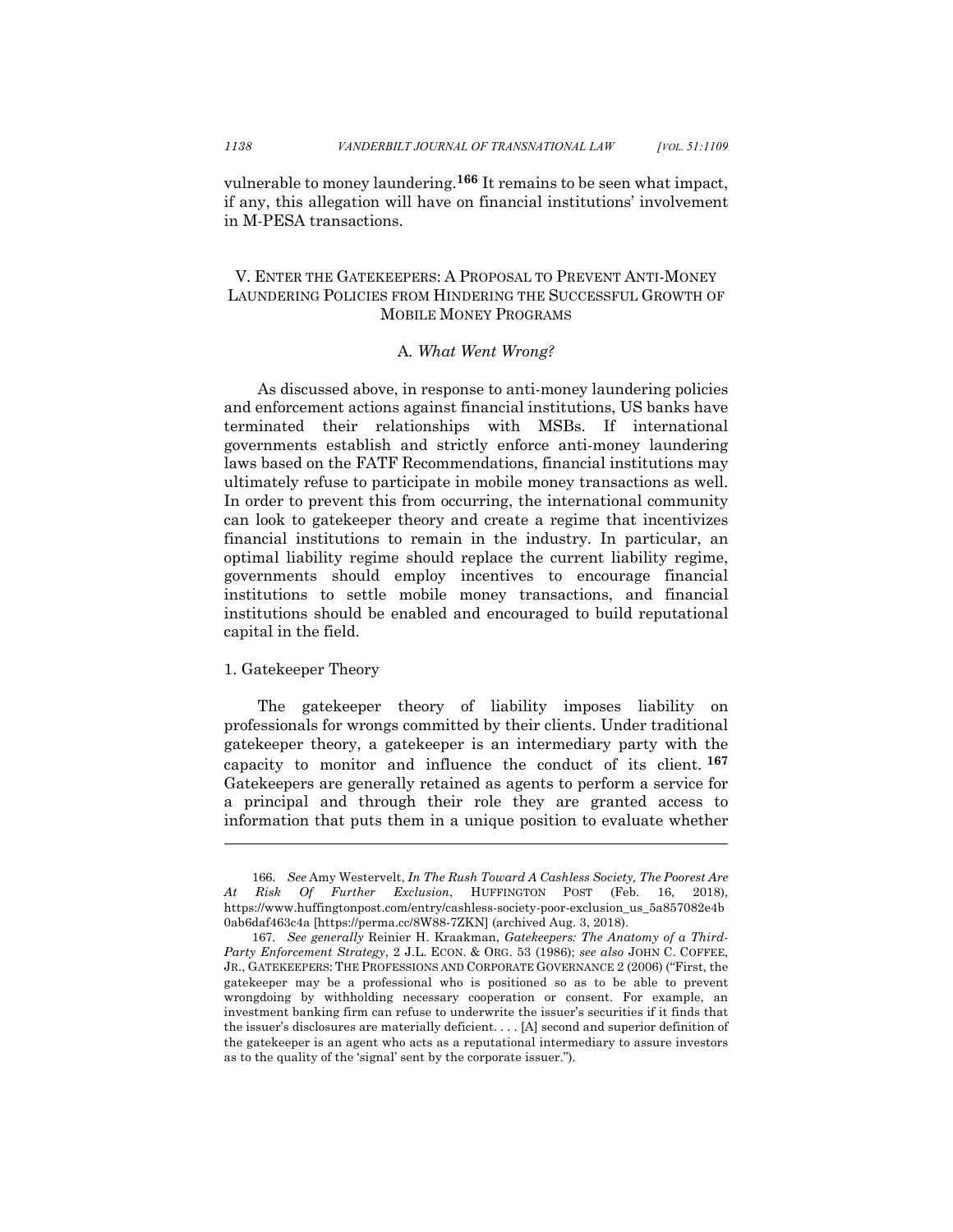the principal has violated or may violate the law. **<sup>168</sup>** Gatekeepers acquire reputational capital over many years that they pledge to ensure the accuracy of their representations, and a gatekeeper would not rationally risk losing its reputational capital for a single client or fee.

In the capital markets, where gatekeeper theory has been applied and incorporated into the law for many years, gatekeepers include accountants who certify that a corporation's financial statements comply with generally accepted accounting principles; lawyers who ensure that a corporation submits accurate and required financial disclosures; securities analysts who evaluate and make recommendations regarding the value of securities; underwriters who review and investigate a company before a securities offering; and credit rating agencies who rate a corporation's securities. **<sup>169</sup>** Gatekeeper theory has been applied more broadly as well to refer to any informational intermediary who provides verification or certification services.**<sup>170</sup>** For instance, Underwriters Laboratories, Inc. (UL) is a nonprofit organization that tests various appliances and generates labels for approved products, certifying to the public that the product is safe. **<sup>171</sup>** The Occupational Safety and Health Administration (OSHA) has authorized UL as an independent testing and certifying organization for certain OSHA procedures, and the UL mark now appears on twenty billion products each year.**<sup>172</sup>** Similarly, private certification standards exist for food (OECD), education, and healthcare facilities, among others. While gatekeepers take many forms, a successful gatekeeper model tends to require the same basic elements.

First, there must be a metaphorical gate to keep.**<sup>173</sup>** Without the gatekeeper's permission, which can be manifested in a variety of ways, an entity is unable to access the market. Sometimes, the gatekeeper's role will be required by law before the client can access a market or complete a transaction: an attorney or an auditor can refuse to deliver an opinion that is necessary for a transaction to close based on discrepancies in the corporation's financial statements or disclosures. Other times, an enterprise will simply be unable to enter a market

<sup>168.</sup> *See* Kraakman, *supra* note 167, at 54.

<sup>169.</sup> *See* COFFEE, *supra* note 167.

<sup>170.</sup> *See generally* Frank Partnoy, *Second-Order Benefits from Standards*, 48 B.C. L. REV. 169 (2007) (discussing private actors who sell regulatory licenses that enable market participants to reduce their costs).

<sup>171.</sup> *See id.* at 184.

<sup>172.</sup> *See* UNDERWRITERS LABS., THE UL SAFETY MARK: ON TIME MARKET ACCESS TO NORTH AMERICA AND BEYOND (2012), https://uk.ul.com/wpcontent/uploads/sites/21/20 14/05/298.UL\_Safety\_Mark\_EN\_P.pdf [https://perma.cc/SDT4-DXKA] (archived Aug. 3, 2018).

<sup>173.</sup> *See* Lawrence A. Cunningham, *Beyond Liability; Rewarding Effective Gatekeepers*, 92 MINN. L. REV. 323, 334 (2007); *see also* COFFEE, *supra* note 167.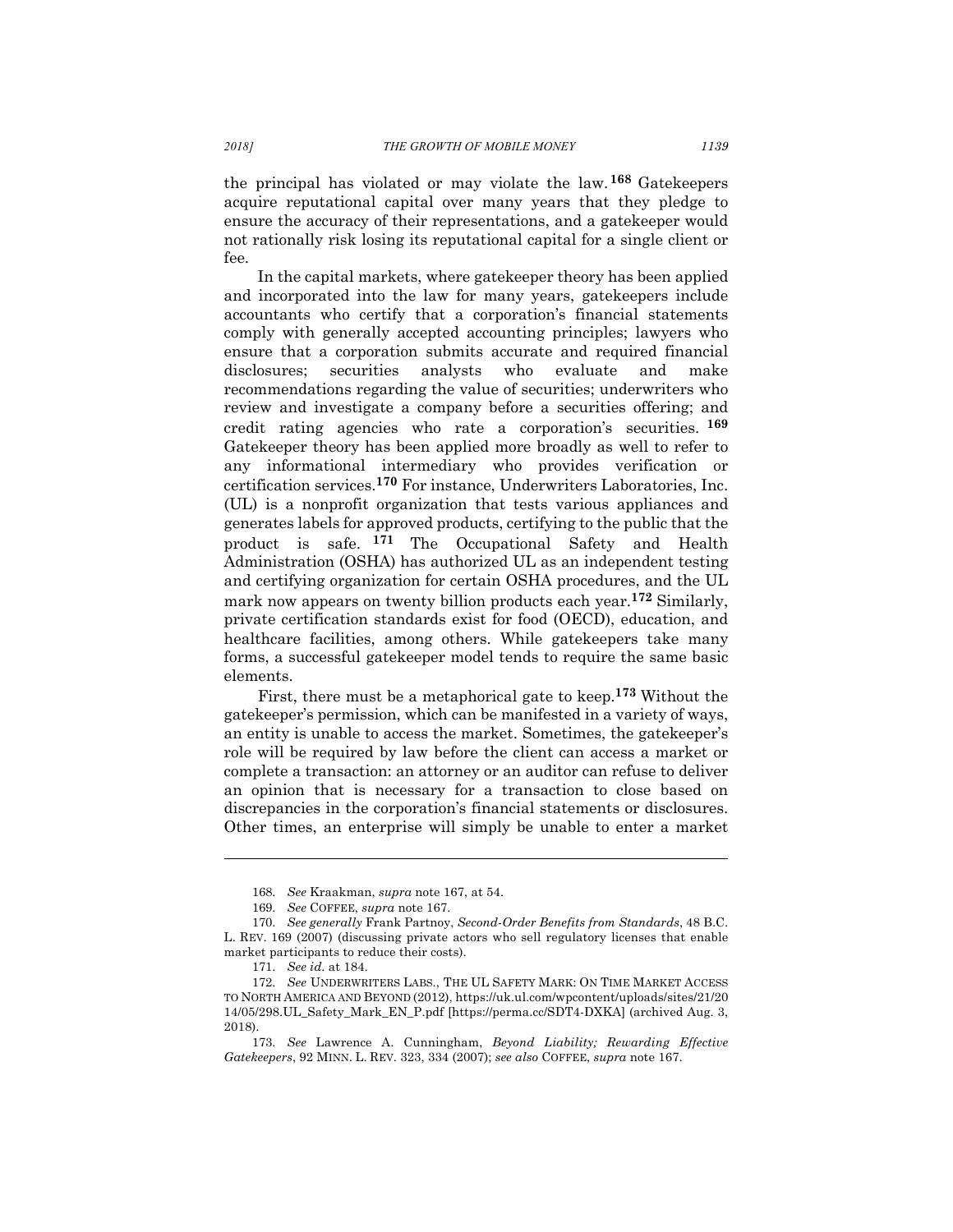without gatekeeper verification: an investment bank can prevent an enterprise from entering the capital markets by refusing to underwrite the issuer's securities. Under either scenario, the gatekeeper is an intermediary with the power to prohibit an entity from accessing a market.

Second, the gatekeeper must be able to monitor its client and assert influence over its client's actions, thereby deterring wrongdoing. A critical component of the gatekeeper's ability to exercise control over its client is through its role in resolving an informational asymmetry that would otherwise exist. **<sup>174</sup>** Take, for instance, credit rating agencies. By providing the public with information about the creditworthiness of a financial instrument at a low cost, credit rating agencies enable investors to participate in the market and allow corporations to raise capital. **<sup>175</sup>** This role becomes even more important as securities become increasingly complex, since fewer investors are able to adequately assess the information that they do have. And, by providing assurance to investors that a corporation's disclosures are accurate, gatekeepers compel corporations to make accurate disclosures. Without gatekeepers' diligence and certification, corporations would be incentivized to economize on the information asymmetry and profit at the expense of investors, making investors hesitant to invest out of fear that they would be sold "lemons."**<sup>176</sup>** Gatekeepers, by acting as informational intermediaries, lower corporations' ability to economize on information asymmetries, thereby forcing them to act in a lawful manner.

Third, the gatekeeper must have acquired reputational capital over many years that it pledges to ensure the accuracy of a corporation's representations and which it would not rationally sacrifice for a single client or fee. According to Professor John Coffee, a seminal figure in the academic literature on gatekeeper theory, this pledge of reputational capital is the key feature that distinguishes gatekeepers from other types of certifiers. **<sup>177</sup>** In order for a gatekeeper's verification to be credible, the gatekeeper must have spent many years performing similar services for numerous clients. The more often a firm is retained to serve as a gatekeeper, the more expertise it builds in its field and the more valuable its pledge of accuracy becomes.**<sup>178</sup>** In most markets, the mere name of a specific

<sup>174.</sup> *See* Andrew F. Tuch, *Multiple Gatekeepers*, 96 VA. L. REV. 1583, 1594 (2010).

<sup>175.</sup> *See, e.g., Wall Street and the Financial Crisis: The Role of Credit Rating Agencies: Hearing Before the Permanent Subcomm. on Investigations,* 111th Cong. (2010) (statement of Richard Michalek, Former Vice President Sr. Credit Officer, Structured Derivative Products Group, Moody's Investors Service), https://www.hsgac.senate.gov/i mo/media/doc/STMTMICHALEKRichardFormerMoodys.pdf [https://perma.cc/TT7N-WDK7] (archived Aug. 3, 2018).

<sup>176.</sup> *See* Tuch, *supra* note 174, at 1595.

<sup>177.</sup> *See* COFFEE, *supra* note 167.

<sup>178.</sup> *See* Cunningham, *supra* note 173, at 334.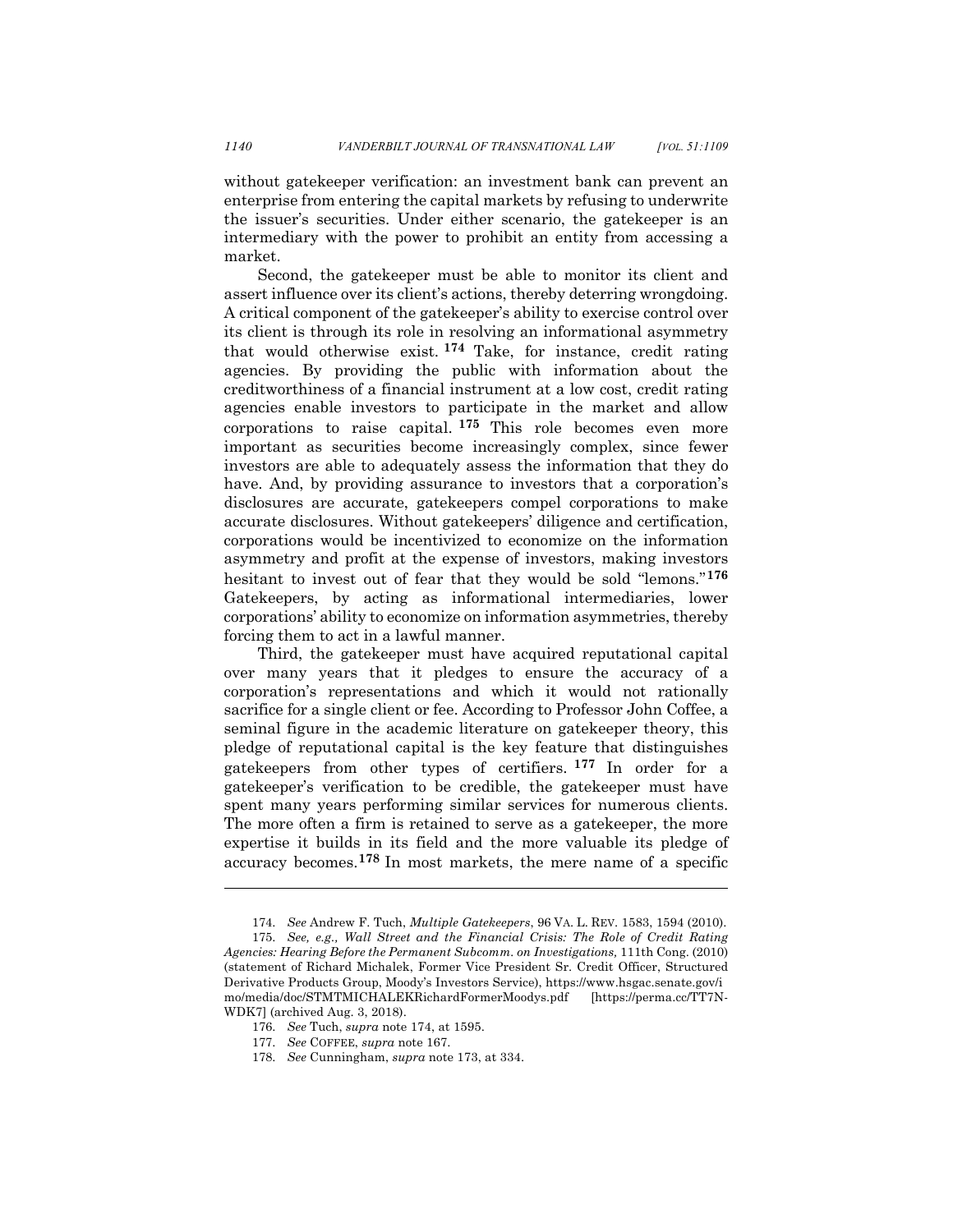gatekeeping firm providing its stamp of approval suffices to signal to the market that a corporation's disclosures are accurate.

Fourth, there must be an optimal liability regime in place that incentivizes the gatekeeper to perform its gatekeeping function and to do so properly. Optimal deterrence theory posits that liability rules will influence the conduct of actors, who make rational behavioral decisions based on the known legal consequences of their actions. **<sup>179</sup>** In the gatekeeping context, an optimal liability regime is twofold. First, in order to incentivize a gatekeeper to take on a gatekeeping role in the first place, the aggregate costs of wrongdoing must exceed the aggregate costs of precautions. **<sup>180</sup>** Second, on a normative level, because a gatekeeper receives a smaller payout for certifying information than the principal makes from the transaction, a lesser expected penalty should suffice to deter the gatekeeper from making a false certification. **<sup>181</sup>** This is especially true given the loss in reputational capital that a gatekeeper would suffer as a result of verifying a false representation.

Last, there must be adequate competition in the gatekeeping industry; the costs of entry cannot be prohibitive. If gatekeeping responsibilities for an entire industry are concentrated in the hands of a few firms, the reputational effect of failure begins to wane. In addition, without active competition, firms are able to maintain their business without investing in innovative technology or research, leading to organizational slack.**<sup>182</sup>** Lock-in problems may also arise once a firm has been chosen—a client may be reluctant to switch gatekeeping firms because it becomes costly and outsiders will wonder whether the switch indicates a problem with the client. That being said, where a gatekeeper operates a near monopoly, the firm may be more equipped to resist pressure from the client.**<sup>183</sup>**

#### 2. Financial Institutions Treated as Gatekeepers

By viewing US anti-money laundering laws and enforcement policies through the lens of gatekeeper theory, it becomes apparent why financial institutions have, for the most part, retreated from offering their services to money-service businesses: financial institutions were given gatekeeping responsibilities without the necessary incentives for a functional model. If international anti– money laundering laws are applied to financial institutions that settle

<sup>179.</sup> *See* Tuch, *supra* note 174, at 1606 (citing STEVEN SHAVELL, ECONOMIC ANALYSIS OF ACCIDENT LAW (Harv. Univ. Press 2007)).

<sup>180.</sup> *See id.*

<sup>181.</sup> *See id.*

<sup>182.</sup> *See* COFFEE*, supra* 167, at 318.

<sup>183.</sup> *See id.*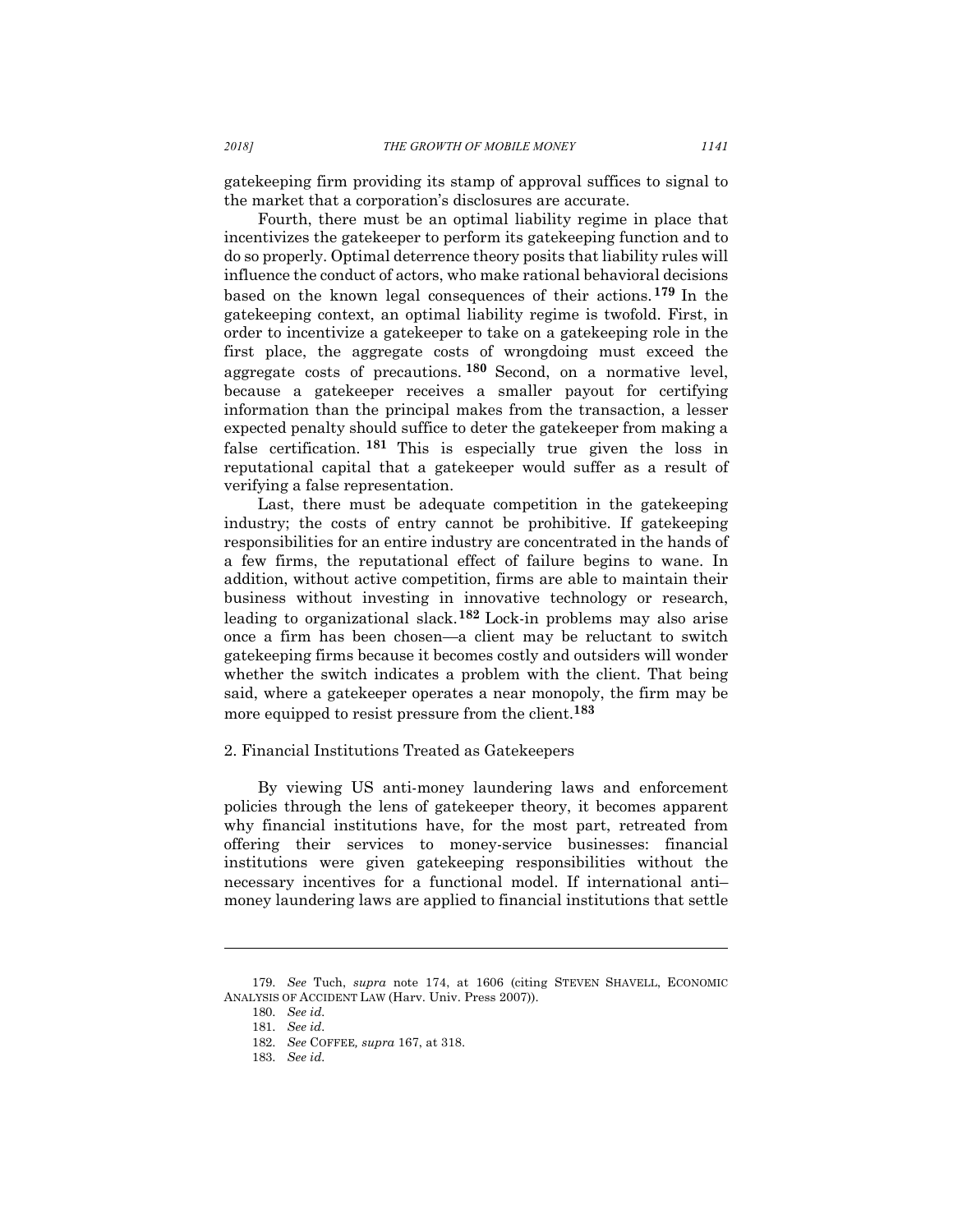mobile money transactions in a similar fashion, we can expect mobile money customers to lose access to stable banking institutions as well.

In the MSB context, financial institutions are treated as gatekeepers in a variety of ways. Financial institutions are third parties that can and have prevented MSB participants from entering the market. MSBs, such as money transmitters and check cashers, require banking services in order to operate, and when banks refuse to take on MSBs as clients, MSBs are unable to carry out transactions for their customers.**<sup>184</sup>**

Furthermore, financial institutions are required by law to monitor their clients—and, in the case of MSBs, their clients' clients—and ensure they are complying with applicable laws and regulations. However, as described in Part V.B, financial institutions lacked the information necessary to monitor the MSBs' clients, and they had to rely on MSBs to institute their own anti-money laundering controls, including customer due diligence and KYC. **<sup>185</sup>** Although it was extremely difficult for banks to identify suspicious activity taking place at the MSB-customer level, the government continued to hold banks accountable for monitoring and reporting on those customers. "[O]ne banker has analogized this process as running a railroad and being expected to monitor everyone who takes your trip to see if their trip is legitimate."**<sup>186</sup>**

And, in several instances, an investigation of an MSB led the government to criminally investigate or prosecute the MSB's bank due to the bank's failure to "properly administer the MSB account."**<sup>187</sup>** Banks ultimately determined that the costs of compliance outweighed the fees generated by banking MSBs. For instance, in 2012, HSBC was fined a record \$1.2 billion after the Senate Permanent Subcommittee on Investigations found that the bank had failed to put in place adequate anti-money laundering controls.**<sup>188</sup>** Even though this fine was focused on HSBC's own anti-money laundering controls, the bank shortly thereafter withdrew their services from MSBs. This decision was likely due, at least in part, to the fact that it would be difficult for the bank to ensure that its MSB clients were deploying their own

<sup>184.</sup> MSBs are licensed by the state, and states generally require MSBs to have a banking relationship in order to comply with the regulations. *See generally Update on MSBs*, *supra* note 124.

<sup>185.</sup> MSBs engage in a high volume of cash transactions with third party customers who are unknown to the MSB's bank, meaning the bank could not verify the customers' identities or obtain first-hand knowledge regarding the transaction. *See infra* Part V.B.

<sup>186.</sup> *Update on MSBs*, *supra* note 124, at 47.

<sup>187.</sup> *Id.*

<sup>188.</sup> *See* Rebecca Brace, *Money-service businesses seek new banking suitors as regulations bite*, EUROMONEY (June 19, 2013), http://www.euromoney.com/Article/32207 53/Money-service-businesses-seek-new-banking-suitors-as-regulations-bite.html [https: //perma.cc/27SN-SWX3] (archived Aug. 3, 2018).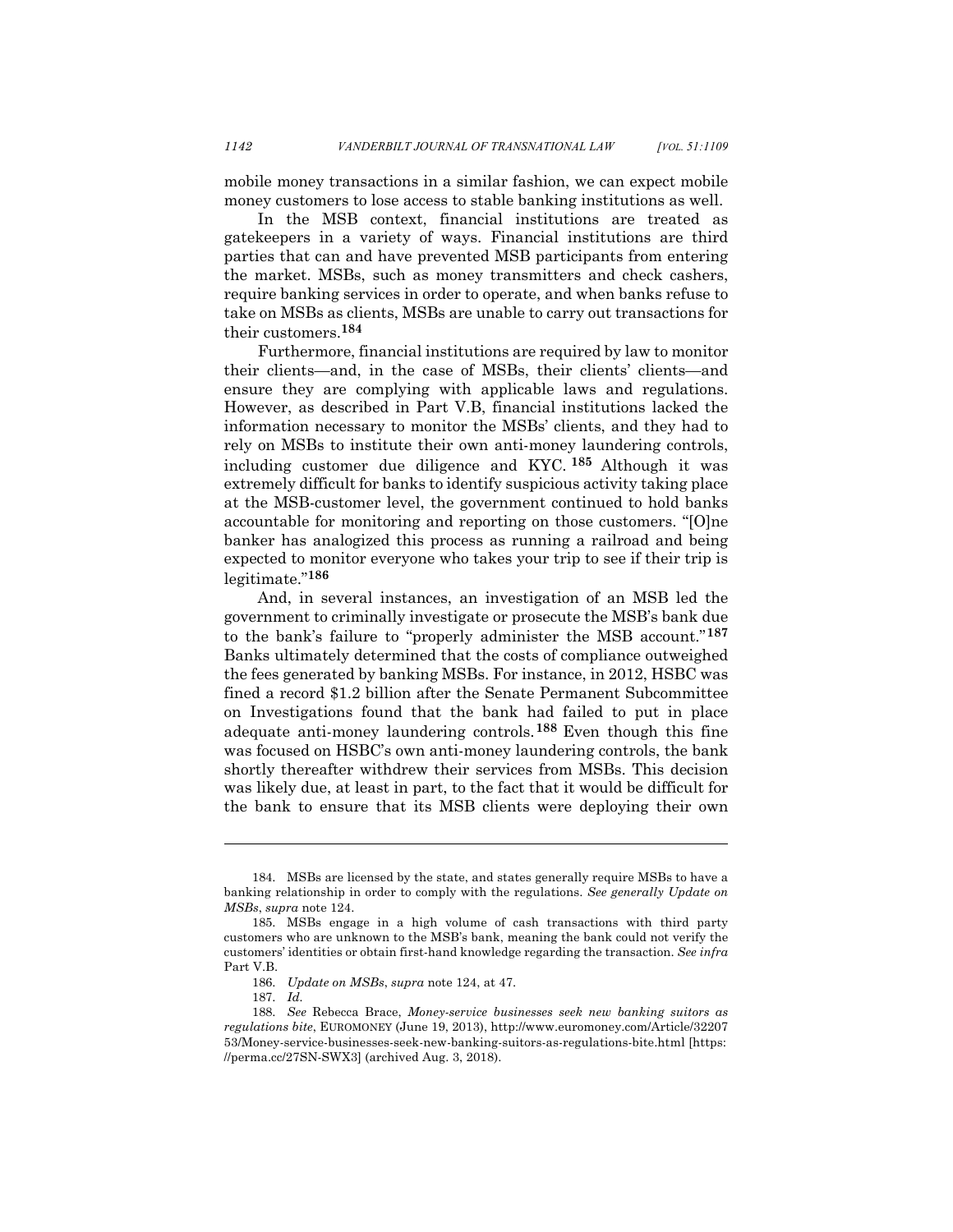adequate anti-money laundering controls. Regulators, rather than address the issue of MSB controls directly, focused their attention on the banks providing services to the MSBs, which have much greater technological and financial resources.**<sup>189</sup>**

Despite all of these gatekeeper-like responsibilities, financial institutions lacked the incentives necessary for a gatekeeper model to properly function. Financial institutions made very little money banking MSBs, they gained no advantage from their reputational capital in the industry since there was no competition and very little transparency, and there was not an optimal liability regime in place, as shown by the severe penalties placed on the financial institutions for wrongs committed by other parties. **190**

It appears possible, and even probable, that international antimoney laundering laws, which are based on and nearly identical to US anti-money laundering laws, will have a similar deterrent effect on financial institutions that operate or are involved in mobile money programs. As in the MSB context, financial institutions that settle mobile money transactions are treated as gatekeepers without the necessary incentives that exist in a successful gatekeeper model.**<sup>191</sup>** For the gatekeeper model to work, there needs to be an optimal liability regime in place and gatekeepers must be properly incentivized to perform their responsibilities. Neither characteristic exists in the mobile money context. Yet we *want* financial institutions to take on some of the monitoring and influencing duties that the law already assigns to them: financial institutions have greater resources at their disposal for preventing money laundering and terrorism, they are far more stable sources of banking than smaller, local outlets, and they have the capacity to provide their customers with access to global financial services. For all of these reasons, the international community should review the current anti-money laundering recommendations and consider amending the laws to align with the gatekeeper theory model.

<sup>189.</sup> *See id*. (quoting a commentator as stating that "[i]f you want to fine someone, fine someone who has got money"); *see also Update on MSBs*, *supra* note 124, at 35 ("The more heat that is brought on the banking industry, the less it can afford to appear to be associated with those who look even slightly suspicious to some eyes.").

<sup>190.</sup> *See infra* Part V.B.

<sup>191.</sup> *See infra* Appendix A.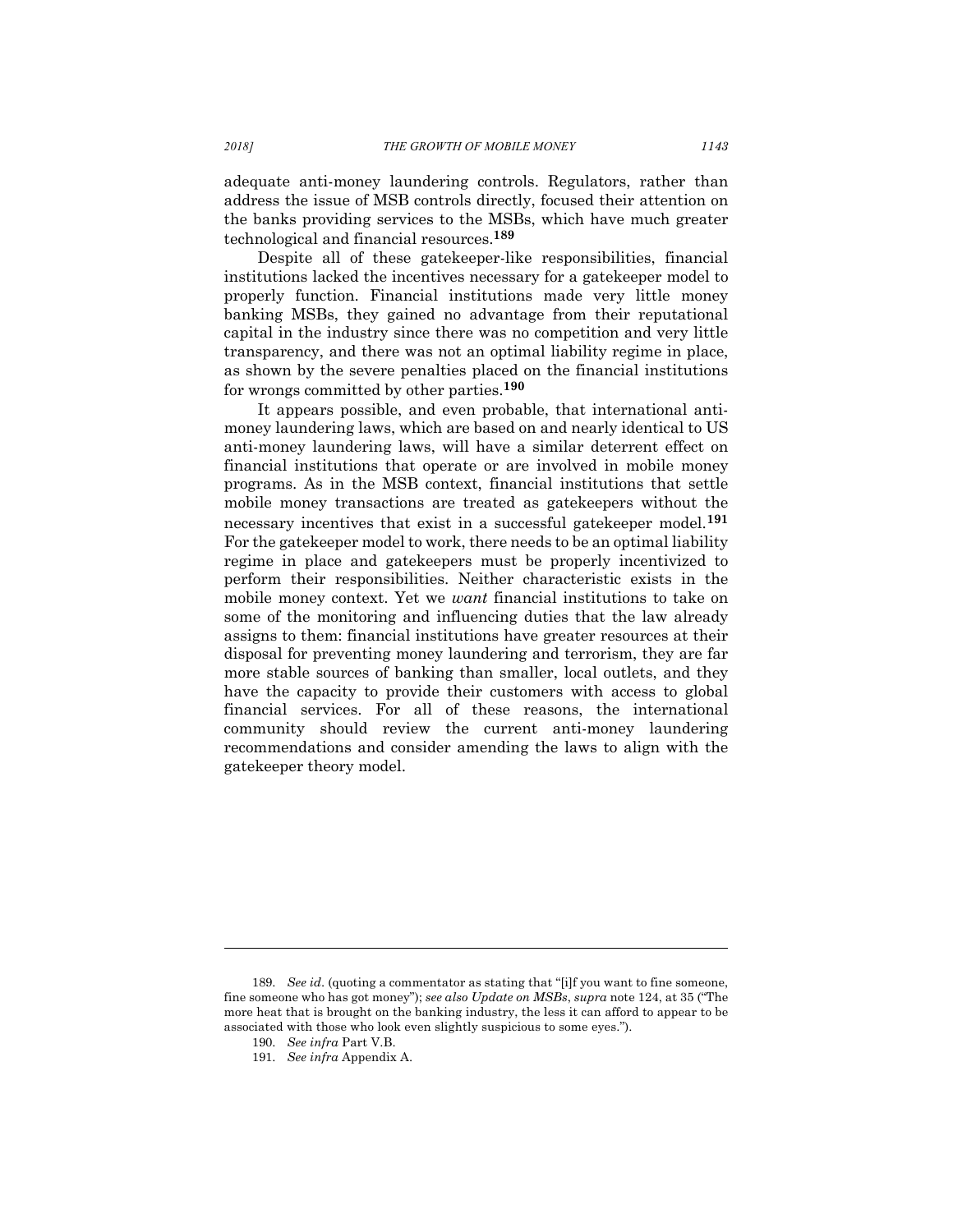#### B*. Solutions Based on Gatekeeper Theory*

There are a variety of steps based on gatekeeper theory that the international community can and should take to prevent financial institutions from avoiding or eventually exiting the mobile money business. To be clear, this Article is not arguing that financial institutions are gatekeepers in mobile money transactions in the same way that gatekeepers exist in the financial markets. Gatekeepers in capital markets resolve information asymmetries and increase market transparencies, resulting in a lower cost of capital. In mobile money transactions, financial institutions are a necessary participant in a financial transaction. However, as discussed above, international antimoney laundering laws assign financial institutions gatekeeper-like responsibilities and gatekeeper theory can therefore be applied to create a functioning regime.

#### 1. Implement an Optimal Liability Regime

First, international legislatures should determine the optimal level of liability and ensure that regulators enforce anti-money laundering laws in a consistent, fair, and predictable manner. The history of MSBs in the United States indicates that the current antimoney laundering regime, if enforced similarly in the mobile money context, places too much regulatory liability on financial institutions involved in mobile money transactions. Optimal liability in mobile money programs must be achieved on multiple levels. First, there is an institution's anti-money laundering program itself. Not only is it important that financial institutions do their best to prevent money laundering and terrorist financing, but also there is a strong advantage to having bad actors attempt to use formal financial channels: the money is far more easily traceable than cash. Governments should align with financial institutions in the fight against money laundering and terrorist financing, rather than attack the institutions for political purposes in an attempt to gain a big payday and significant publicity.

Regulators should work closely with financial institutions to design and implement their anti-money laundering programs. If regulators detect anti-money laundering deficiencies, rather than fine the institution large sums of money, regulators should help the institutions improve their programs. As part of the anti-money laundering program, it makes sense to apply a risk-based approach, but regulators and institutions must be able to differentiate between high-risk transactions and low-risk transactions. If all mobile money transactions are ultimately deemed "high risk," since it is difficult for an institution to truly know the participants in the transaction, or if financial institutions are required to determine for themselves what constitutes "high risk," financial institutions will exit the industry,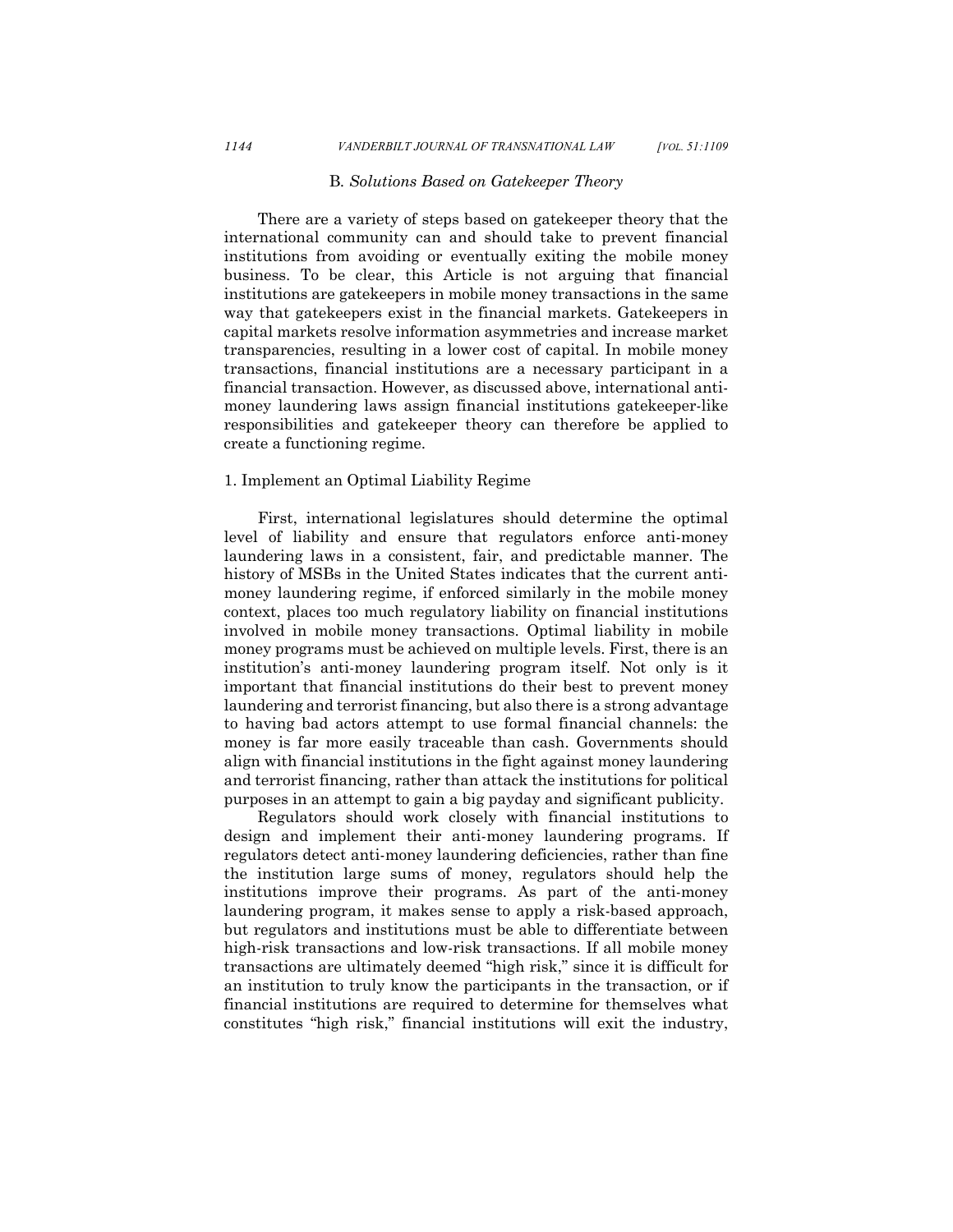leaving companies with less stability and resources to complete the transactions.**<sup>192</sup>**

Moreover, at a transactional level, when money laundering is detected by an institution, we want the institution to quickly and without concern for its own liability notify the government and coordinate with the government to identify the wrongdoer. FATF Recommendation 20 requires countries to implement a reporting system in line with the US reporting system along with sanctions for failure by a financial institution to file a suspicious activity report.**<sup>193</sup>** However, there are a variety of differences between developed and developing countries that may prevent this system from being effective in the developing world. For instance, the FATF (rightly) set forth instances where it may be appropriate to apply simplified customer due diligence procedures, such as where there is difficulty obtaining proof of identity and address and with respect to certain low-risk products.**<sup>194</sup>** But where simplified customer due diligence measures are used, institutions may lack the information necessary to file a suspicious activity report, potentially resulting in harsh penalties for failure to file the report.

Furthermore, compliance with reporting requirements is expensive and requires substantial expertise along with resources. Institutions in developing countries may lack the resources necessary to establish and employ sophisticated reporting systems, and if they decide to settle mobile money transactions, they will likely pass compliance costs onto consumers through increased service fees, reducing mobile money accessibility.**<sup>195</sup>**

Moreover, because the FATF standards do not apply a risk-based approach to the reporting of suspicious activity, institutions must report suspicious transactions that are low value and high volume, like many mobile money transactions.**<sup>196</sup>** This system will likely result in

<sup>192.</sup> *See supra* Part V.B. The World Bank has created a tool that allows a country or a financial institution to put information regarding specific money laundering and terrorist financing parameters into an excel template and the module produces a risk assessment of the product. *See* 2017 FATF GUIDANCE, *supra* note 74, at 7. If the assessment indicates a low risk of money laundering or terrorist financing, the country or financial institution can be more confident in applying simplified AML/CFT measures to that product. While this tool is certainly a step in the right direction towards identifying situations under which simplified CDD measures should be applied, institutions cannot be confident that their use of the tool will protect them from liability, especially if the country has not amended its regulations to allow simplified CDD measures relating to that product.

<sup>193.</sup> FATF RECOMMENDATIONS, *supra* note 19, at 20.

<sup>194.</sup> *See* FATF ANTI-MONEY, *supra* note 71 (providing illustrations of methods for verifying a person's address and identity where that person lacks a formal registered address or formal identification).

<sup>195.</sup> *See* Miriam Goldby, *Reporting of Suspicious Activity by Mobile Money Service Providers in Accordance with International Standards: How Does it Impact on Financial Inclusion?*, 8 WASH. J.L. TECH. & ARTS 401, 411 (2013).

<sup>196.</sup> *See id.*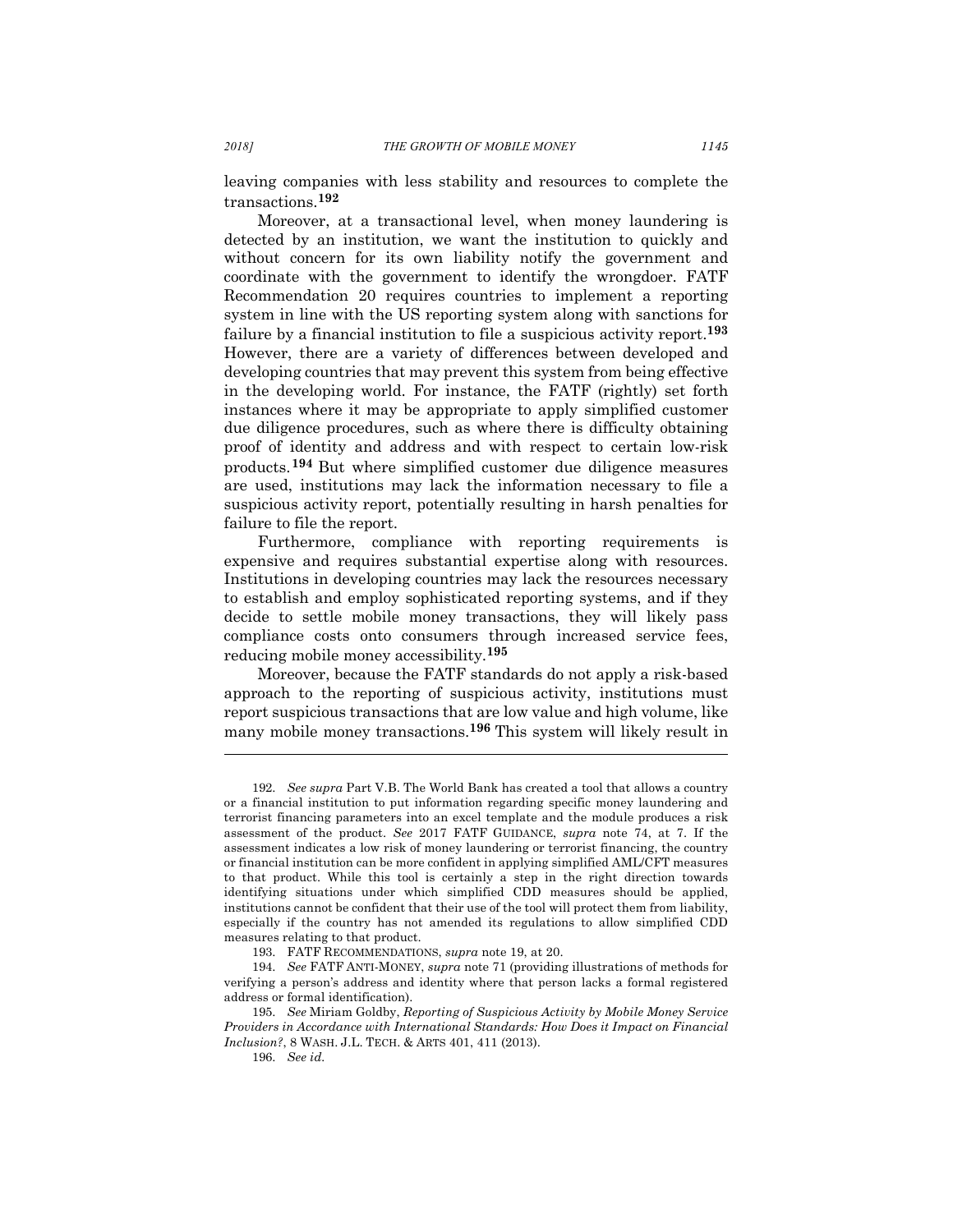institutions filing numerous reports as a defensive policy, to protect themselves from harsh sanctions, to government units ill-equipped to handle or be able to effectively review and investigate genuine cases of money laundering or terrorist financing.**<sup>197</sup>**

The optimal level of liability for a financial institution involved in a mobile money transaction must be low enough to encourage the institution to remain in the industry but high enough to encourage the institution to take proper precautions in ferreting out bad behavior. Regulators should encourage financial institutions to only report truly suspicious behavior and refrain from punishing financial institutions for failing to report behavior that, when reviewed in hindsight, was not actually suspicious or indicative of a financial crime. This can be achieved by conducting annual workshops where regulators and financial institutions review a variety of SARs filed over the previous year and discuss whether or not a SAR was necessary in that instance. These workshops should include multiple institutions to ensure that regulators enforce the law consistently across institutions.

Additionally, if a financial institution fails to identify and report suspicious activity in line with a country's anti-money laundering laws, the government should hold the institution accountable, but on a much smaller scale than what has happened in the United States.**<sup>198</sup>** Like the federal sentencing guidelines in the United States, legislatures could determine a sliding scale for anti-money laundering-related penalties *ex ante*. Doing so would have the dual effect of (1) reducing concern within institutions that they will be subject to excessive fines for nonprofitable services while (2) restricting regulators from seeking excessive fines. If regulators are aware that they will only be able to penalize financial institutions a limited amount of money for failing to file a SAR in relation to a mobile money payment, they will be more likely to coordinate with the institution in the first place rather than initiate an expensive and time-consuming investigation. Similarly, if a financial institution does identify suspicious activity that took place, the government should grant that institution absolute immunity from liability related to that transaction *and* the anti-money laundering control failure that led to that transaction being missed and should instead work with the institution to prevent that from happening in the future.**<sup>199</sup>**

<sup>197.</sup> Defensive SARs are not limited to developing countries. In the past, the FATF has criticized countries for low volumes of SARs, resulting in over-reporting to appease the FATF. *See id.* at 415.

<sup>198.</sup> For a chart depicting BSA AML fines for MSBs between 2012 and 2015, see KRISTIN PULLAR, ADVANCING FINANCIAL CRIME PROFESSIONALS WORLDWIDE, BLANKET DE-RISKING OF MONEY SERVICE BUSINESSES 4 (2016).

<sup>199.</sup> *See* Goldby, *supra* note 195, at 416 (noting that in certain circumstances, it may be most effective to do away with the traditional SAR system and instead grant government agencies access to an institution's records on a person under investigation).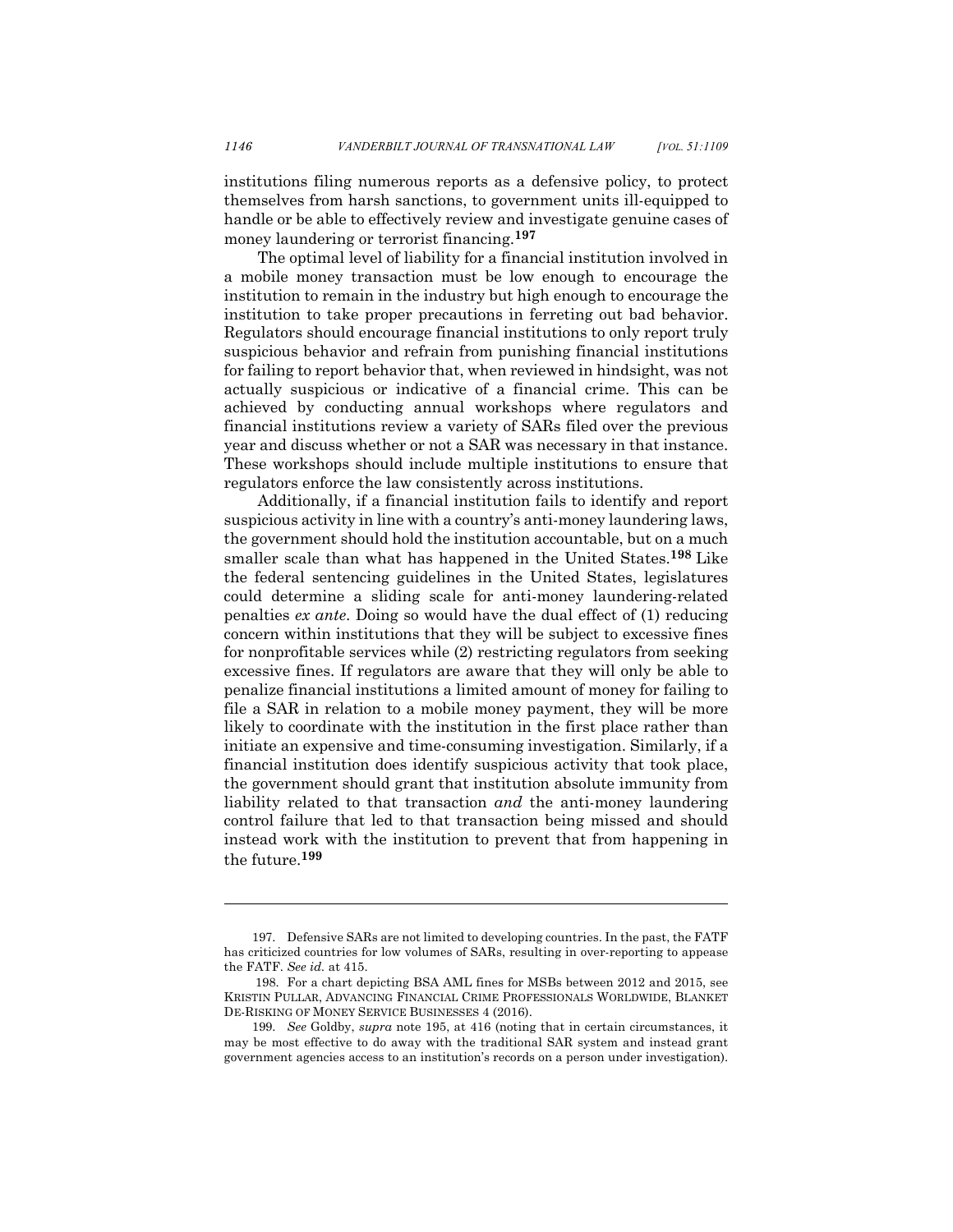## 2. Offer Financial Institutions Incentives

Second, in order to encourage financial institutions to become or remain involved in mobile money programs, governments should increase the incentives for providing services. Mobile money transactions generate low fees for financial institutions but represent high risks for sanctions and other penalties. Governments could offer corporate subsidies or tax incentives to institutions that settle mobile money transactions, especially for consumers that lack access to formal financial services. Corporations enjoy the benefits of subsidies in numerous industries that are considered beneficial for the public, such as low-income housing development, clean energy resources, and agriculture. By providing large swaths of populations with access to affordable and stable financial services, mobile money services are crucial to increasing financial inclusion in developing countries and certainly fit into the types of social goals covered by government subsidies.

In fact, governments could go even further and reward institutions that identify criminals attempting to utilize the services for financial crimes. For instance, in line with the reputational capital model, governments should publicize when a financial institution identifies or prevents money laundering or terrorist financing. Doing so would both convey to the community that the financial institution is playing a role in preventing money laundering and increasing financial integrity, and signal to money launderers and terrorist financiers that they will have difficulty laundering money through the institution.

#### 3. Build Reputational Capital

Last, we should enable financial institutions to build reputational capital in the mobile money industry. Reputational capital is imperative in a gatekeeper model because it cannot be achieved without expertise and resources, and it signals to consumers—who, in developing countries, are particularly skeptical of digital banking services to begin with—that their money will be safe and their financial transactions properly processed. Building reputational capital requires financial institutions to become involved in and remain in the mobile money industry, which, as discussed above, will not take place without an optimal liability regime or financial incentives for financial institutions. In addition, a properly functioning reputational capital market requires both competition and transparency. Governments should incentivize multiple financial institutions in their country to provide mobile money services and should refrain from promoting or aligning with only one institution. For instance, Kenya's communications regulator faced significant criticism after shelving a recommendation to split up Safaricom's market dominance by obliging the company to implement interoperability between M-PESA and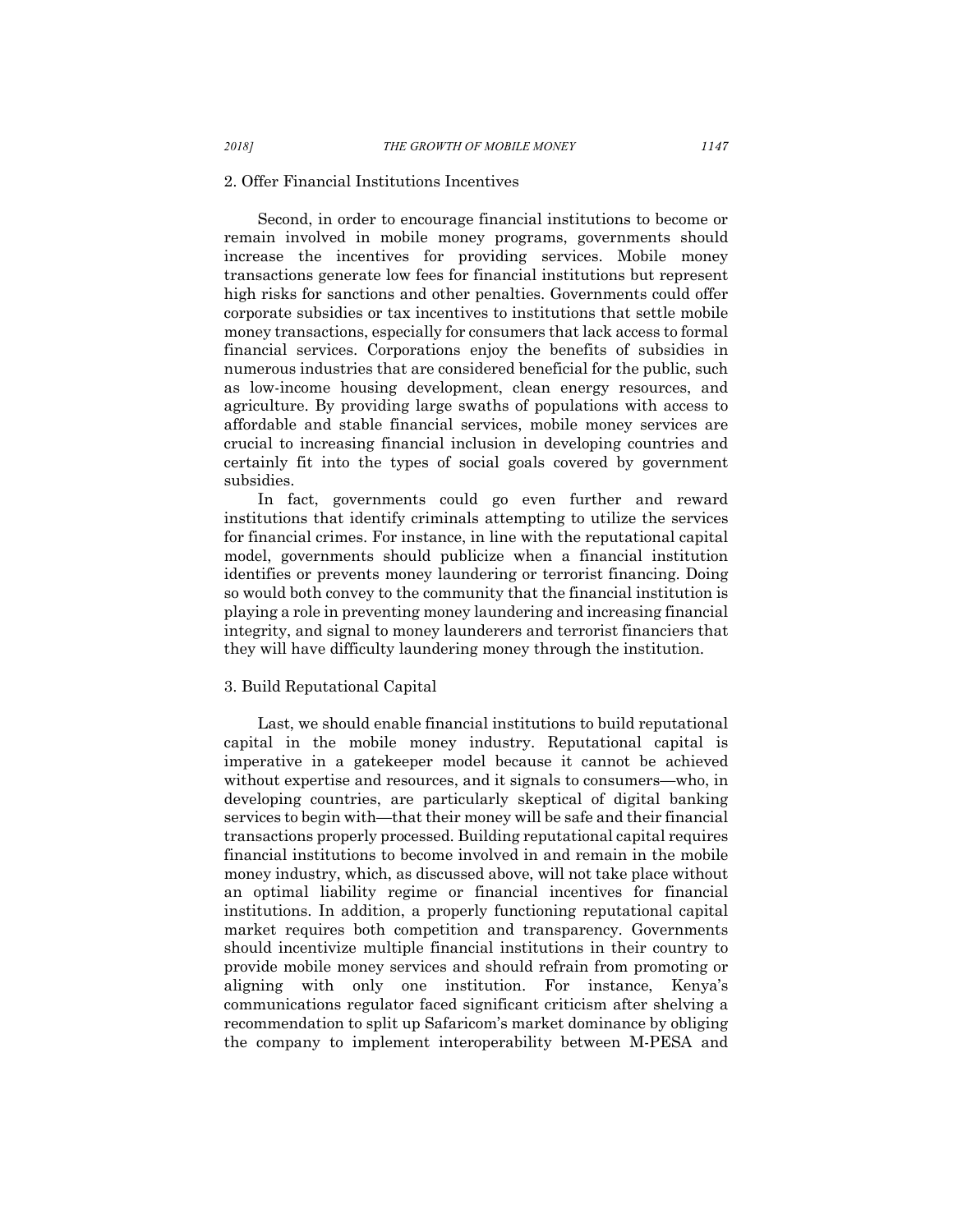other mobile money services. **<sup>200</sup>** As a result, Safaricom and Airtel Kenya are now piloting an interoperability program.**<sup>201</sup>**

Without a competitive market, financial institutions would not have to preserve and protect their reputation for providing safe and reliable services and they could afford to be less accountable toward their clients, potentially leading to a "race to the bottom." In coordination with increasing competition, governments should enhance transparency in the mobile money field so participants can differentiate between good and bad service providers. For instance, governments can create a database or rating system that signals to the marketplace whether a financial institution accurately and expeditiously settles mobile money transactions, and, as discussed above, regulators should broadcast instances of financial institutions identifying or preventing suspicious activity. This is in sharp contrast to the current system in the United States, which requires absolute confidentiality when a covered institution files a SAR. **202**

#### VI. CONCLUSION

As set forth in this Article, the anti-money laundering policies being promoted throughout the developing world are likely to cause financial institutions to terminate their relationships with mobile money providers, resulting in less-secure financial transactions for unbanked and underbanked populations. This conclusion is based on the history of MSBs in the United States, which lost their access to banking services due to severe penalties, overzealous regulators, and stringent anti-money laundering regulations that were applied in unpredictable ways. This Article has proposed that the international community and international legislatures look to the gatekeeper theory of liability to create anti-money laundering systems that will encourage financial institutions to become and remain involved in mobile money transactions. Once an optimal liability regime has been created and there are proper incentives and competition in place, financial institutions will be able to safely and securely facilitate

<sup>200.</sup> *See* James Barton, *Kenya regulator under fire for timid approach to Safaricom's dominance,* DEVELOPING TELECOMS (Jan. 4, 2018), https://www.developingtelecoms.com/business/regulation/7524-kenya-regulator-underfire-for-timid-approach-to-safaricom-s-dominance.html [https://perma.cc/T9XY-9RZD] (archived Aug. 3, 2018). Although there are three mobile operators in Kenya, Safaricom claims 72 percent of wireless connections and 81 percent of mobile money users. *Id.*

<sup>201.</sup> *See Safaricom, Airtel to pilot mobile money interoperability on Monday*, CIO EAST AFRICA (Jan. 19, 2018), https://www.cio.co.ke/safaricom-airtel-test-mobile-moneyinteroperability-monday/ [https://perma.cc/4GM7-GFAM] (archived Oct. 1, 2018).

<sup>202.</sup> *See FinCEN Rule Strengthens SAR Confidentiality*, FIN. CRIMES ENFORCEMENT NETWORK (Nov. 23, 2010), https://www.fincen.gov/news/newsreleases/fincen-rule-strengthens-sar-confidentiality [https://perma.cc/SPX6-XU2Z] (archived Aug. 3, 2018).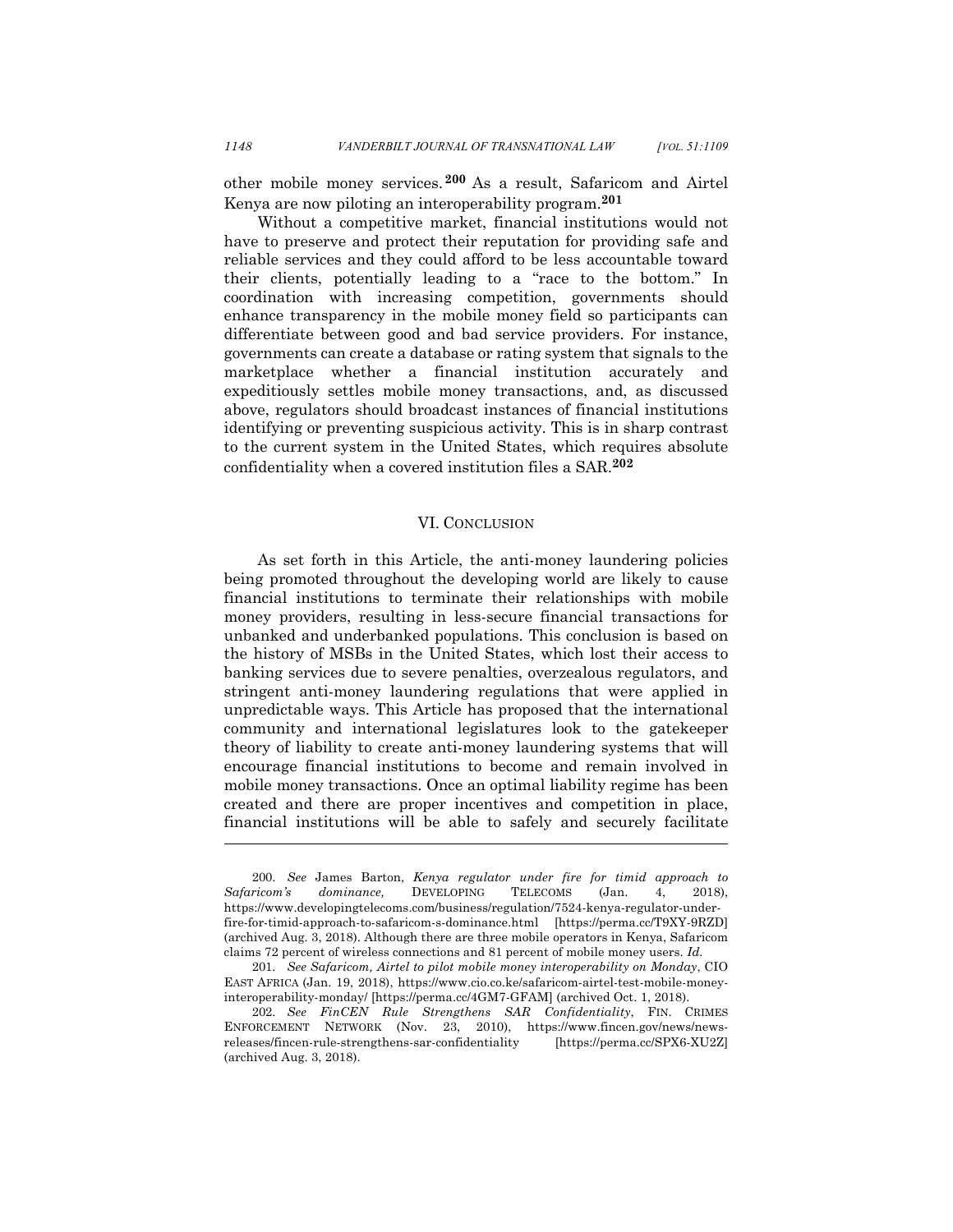mobile money transactions throughout the developing world, thereby allowing people who have always lacked access to banking services the opportunity to participate in the financial system for the first time.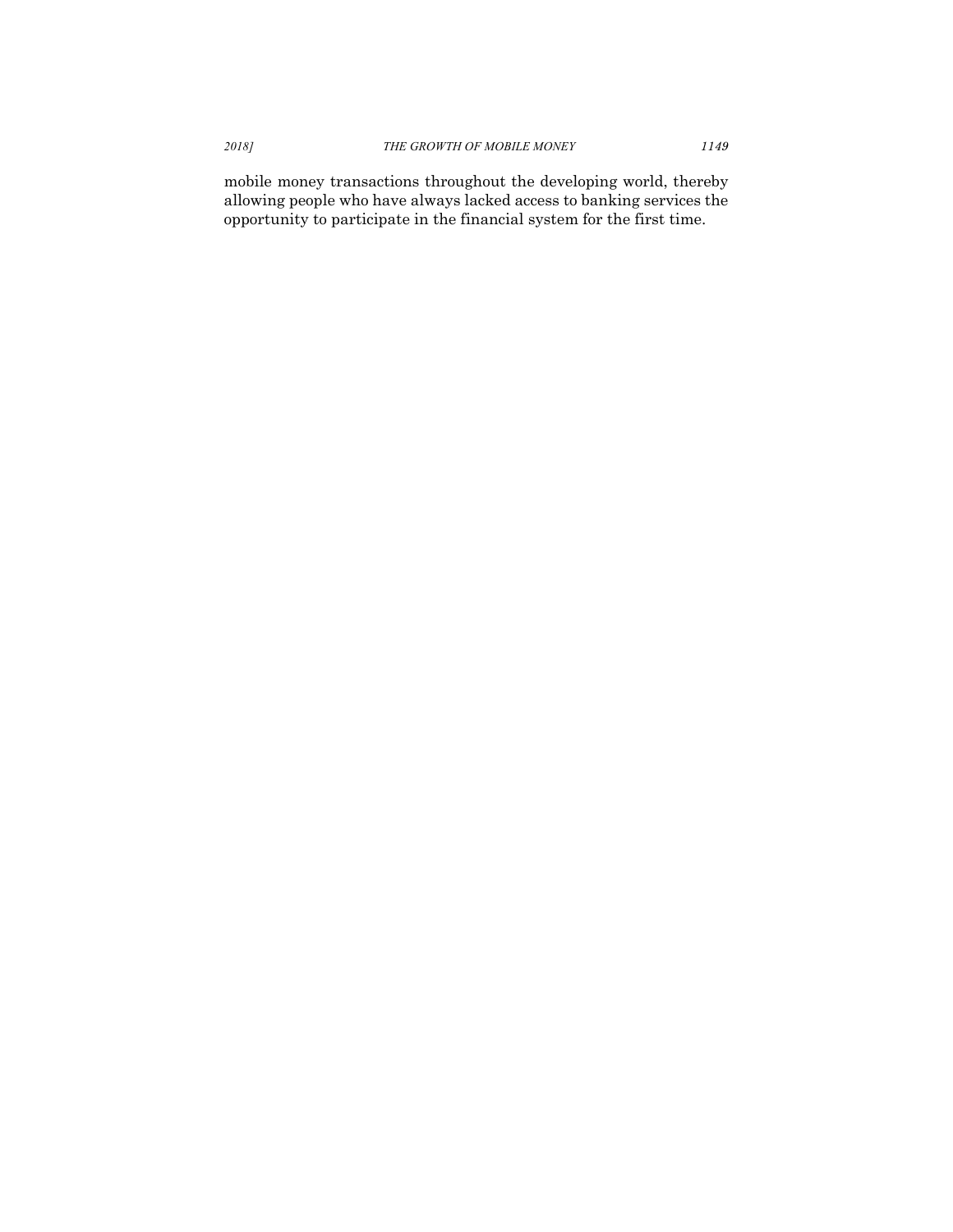## **Appendix A**

|                       | <b>US Anti-Money</b>                                                                                                                                                                                                                                                                                                            | <b>FATF Recommendations</b>                                                                                                                                                                                                                                                                                                                                |
|-----------------------|---------------------------------------------------------------------------------------------------------------------------------------------------------------------------------------------------------------------------------------------------------------------------------------------------------------------------------|------------------------------------------------------------------------------------------------------------------------------------------------------------------------------------------------------------------------------------------------------------------------------------------------------------------------------------------------------------|
|                       | <b>Laundering Laws</b>                                                                                                                                                                                                                                                                                                          |                                                                                                                                                                                                                                                                                                                                                            |
| <b>AML</b> Program    | Financial Institutions<br>(FIs)<br>establish<br>AML<br>must<br>programs including internal<br>procedures,<br>policies,<br>and<br>controls; designate a head<br>compliance officer; perform<br>ongoing employee<br>training<br>programs; and develop an<br>independent<br>testing<br>mechanism. PATRIOT Act §<br>352.            | Countries must implement laws<br>FIs<br>to<br>requiring<br>create<br>and<br>implement an AML program that<br>takes into account the money<br>laundering and terrorist financing<br>for<br>the<br>risks<br>country.<br>Recommendation 1.                                                                                                                    |
| Risk                  | FIs must create a formal risk                                                                                                                                                                                                                                                                                                   | FIs must determine the extent of                                                                                                                                                                                                                                                                                                                           |
| Determination         | profile to identify products,<br>services, and customers that<br>create higher risk. PATRIOT<br>Act $\S 352$ .                                                                                                                                                                                                                  | their CDD measures using a risk-<br>based<br>approach<br>(RBA).<br>Recommendation 10.                                                                                                                                                                                                                                                                      |
| Recordkeeping         | FI <sub>s</sub><br>maintain<br>all<br>must<br>documents used to establish<br>identify for five years after a<br>relationship ends; FIs must<br>maintain<br>currency<br>transaction report (CTR) and<br>SAR documents for five years<br>after filing a report. BSA, 31<br>C.F.R.<br>1010.410(a)(4);<br>1010.430; 1010.306(a)(2). | FIs must maintain, for at least five<br>years, all necessary records on<br>transactions to enable them to<br>comply swiftly with information<br>requests from authorities. FIs must<br>keep all records obtained through<br>CDD measures for at least five<br>the<br>business<br>years<br>after<br>relationship<br>is<br>terminated.<br>Recommendation 11. |
| Reportable            | FIs must report CTRs over                                                                                                                                                                                                                                                                                                       | Countries should consider<br>the                                                                                                                                                                                                                                                                                                                           |
| <b>Transactions</b>   | \$10,000 in one business day.<br>BSA. 31 C.F.R. 1010.311.                                                                                                                                                                                                                                                                       | feasibility and utility of a system<br>where<br>FI <sub>s</sub><br>report<br>large<br>cash<br>"above<br>fixed<br>transactions<br>a<br>amount."<br>Interpretive<br><b>Note</b><br>to<br>Recommendation 29.                                                                                                                                                  |
| <b>KYC</b> : Customer | FIs must gather and verify                                                                                                                                                                                                                                                                                                      | FIs must gather and verify their                                                                                                                                                                                                                                                                                                                           |
| Identification        | their<br>customer's                                                                                                                                                                                                                                                                                                             | customer's identification before                                                                                                                                                                                                                                                                                                                           |
| Program               | identification before opening<br>an account. PATRIOT Act §<br>326.                                                                                                                                                                                                                                                              | opening an account, including<br>identifying the beneficial owner.<br>Recommendation 10.                                                                                                                                                                                                                                                                   |